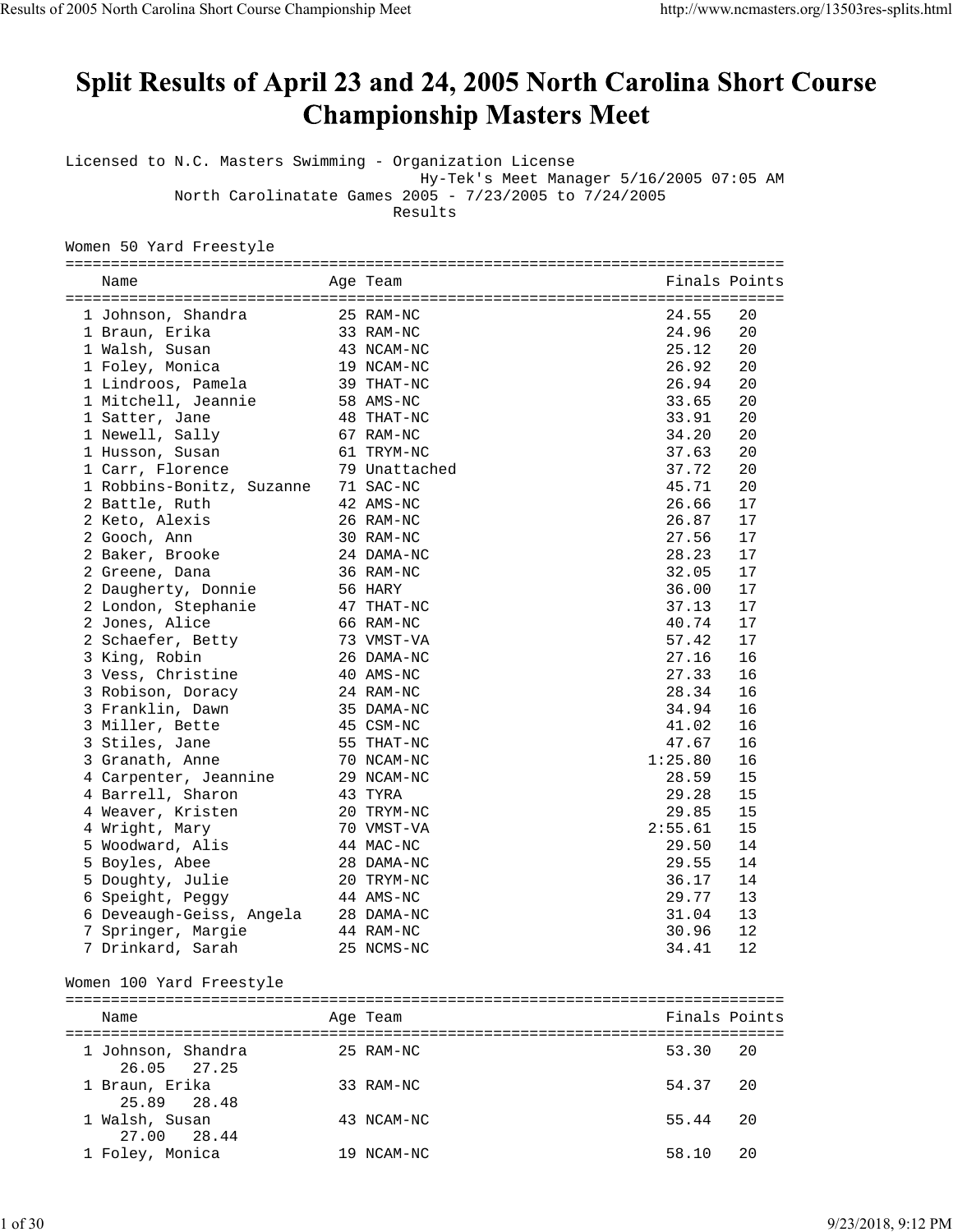| 29.71<br>28.39                                     |               |         |    |
|----------------------------------------------------|---------------|---------|----|
| 1 Lindroos, Pamela                                 | 39 THAT-NC    | 59.23   | 20 |
| 28.60 30.63<br>1 Mitchell, Jeannie                 | 58 AMS-NC     | 1:15.88 | 20 |
| 36.59 39.29<br>1 Braswell, Barbara<br>33.22 42.86  | 53 RAM-NC     | 1:16.08 | 20 |
| 1 London, Stephanie<br>43.46 42.09                 | 47 THAT-NC    | 1:25.55 | 20 |
| 1 Husson, Susan<br>40.92<br>45.38                  | 61 TRYM-NC    | 1:26.30 | 20 |
| 1 Carr, Florence<br>45.46<br>50.71                 | 79 Unattached | 1:36.17 | 20 |
| 1 Granath, Anne<br>46.01 54.57                     | 70 NCAM-NC    | 1:40.58 | 20 |
| 2 Katz, Sarah<br>28.45 31.06                       | 25 AMS-NC     | 59.51   | 17 |
| 2 Williams, Heidi<br>28.53 31.05                   | 36 NCAM-NC    | 59.58   | 17 |
| 2 Vess, Christine<br>29.37 32.13                   | 40 AMS-NC     | 1:01.50 | 17 |
| 2 Baker, Brooke<br>29.61 33.18                     | 24 DAMA-NC    | 1:02.79 | 17 |
| 2 Buchoux, Michelle<br>34.25<br>37.60              | 32 MAC-NC     | 1:11.85 | 17 |
| 2 Daugherty, Donnie<br>56 HARY<br>38.54 45.38      |               | 1:23.92 | 17 |
| 2 Robbins-Bonitz, Suzanne 71 SAC-NC<br>49.88 53.97 |               | 1:43.85 | 17 |
| 2 Torrance, Ellen                                  | 64 Unattached | 2:32.17 | 17 |
| 3 King, Robin<br>28.89 30.88                       | 26 DAMA-NC    | 59.77   | 16 |
| 3 Woodward, Alis<br>30.71 34.40                    | 44 MAC-NC     | 1:05.11 | 16 |
| 3 Doughty, Julie<br>31.95<br>34.54                 | 20 TRYM-NC    | 1:06.49 | 16 |
| 3 Sousa, Sara<br>35.50<br>38.34                    | 33 DAMA-NC    | 1:13.84 | 16 |
| 3 Greene, Dana<br>36.37 40.67                      | 36 RAM-NC     | 1:17.04 | 16 |
| 3 Suit, Vera<br>56.21 1:03.91                      | 72 VMST-VA    | 2:00.12 | 16 |
| 4 Carpenter, Jeannine<br>32.53<br>30.80            | 29 NCAM-NC    | 1:03.33 | 15 |
| 4 Springer, Margie<br>33.05<br>35.08               | 44 RAM-NC     | 1:08.13 | 15 |
| 4 Franklin, Dawn<br>41.30<br>36.33                 | 35 DAMA-NC    | 1:17.63 | 15 |
| 4 Schaefer, Betty<br>$1:04.81$ $1:05.39$           | 73 VMST-VA    | 2:10.20 | 15 |
| 5 Boyles, Abee<br>32.23<br>34.72                   | 28 DAMA-NC    | 1:06.95 | 14 |
| 5 Wright, Mary<br>$2:47.99$ $3:06.42$              | 70 VMST-VA    | 5:54.41 | 14 |
|                                                    |               |         |    |

## Women 200 Yard Freestyle

| Name                              |       |       |       | Age Team            | Finals Points |  |
|-----------------------------------|-------|-------|-------|---------------------|---------------|--|
| 1 Johnson, Shandra<br>27.65 29.80 |       | 30.51 | 29.93 | 25 RAM-NC           | $1:57.89$ 20  |  |
| 1 Walsh, Susan<br>30.54 32.31     |       | 32.39 |       | 43 NCAM-NC<br>31.53 | $2:06.77$ 20  |  |
| 1 Williams, Heidi<br>29.29        | 32.42 | 32.99 | 32.76 | 36 NCAM-NC          | $2:07.46$ 20  |  |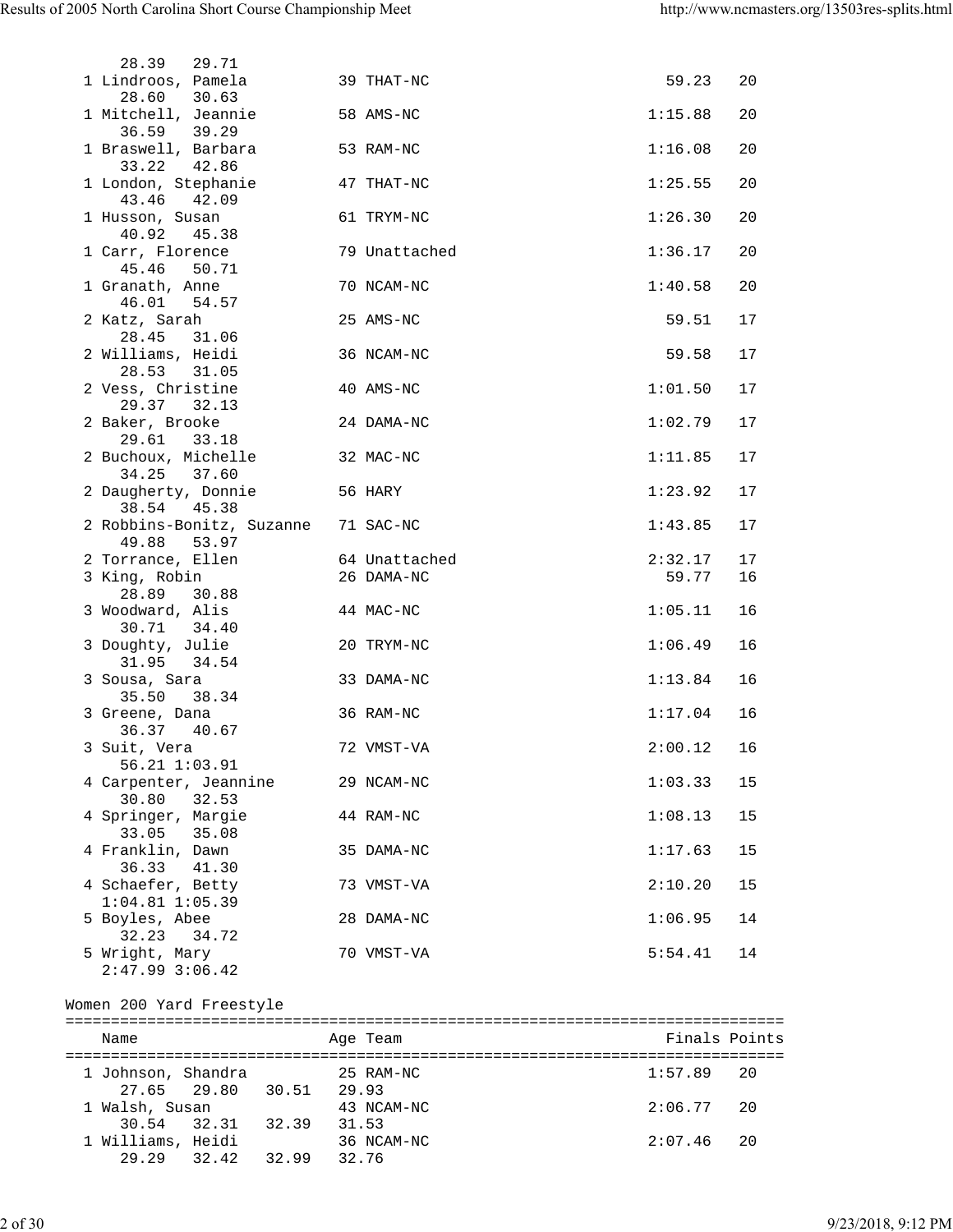| 29.58 33.18 33.30                                            | 32.64                          |                              |  |
|--------------------------------------------------------------|--------------------------------|------------------------------|--|
| 1 Buchoux, Michelle                                          | 32 MAC-NC                      | 2:37.35<br>20                |  |
| 36.28 39.69 41.10 40.28                                      |                                |                              |  |
| 1 Satter, Jane 48 TH <sub>1</sub><br>35.76 39.96 41.91 41.97 | 48 THAT-NC                     | 20<br>2:39.60                |  |
|                                                              |                                |                              |  |
| 1 Brown, Jann                                                | 50 VMST-VA                     | 2:59.34<br>20                |  |
| 40.46  45.15  47.67  46.06                                   |                                |                              |  |
| 1 Daugherty, Donnie                                          | 56 HARY                        | 20<br>3:09.32                |  |
| 40.09 48.90<br>51.15 49.18                                   |                                |                              |  |
| 1 Husson, Susan<br>42.17 48.94 52.65                         | 61 TRYM-NC<br>51.19            | 3:14.95<br>20                |  |
| 1 Jones, Alice                                               | 66 RAM-NC                      | 3:39.93<br>20                |  |
| 47.12 56.26 58.81 57.74                                      |                                |                              |  |
| 1 Granath, Anne                                              | 70 NCAM-NC                     | 3:46.50<br>20                |  |
| 1 Carr, Florence 79 Unattached                               |                                | 4:00.77<br>20                |  |
| 53.53 1:02.70 1:04.18 1:00.36                                |                                |                              |  |
| 2 Nowak, Elizabeth 41 THAT-NC                                |                                | 2:09.43<br>17                |  |
| 30.11 32.40 33.37 33.55                                      |                                |                              |  |
| 2 King, Robin                                                | 26 DAMA-NC                     | 2:14.47<br>17                |  |
| 29.99 33.17 35.18 36.13                                      |                                |                              |  |
| 2 Doughty, Julie                                             | 20 TRYM-NC                     | 2:28.98<br>17                |  |
| 33.97 37.25 38.57 39.19                                      |                                |                              |  |
| 2 Anderson, Kathy 19 MA<br>46.07 51.94 54.96 53.60           | 49 MAC-NC                      | 3:26.57<br>17                |  |
| 2 Suit, Vera                                                 | 72 VMST-VA                     | 4:38.90<br>17                |  |
| 59.51 1:07.80 1:15.11 1:16.48                                |                                |                              |  |
| 3 Vess, Christine 40 AMS-NC                                  |                                | 2:21.74<br>16                |  |
|                                                              |                                |                              |  |
|                                                              |                                | 2:22.94<br>16                |  |
| 3 Nagle, Cynthia<br>31.71 35.98 37.65 37.60                  |                                |                              |  |
|                                                              | 28 DAMA-NC                     | 2:23.91<br>15                |  |
| 4 Boyles, Abee 28 DAI<br>32.98 36.41 37.83 36.69             |                                |                              |  |
|                                                              |                                | 2:24.79<br>15                |  |
| 4 Woodward, Alis                                             | 44 MAC-NC                      |                              |  |
| 33.53 37.11 38.38 35.77                                      |                                |                              |  |
|                                                              | 25 NCMS-NC                     | 3:08.12<br>14                |  |
| 5 Drinkard, Sarah 25 NCI 39.75 46.77 52.40 49.20             |                                |                              |  |
|                                                              |                                |                              |  |
| Women 50 Yard Backstroke                                     |                                |                              |  |
| Name                                                         | Age Team                       | Finals Points                |  |
|                                                              |                                |                              |  |
| 1 Walsh, Susan                                               | 43 NCAM-NC                     | 29.00<br>20                  |  |
| 1 Braun, Erika                                               | 33 RAM-NC                      | 20<br>30.00                  |  |
| 1 Foley, Monica                                              | 19 NCAM-NC                     | 20<br>31.64                  |  |
| 1 Carpenter, Jeannine                                        | 29 NCAM-NC                     | 32.86<br>20                  |  |
| 1 Stott, Kim                                                 | 46 RAM-NC                      | 36.01<br>20                  |  |
| 1 Mitchell, Jeannie                                          | 58 AMS-NC                      | 20<br>37.73                  |  |
| 1 Rogers, Eugenia                                            | 52 AMS-NC                      | 38.12<br>20                  |  |
| 1 Kramer, Adrienne                                           | 39 AMS-NC                      | 20<br>38.17                  |  |
| 1 Newell, Sally                                              | 67 RAM-NC                      | 43.03<br>20                  |  |
| 1 Robbins-Bonitz, Suzanne                                    | 71 SAC-NC                      | 46.31<br>20                  |  |
| 1 Carr, Florence                                             | 79 Unattached<br>64 Unattached | 20<br>48.92                  |  |
| 1 Torrance, Ellen<br>2 Nowak, Elizabeth                      | 41 THAT-NC                     | 1:12.38<br>20<br>32.26<br>17 |  |
| 2 Baker, Brooke                                              | 24 DAMA-NC                     | 17<br>32.65                  |  |
| 2 Deveaugh-Geiss, Angela                                     | 28 DAMA-NC                     | 17<br>34.96                  |  |
| 2 Franklin, Dawn                                             | 35 DAMA-NC                     | 17<br>40.97                  |  |
| 2 London, Stephanie                                          | 47 THAT-NC                     | 17<br>41.52                  |  |
| 2 Daugherty, Donnie                                          | 56 HARY                        | 17<br>45.69                  |  |
| 2 Schaefer, Betty                                            | 73 VMST-VA                     | 1:05.36<br>17                |  |
| 3 Vess, Christine                                            | 40 AMS-NC                      | 16<br>32.28                  |  |
| 3 Weaver, Kristen                                            | 20 TRYM-NC                     | 35.41<br>16                  |  |
| 3 Jones, Rose<br>3 Hart, Janet                               | 26 NCAM-NC<br>45 AMS-NC        | 16<br>36.88<br>41.66<br>16   |  |

1 Foley, Monica 19 NCAM-NC 2:08.70 20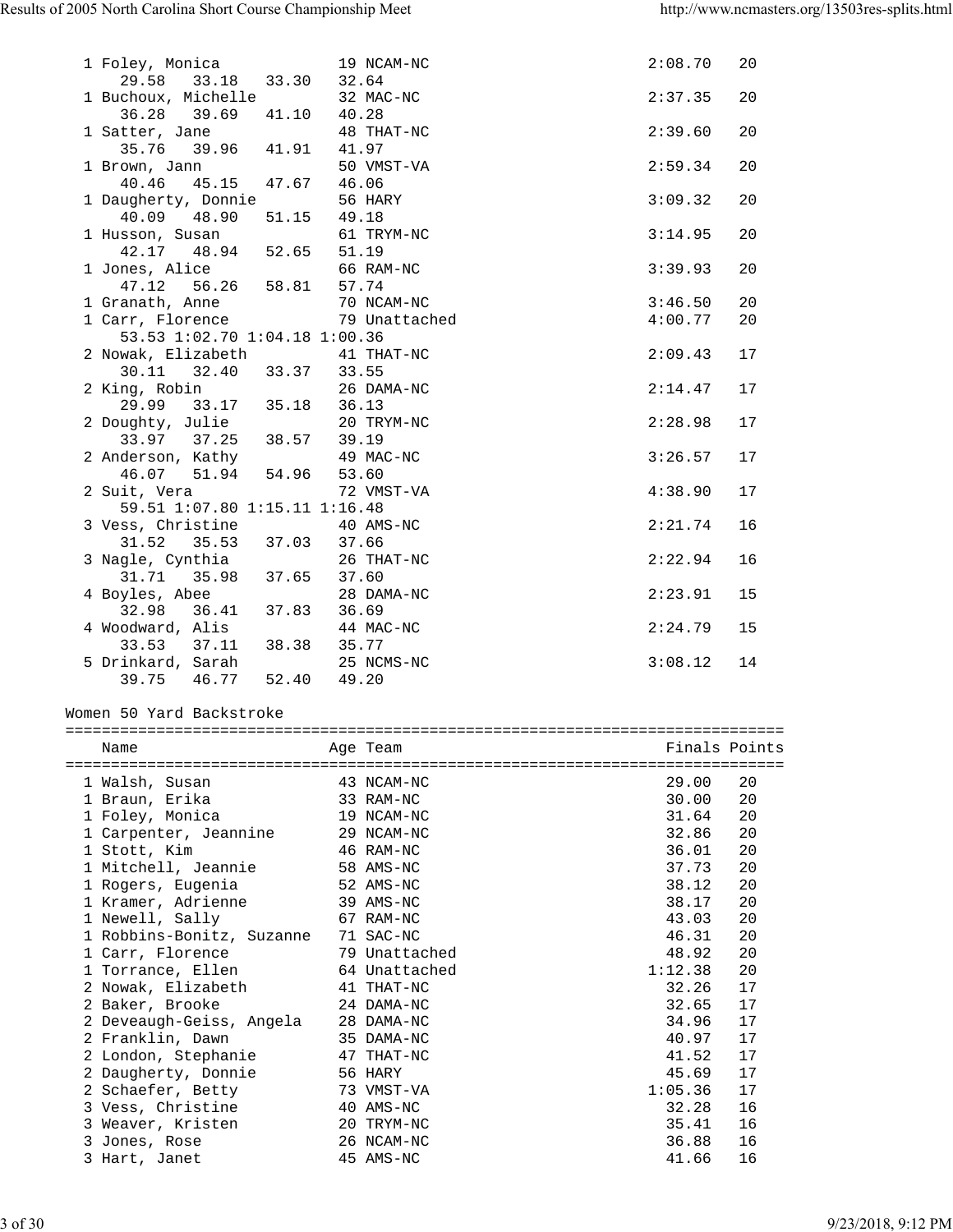| 3 Stiles, Jane     | 55 THAT-NC | 53.85<br>- 16  |  |
|--------------------|------------|----------------|--|
| 3 Wright, Mary     | 70 VMST-VA | 2:13.11<br>-16 |  |
| 4 Barrell, Sharon  | 43 TYRA    | 35.35<br>- 15  |  |
| 5 Springer, Margie | 44 RAM-NC  | 36.47<br>- 14  |  |
| 6 Wicker, Cheryl   | 44 THAT-NC | 37.53<br>13    |  |
| 7 Speight, Peggy   | 44 AMS-NC  | 37.69<br>12    |  |

## Women 100 Yard Backstroke

| Name                                        | Age Team      | Finals Points |    |
|---------------------------------------------|---------------|---------------|----|
| 1 Braun, Erika<br>30.33<br>32.50            | 33 RAM-NC     | 1:02.83       | 20 |
| 1 Walsh, Susan<br>31.16 32.95               | 43 NCAM-NC    | 1:04.11       | 20 |
| 1 Williams, Heidi<br>33.82 34.65            | 36 NCAM-NC    | 1:08.47       | 20 |
| 1 Foley, Monica<br>33.85 35.12              | 19 NCAM-NC    | 1:08.97       | 20 |
| 1 Carpenter, Jeannine<br>34.68 37.11        | 29 NCAM-NC    | 1:11.79       | 20 |
| 1 Stott, Kim<br>39.20 38.91                 | 46 RAM-NC     | 1:18.11       | 20 |
| 1 Mitchell, Jeannie<br>40.26 40.89          | 58 AMS-NC     | 1:21.15       | 20 |
| 1 Rogers, Eugenia<br>40.42 42.36            | 52 AMS-NC     | 1:22.78       | 20 |
| 1 Robbins-Bonitz, Suzanne<br>50.11<br>55.96 | 71 SAC-NC     | 1:46.07       | 20 |
| 1 Carr, Florence<br>$1:10.85$ $1:03.94$     | 79 Unattached | 2:14.79       | 20 |
| 1 Torrance, Ellen<br>$1:20.80$ $1:32.85$    | 64 Unattached | 2:53.65       | 20 |
| 2 Vess, Christine<br>34.28 35.00            | 40 AMS-NC     | 1:09.28       | 17 |
| 2 Robison, Doracy<br>34.40<br>35.47         | 24 RAM-NC     | 1:09.87       | 17 |
| 2 Deveaugh-Geiss, Angela<br>37.93 38.90     | 28 DAMA-NC    | 1:16.83       | 17 |
| 2 Braswell, Barbara<br>42.73<br>45.56       | 53 RAM-NC     | 1:28.29       | 17 |
| 2 London, Stephanie<br>46.76 48.72          | 47 THAT-NC    | 1:35.48       | 17 |
| 2 Daugherty, Donnie<br>47.41 51.45          | 56 HARY       | 1:38.86       | 17 |
| 2 Schaefer, Betty<br>$1:07.76$ $1:15.75$    | 73 VMST-VA    | 2:23.51       | 17 |
| 3 Nowak, Elizabeth<br>34.01 35.41           | 41 THAT-NC    | 1:09.42       | 16 |
| 3 Baker, Brooke<br>34.30<br>36.15           | 24 DAMA-NC    | 1:10.45       | 16 |
| 3 Anderson, Kathy<br>$1:01.86$ $1:04.07$    | 49 MAC-NC     | 2:05.93       | 16 |
| 4 Doughty, Julie<br>37.25<br>38.24          | 20 TRYM-NC    | 1:15.49       | 15 |
| 4 Wicker, Cheryl<br>39.31<br>39.34          | 44 THAT-NC    | 1:18.65       | 15 |
| 5 Woodward, Alis<br>44.35<br>46.79          | 44 MAC-NC     | 1:31.14       | 14 |
| -- Schuettpelz, Jan<br>44.82<br>40.73       | 28 TYRA       | DQ            |    |

Women 200 Yard Backstroke

## ===============================================================================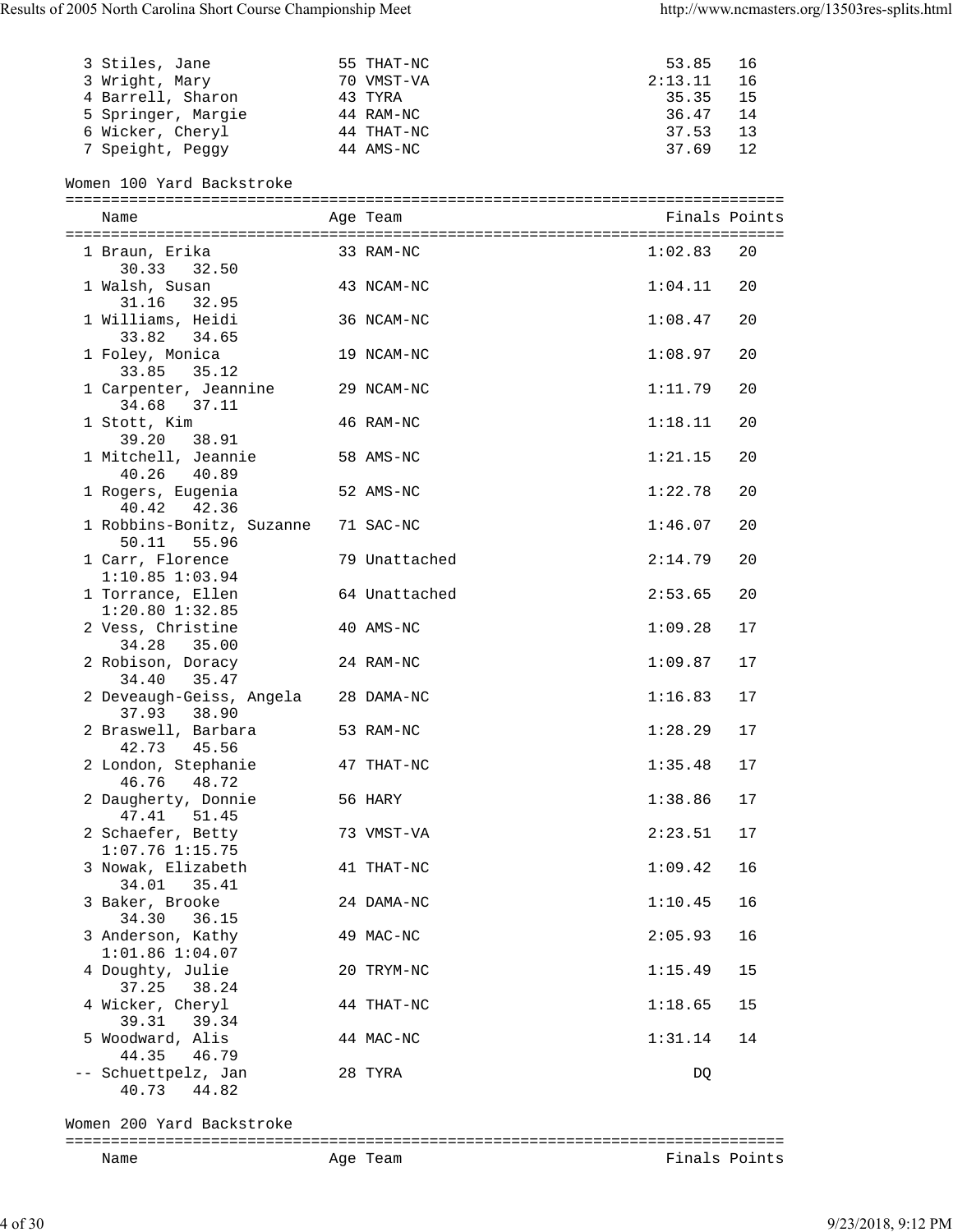| 1 Johnson, Shandra 25 RAM-NC<br>31.03 33.05 33.85 33.31            |       |                       | 2:11.24       | 20 |
|--------------------------------------------------------------------|-------|-----------------------|---------------|----|
| 1 Walsh, Susan 43 NCAM-NC<br>33.27 35.81 36.51 35.99               |       |                       | 2:21.58       | 20 |
| 1 Demila, Mary 39.61 39.99 39.23                                   |       | 33 RAM-NC             | 2:35.49       | 20 |
| 1 Stott, Kim                                                       |       | 46 RAM-NC             | 2:44.20       | 20 |
| 39.59 41.71 42.36 40.54<br>1 Mitchell, Jeannie                     |       | 58 AMS-NC             | 2:54.72       | 20 |
| 41.42 43.96 45.25 44.09                                            |       |                       |               |    |
| 1 Rogers, Eugenia<br>41.56  45.09  44.84  45.02                    |       | 52 AMS-NC             | 2:56.51       | 20 |
| 1 Kramer, Adrienne<br>42.21 45.78 45.72 46.85                      |       | 39 AMS-NC             | 3:00.56       | 20 |
| 1 Newell, Sally<br>47.86  49.26  50.57  47.10                      |       | 67 RAM-NC             | 3:14.79       | 20 |
| 1 Robbins-Bonitz, Suzanne 71 SAC-NC<br>54.99 1:00.60 1:01.03 57.32 |       |                       | 3:53.94       | 20 |
| 2 Katz, Sarah                                                      |       | 25 AMS-NC             | 2:26.71       | 17 |
| 33.90 36.76 38.34 37.71<br>2 Nowak, Elizabeth                      |       | 41 THAT-NC            | 2:31.85       | 17 |
| 34.58 37.63 39.84<br>3 Vess, Christine                             | 39.80 | 40 AMS-NC             | 2:32.50       | 16 |
| 34.89 38.37 40.08 39.16<br>3 Deveaugh-Geiss, Angela 28 DAMA-NC     |       |                       | 2:45.38       | 16 |
| 38.26 41.36 42.83 42.93                                            |       |                       | 2:52.33       | 15 |
| 4 Wicker, Cheryl 44 THAT-NC<br>40.04 43.04 44.93 44.32             |       |                       | 3:08.47       | 14 |
| 5 Woodward, Alis 44 MAC-NC<br>$45.41$ $48.39$ $49.51$ $45.16$      |       |                       |               |    |
|                                                                    |       |                       |               |    |
|                                                                    |       |                       |               |    |
| Women 50 Yard Breaststroke                                         |       |                       |               |    |
|                                                                    |       |                       |               |    |
| Name                                                               |       | Age Team              | Finals Points |    |
|                                                                    |       |                       |               |    |
| 1 Lindroos, Pamela 39 THAT-NC                                      |       |                       | 34.22         | 20 |
| 1 Nagle, Cynthia 26 THAT-NC                                        |       |                       | 35.44         | 20 |
| 1 Riley, Jennifer 32 RAM-NC                                        |       |                       | 35.90         | 20 |
| 1 Beadle, Allison 40 RAM-NC                                        |       |                       | 35.95         | 20 |
| 1 Weaver, Kristen                                                  |       | 20 TRYM-NC            | 38.85         | 20 |
| 1 Newell, Sally                                                    |       | 67 RAM-NC             | 43.28         | 20 |
| 1 Hart, Janet                                                      |       | 45 AMS-NC             | 43.68         | 20 |
| 1 Brown, Jann                                                      |       | 50 VMST-VA            | 44.11         | 20 |
| 1 Van Meeteren, Greta                                              |       | 58 TRYM-NC            | 47.33         | 20 |
| 1 Robbins-Bonitz, Suzanne                                          |       | 71 SAC-NC             | 58.56         | 20 |
| 1 Torrance, Ellen                                                  |       | 64 Unattached         | 1:30.88       | 20 |
| 2 Gooch, Ann                                                       |       | 30 RAM-NC             | 37.11         | 17 |
| 2 Battle, Ruth                                                     |       | 42 AMS-NC             | 37.15         | 17 |
| 2 Boyles, Abee                                                     |       | 28 DAMA-NC            | 37.21         | 17 |
| 2 Thomason, Rebecca                                                |       | 23 NCAM-NC            | 39.99         | 17 |
| 2 Franklin, Dawn                                                   |       | 35 DAMA-NC            | 42.58         | 17 |
| 2 Rogers, Eugenia                                                  |       | 52 AMS-NC             | 44.57         | 17 |
| 2 Miller, Bette                                                    |       | 45 CSM-NC             | 47.99         | 17 |
| 2 Jones, Alice                                                     |       | 66 RAM-NC             | 49.74         | 17 |
| 2 Wright, Mary                                                     |       | 70 VMST-VA            | 2:53.89       | 17 |
| 3 Vess, Christine                                                  |       | 40 AMS-NC             | 39.79         | 16 |
| 3 Deveaugh-Geiss, Angela                                           |       | 28 DAMA-NC            | 41.03         | 16 |
| 3 Buchoux, Michelle                                                |       | 32 MAC-NC             | 42.51         | 16 |
| 3 Greene, Dana                                                     |       | 36 RAM-NC             | 45.68         | 16 |
| 4 Springer, Margie                                                 |       | 44 RAM-NC             | 40.59         | 15 |
| 4 Schuettpelz, Jan<br>-- Sousa, Sara                               |       | 28 TYRA<br>33 DAMA-NC | 42.64<br>DQ   | 15 |

Women 100 Yard Breaststroke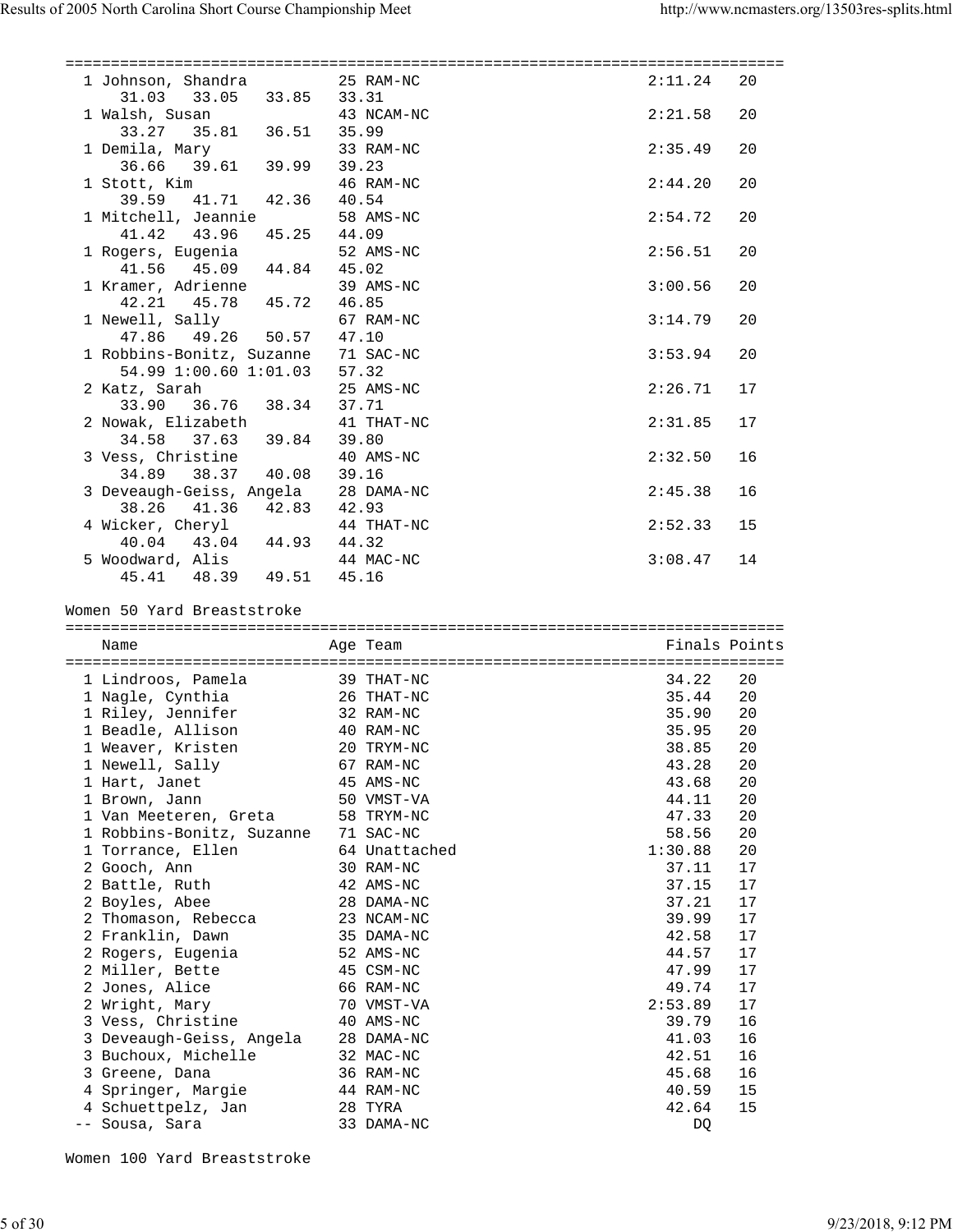| Name                                                              | Age Team      | Finals Points |    |
|-------------------------------------------------------------------|---------------|---------------|----|
| 1 Lindroos, Pamela                                                | 39 THAT-NC    | 1:13.31       | 20 |
| 34.94 38.37<br>1 Nagle, Cynthia                                   | 26 THAT-NC    | 1:15.73       | 20 |
| 35.52 40.21                                                       |               |               |    |
| 1 Riley, Jennifer<br>37.04 39.95                                  | 32 RAM-NC     | 1:16.99       | 20 |
| 1 Beadle, Allison<br>36.63 41.03                                  | 40 RAM-NC     | 1:17.66       | 20 |
| 1 Brown, Jann                                                     | 50 VMST-VA    | 1:39.21       | 20 |
| 46.19<br>53.02<br>1 Miller, Bette                                 | 45 CSM-NC     | 1:41.03       | 20 |
| 50.33<br>50.70<br>1 Van Meeteren, Greta                           | 58 TRYM-NC    | 1:42.26       | 20 |
| 48.55 53.71<br>1 Jones, Alice                                     | 66 RAM-NC     | 1:47.15       | 20 |
| 50.53 56.62                                                       |               |               |    |
| 1 Torrance, Ellen<br>$1:28.42$ $1:51.92$                          | 64 Unattached | 3:20.34       | 20 |
| 2 Gooch, Ann<br>39.16<br>40.47                                    | 30 RAM-NC     | 1:19.63       | 17 |
| 2 Boyles, Abee<br>43.23<br>38.34                                  | 28 DAMA-NC    | 1:21.57       | 17 |
| 2 Greene, Dana<br>53.24                                           | 36 RAM-NC     | 1:38.68       | 17 |
| 45.44<br>3 Deveaugh-Geiss, Angela                                 | 28 DAMA-NC    | 1:29.69       | 16 |
| 43.05 46.64<br>3 Buchoux, Michelle                                | 32 MAC-NC     | 1:31.87       | 16 |
| 43.53 48.34                                                       |               |               |    |
| 4 Drinkard, Sarah<br>51.84 55.84                                  | 25 NCMS-NC    | 1:47.68       | 15 |
| Women 200 Yard Breaststroke<br>Name                               | Age Team      | Finals Points |    |
| 1 Lindroos, Pamela                                                | 39 THAT-NC    | 2:40.18       | 20 |
| 36.71 40.94 41.00 41.53<br>1 Nagle, Cynthia                       | 26 THAT-NC    | 2:44.27       | 20 |
| 36.48 40.84 42.41 44.54                                           |               |               |    |
| 1 Riley, Jennifer<br>38.91 43.24 42.74 42.86                      | 32 RAM-NC     | 2:47.75       | 20 |
| 1 Miller, Bette 45 CSM-NC<br>49.83 54.36 55.66 54.07              |               | 3:33.92       | 20 |
| 1 Van Meeteren, Greta<br>50.59 56.29 58.89 58.92                  | 58 TRYM-NC    | 3:44.69       | 20 |
| 1 Jones, Alice                                                    | 66 RAM-NC     | 4:02.77       | 20 |
| 53.47 1:00.19 1:04.65 1:04.46<br>1 Torrance, Ellen                | 64 Unattached | 8:53.33       | 20 |
| 1:53.27 2:17.61 2:18.85 2:23.60<br>2 Boyles, Abee                 | 28 DAMA-NC    | 3:04.58       | 17 |
| 40.92  46.63  48.33  48.70<br>3 Deveaugh-Geiss, Angela 28 DAMA-NC |               | 3:10.43       | 16 |
| 45.12  48.82  48.22  48.27                                        |               | 3:19.39       | 15 |
| 4 Schuettpelz, Jan 28 TYRA<br>45.28  49.95  51.53  52.63          |               |               |    |
| 5 Drinkard, Sarah 25 NCMS-NC<br>52.29 58.87 1:00.26 59.92         |               | $3:51.34$ 14  |    |
| Women 50 Yard Butterfly                                           |               |               |    |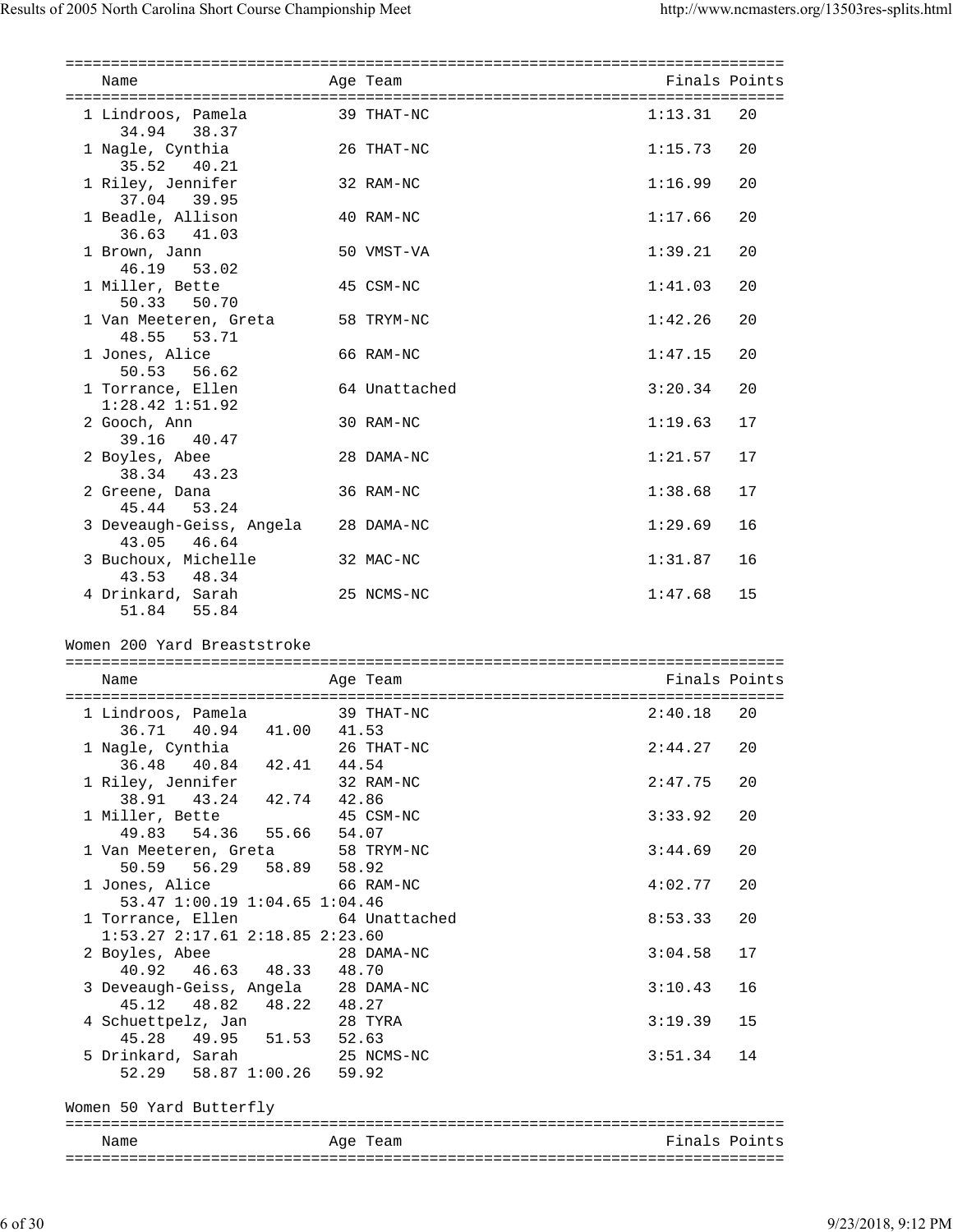| 1 Johnson, Shandra<br>1 Walsh, Susan<br>1 Lindroos, Pamela<br>1 Robison, Doracy<br>1 Gooch, Ann<br>1 Hart, Janet<br>1 Braswell, Barbara<br>1 Newell, Sally<br>1 Carr, Florence<br>2 Culton, Cathy<br>2 Keto, Alexis<br>2 Beadle, Allison<br>2 Foley, Monica<br>2 Buchoux, Michelle<br>2 Anderson, Kathy<br>3 Williams, Heidi<br>3 King, Robin<br>3 Thomason, Rebecca<br>3 Woodward, Alis<br>4 Carpenter, Jeannine<br>4 Kramer, Adrienne<br>5 Nagle, Cynthia |       | 25 RAM-NC<br>43 NCAM-NC<br>39 THAT-NC<br>24 RAM-NC<br>30 RAM-NC<br>45 AMS-NC<br>53 RAM-NC<br>67 RAM-NC<br>79 Unattached<br>39 THAT-NC<br>26 RAM-NC<br>40 RAM-NC<br>19 NCAM-NC<br>32 MAC-NC<br>49 MAC-NC<br>36 NCAM-NC<br>26 DAMA-NC<br>23 NCAM-NC<br>44 MAC-NC<br>29 NCAM-NC<br>39 AMS-NC<br>26 THAT-NC | 26.97<br>27.50<br>29.23<br>29.85<br>31.45<br>38.62<br>41.70<br>45.91<br>1:05.68<br>29.38<br>30.21<br>30.39<br>31.55<br>38.94<br>54.11<br>29.60<br>30.94<br>31.64<br>37.26<br>31.28<br>36.49<br>32.91 | 20<br>20<br>20<br>20<br>20<br>20<br>20<br>20<br>20<br>17<br>17<br>17<br>17<br>17<br>17<br>16<br>16<br>16<br>16<br>15<br>15<br>14 |
|-------------------------------------------------------------------------------------------------------------------------------------------------------------------------------------------------------------------------------------------------------------------------------------------------------------------------------------------------------------------------------------------------------------------------------------------------------------|-------|---------------------------------------------------------------------------------------------------------------------------------------------------------------------------------------------------------------------------------------------------------------------------------------------------------|------------------------------------------------------------------------------------------------------------------------------------------------------------------------------------------------------|----------------------------------------------------------------------------------------------------------------------------------|
| 6 Deveaugh-Geiss, Angela                                                                                                                                                                                                                                                                                                                                                                                                                                    |       | 28 DAMA-NC                                                                                                                                                                                                                                                                                              | 34.08                                                                                                                                                                                                | 13                                                                                                                               |
| Women 100 Yard Butterfly                                                                                                                                                                                                                                                                                                                                                                                                                                    |       |                                                                                                                                                                                                                                                                                                         |                                                                                                                                                                                                      |                                                                                                                                  |
| Name                                                                                                                                                                                                                                                                                                                                                                                                                                                        |       | Age Team                                                                                                                                                                                                                                                                                                | Finals Points                                                                                                                                                                                        |                                                                                                                                  |
|                                                                                                                                                                                                                                                                                                                                                                                                                                                             |       |                                                                                                                                                                                                                                                                                                         |                                                                                                                                                                                                      |                                                                                                                                  |
| 1 Braun, Erika<br>28.88 33.43                                                                                                                                                                                                                                                                                                                                                                                                                               |       | 33 RAM-NC                                                                                                                                                                                                                                                                                               | 1:02.31                                                                                                                                                                                              | 20                                                                                                                               |
| 1 Lindroos, Pamela<br>30.52 33.52                                                                                                                                                                                                                                                                                                                                                                                                                           |       | 39 THAT-NC                                                                                                                                                                                                                                                                                              | 1:04.04                                                                                                                                                                                              | 20                                                                                                                               |
| 1 Katz, Sarah<br>30.68 34.48                                                                                                                                                                                                                                                                                                                                                                                                                                |       | 25 AMS-NC                                                                                                                                                                                                                                                                                               | 1:05.16                                                                                                                                                                                              | 20                                                                                                                               |
| 1 Beadle, Allison<br>31.43 34.46                                                                                                                                                                                                                                                                                                                                                                                                                            |       | 40 RAM-NC                                                                                                                                                                                                                                                                                               | 1:05.89                                                                                                                                                                                              | 20                                                                                                                               |
| 2 Demila, Mary<br>32.80 38.14                                                                                                                                                                                                                                                                                                                                                                                                                               |       | 33 RAM-NC                                                                                                                                                                                                                                                                                               | 1:10.94                                                                                                                                                                                              | 17                                                                                                                               |
| 2 Jones, Rose<br>35.27 42.16                                                                                                                                                                                                                                                                                                                                                                                                                                |       | 26 NCAM-NC                                                                                                                                                                                                                                                                                              | 1:17.43                                                                                                                                                                                              | 17                                                                                                                               |
| 2 Zander, Sarah<br>40.72 44.77                                                                                                                                                                                                                                                                                                                                                                                                                              |       | 36 NCMS-NC                                                                                                                                                                                                                                                                                              | $1:25.49$ 17                                                                                                                                                                                         |                                                                                                                                  |
| 3 Deveaugh-Geiss, Angela 28 DAMA-NC<br>35.77 42.45                                                                                                                                                                                                                                                                                                                                                                                                          |       |                                                                                                                                                                                                                                                                                                         | 1:18.22                                                                                                                                                                                              | 16                                                                                                                               |
| 3 Kramer, Adrienne<br>40.71 46.58                                                                                                                                                                                                                                                                                                                                                                                                                           |       | 39 AMS-NC                                                                                                                                                                                                                                                                                               | 1:27.29                                                                                                                                                                                              | 16                                                                                                                               |
| Women 200 Yard Butterfly                                                                                                                                                                                                                                                                                                                                                                                                                                    |       |                                                                                                                                                                                                                                                                                                         |                                                                                                                                                                                                      |                                                                                                                                  |
| Name                                                                                                                                                                                                                                                                                                                                                                                                                                                        |       | Age Team                                                                                                                                                                                                                                                                                                | Finals Points                                                                                                                                                                                        |                                                                                                                                  |
|                                                                                                                                                                                                                                                                                                                                                                                                                                                             |       |                                                                                                                                                                                                                                                                                                         |                                                                                                                                                                                                      |                                                                                                                                  |
| 1 Beadle, Allison                                                                                                                                                                                                                                                                                                                                                                                                                                           |       | 40 RAM-NC                                                                                                                                                                                                                                                                                               | 2:33.82                                                                                                                                                                                              | 20                                                                                                                               |
| 32.91 37.63 39.87 43.41<br>1 Carpenter, Jeannine                                                                                                                                                                                                                                                                                                                                                                                                            |       | 29 NCAM-NC                                                                                                                                                                                                                                                                                              | 2:39.86                                                                                                                                                                                              | 20                                                                                                                               |
| 40.85 40.85<br>36.49 41.67                                                                                                                                                                                                                                                                                                                                                                                                                                  |       |                                                                                                                                                                                                                                                                                                         |                                                                                                                                                                                                      |                                                                                                                                  |
| 1 Foley, Monica<br>36.48 44.79 46.21 45.20                                                                                                                                                                                                                                                                                                                                                                                                                  |       | 19 NCAM-NC                                                                                                                                                                                                                                                                                              | 2:52.68                                                                                                                                                                                              | 20                                                                                                                               |
| 1 Rogers, Eugenia<br>46.45 58.58 1:04.54 1:02.26                                                                                                                                                                                                                                                                                                                                                                                                            |       | 52 AMS-NC                                                                                                                                                                                                                                                                                               | 3:51.83                                                                                                                                                                                              | 20                                                                                                                               |
| 2 Keto, Alexis<br>35.94 40.95 42.61                                                                                                                                                                                                                                                                                                                                                                                                                         | 44.60 | 26 RAM-NC                                                                                                                                                                                                                                                                                               | 2:44.10                                                                                                                                                                                              | 17                                                                                                                               |
|                                                                                                                                                                                                                                                                                                                                                                                                                                                             |       |                                                                                                                                                                                                                                                                                                         |                                                                                                                                                                                                      |                                                                                                                                  |
| Women 100 Yard IM                                                                                                                                                                                                                                                                                                                                                                                                                                           |       |                                                                                                                                                                                                                                                                                                         |                                                                                                                                                                                                      |                                                                                                                                  |
| Name                                                                                                                                                                                                                                                                                                                                                                                                                                                        |       | Age Team                                                                                                                                                                                                                                                                                                | Finals Points                                                                                                                                                                                        |                                                                                                                                  |
|                                                                                                                                                                                                                                                                                                                                                                                                                                                             |       |                                                                                                                                                                                                                                                                                                         |                                                                                                                                                                                                      |                                                                                                                                  |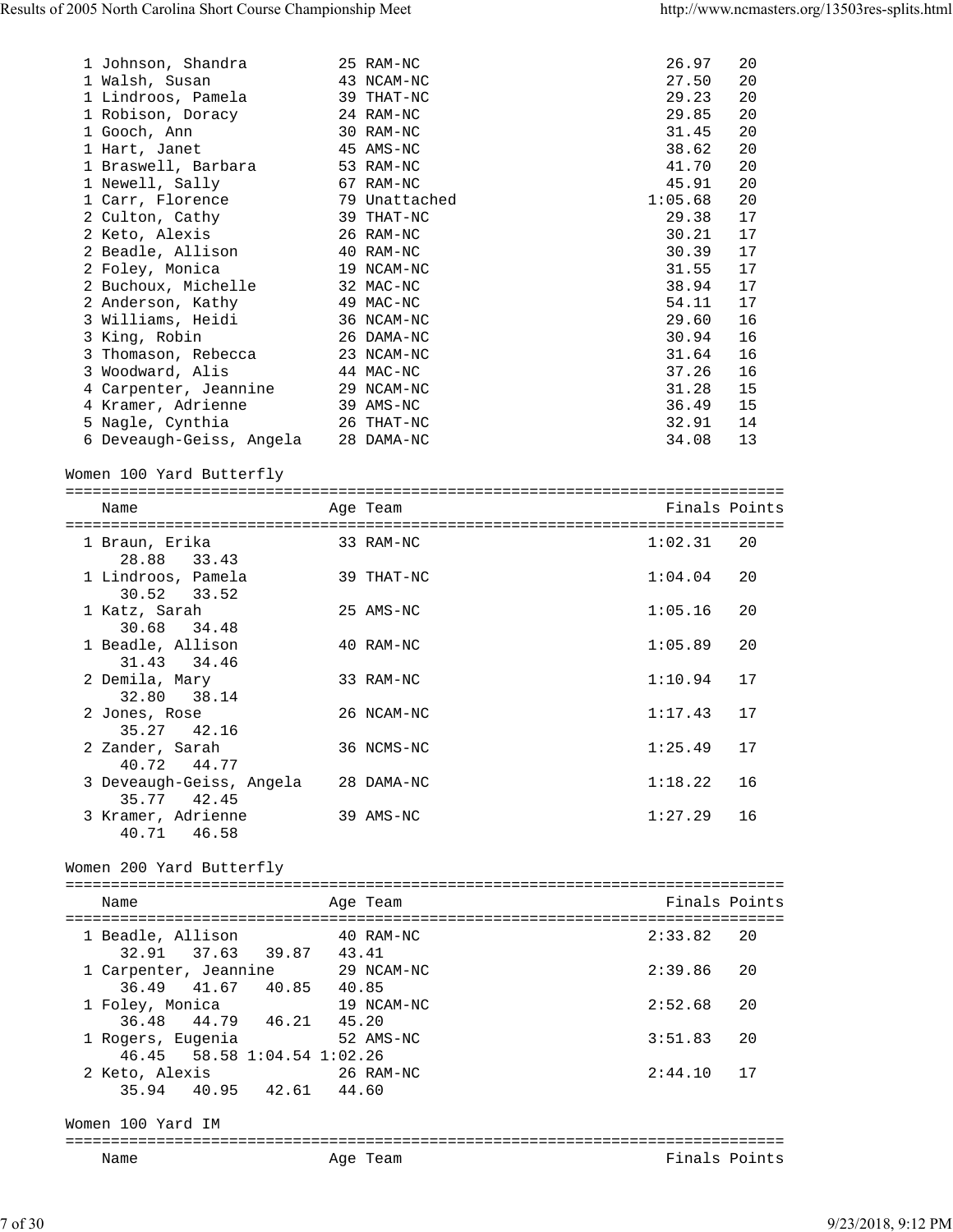| 1 Braun, Erika 33 RAM-NC<br>29.18 33.69         |            |               | 1:02.87 | 20 |
|-------------------------------------------------|------------|---------------|---------|----|
| 1 Stringer, Jennifer 29 RAM-NC<br>29.91 33.75   |            |               | 1:03.66 | 20 |
| 1 Walsh, Susan<br>$29.84$ $35.84$               | 43 NCAM-NC |               | 1:05.68 | 20 |
| 1 Williams, Heidi<br>31.79 36.81                | 36 NCAM-NC |               | 1:08.60 | 20 |
| 1 Baker, Brooke<br>32.78 39.04                  | 24 DAMA-NC |               | 1:11.82 | 20 |
| 1 Rogers, Eugenia<br>38.50 45.29                | 52 AMS-NC  |               | 1:23.79 | 20 |
| 1 Mitchell, Jeannie<br>40.37 45.09              | 58 AMS-NC  |               | 1:25.46 | 20 |
| 1 Hart, Janet<br>40.34 48.28                    | 45 AMS-NC  |               | 1:28.62 | 20 |
| 1 Jones, Alice<br>52.30 53.43                   | 66 RAM-NC  |               | 1:45.73 | 20 |
| 1 Husson, Susan<br>53.08 55.63                  | 61 TRYM-NC |               | 1:48.71 | 20 |
| 1 Carr, Florence<br>$1:02.21$ $1:08.79$         |            | 79 Unattached | 2:11.00 | 20 |
| 1 Suit, Vera<br>$1:02.63$ $1:21.64$             | 72 VMST-VA |               | 2:24.27 | 20 |
| 2 Nowak, Elizabeth<br>31.00 36.16               | 41 THAT-NC |               | 1:07.16 | 17 |
| 2 Riley, Jennifer<br>32.74 36.19                | 32 RAM-NC  |               | 1:08.93 | 17 |
| 2 Carpenter, Jeannine 29 NCAM-NC<br>32.73 39.94 |            |               | 1:12.67 | 17 |
| 2 Thomason, Rebecca 23 NCAM-NC<br>35.34 38.56   |            |               | 1:13.90 | 17 |
| 2 Hunter, Sian<br>36.43 39.58                   | 38 NCAM-NC |               | 1:16.01 | 17 |
| 2 Brown, Jann<br>41.97 48.28                    | 50 VMST-VA |               | 1:30.25 | 17 |
| 2 Daugherty, Donnie<br>47.28 53.60              | 56 HARY    |               | 1:40.88 | 17 |
| 2 Miller, Bette<br>51.34 53.60                  | 45 CSM-NC  |               | 1:44.94 | 17 |
| 2 Torrance, Ellen<br>1:25.16 1:31.70            |            | 64 Unattached | 2:56.86 | 17 |
| 3 Vess, Christine<br>32.46<br>39.06             | 40 AMS-NC  |               | 1:11.52 | 16 |
| 3 Boyles, Abee<br>36.10<br>38.23                | 28 DAMA-NC |               | 1:14.33 | 16 |
| 3 Weaver, Kristen<br>36.36 41.18                | 20 TRYM-NC |               | 1:17.54 | 16 |
| 3 Kramer, Adrienne<br>38.46<br>44.05            | 39 AMS-NC  |               | 1:22.51 | 16 |
| 3 Buchoux, Michelle<br>40.53<br>43.49           | 32 MAC-NC  |               | 1:24.02 | 16 |
| 4 Springer, Margie<br>36.61 40.94               | 44 RAM-NC  |               | 1:17.55 | 15 |
| 5 Speight, Peggy<br>36.53 42.35                 | 44 AMS-NC  |               | 1:18.88 | 14 |
| 6 Wicker, Cheryl<br>37.81 43.87                 | 44 THAT-NC |               | 1:21.68 | 13 |
| -- London, Stephanie<br>49.38<br>45.26          | 47 THAT-NC |               | DQ      |    |

Women 200 Yard IM

=============================================================================== Finals Points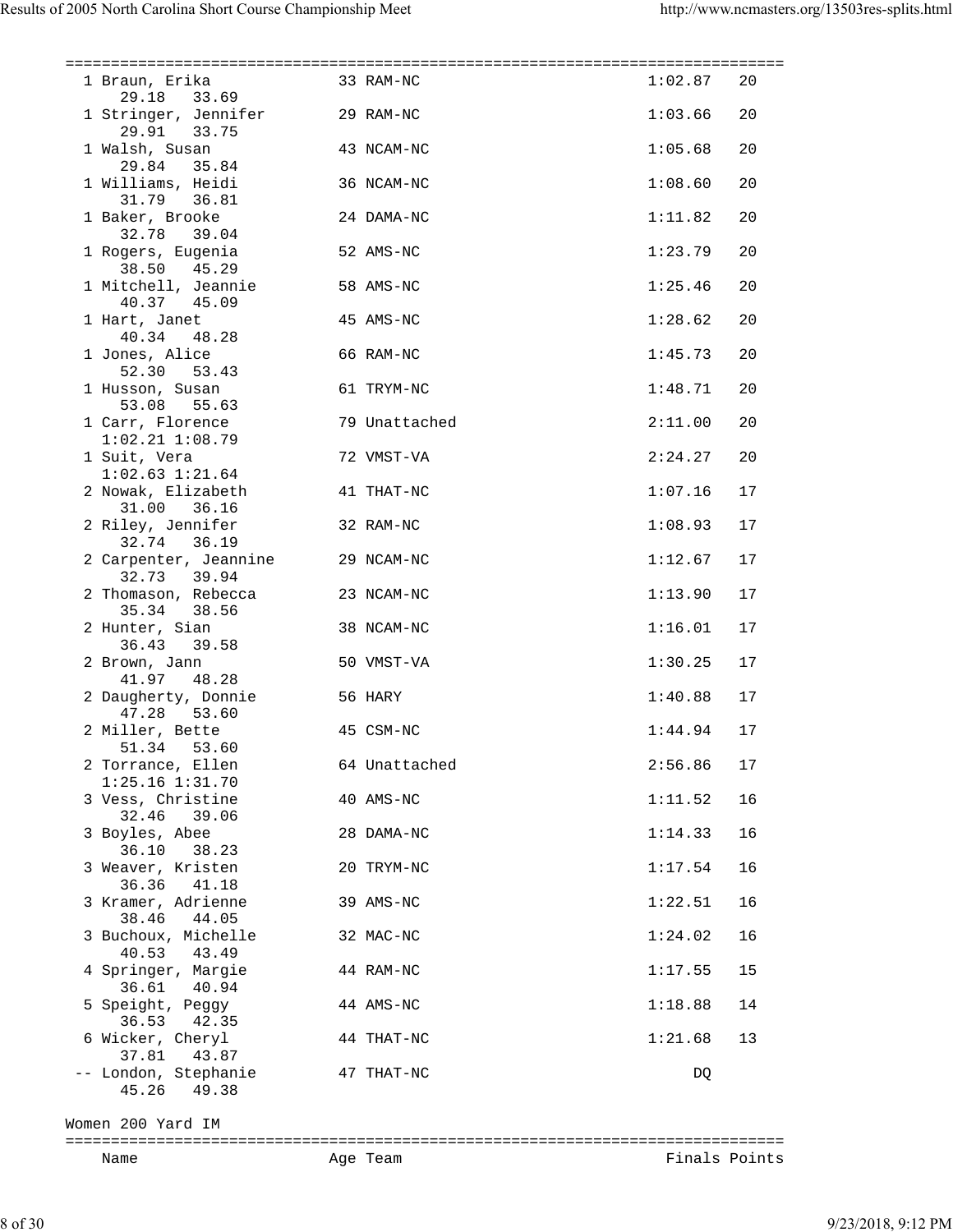| 1 Williams, Heidi 36 NCAM-NC                                        |             |                             |                       |       | 2:27.00          | 20 |
|---------------------------------------------------------------------|-------------|-----------------------------|-----------------------|-------|------------------|----|
| 31.17 39.38 43.51 32.94<br>1 Beadle, Allison 40 RAM-NC              |             |                             |                       |       | 2:33.03          | 20 |
| 31.40  43.12  43.15  35.36                                          |             | 26 DAMA-NC                  |                       |       | 2:33.72          | 20 |
| 1 King, Robin 26 DAM<br>32.42 38.69 46.94 35.67                     |             |                             |                       |       |                  |    |
| 1 Thomason, Rebecca<br>32.95 41.59                                  | 46.77 36.50 | 23 NCAM-NC                  |                       |       | 2:37.81          | 20 |
| 1 Buchoux, Michelle<br>39.95 46.22 51.42 39.79                      |             | 32 MAC-NC                   |                       |       | 2:57.38          | 20 |
| 1 Rogers, Eugenia 52 AM.<br>41.10 47.03 55.32 41.19                 |             | 52 AMS-NC                   |                       |       | 3:04.64          | 20 |
| 1 Newell, Sally 67 RAM-NC<br>49.51 51.02 53.27 44.57                |             |                             |                       |       | 3:18.37          | 20 |
| 1 Carr, Florence 79 Unattached                                      |             |                             |                       |       | 5:12.12          | 20 |
| 1:10.32 1:26.43 1:31.71 1:03.66<br>1 Torrance, Ellen 64 Unattached  |             |                             |                       |       | 7:07.56          | 20 |
| 1:51.88 1:40.45 1:58.35 1:36.88<br>2 Carpenter, Jeannine 29 NCAM-NC |             |                             |                       |       | 2:34.09          | 17 |
| 32.81 39.61 47.93 33.74<br>2 Vess, Christine 40 AMS-NC              |             |                             |                       |       | 2:38.32          | 17 |
| 35.52 38.95 48.87 34.98                                             |             |                             |                       |       |                  |    |
| 2 Zander, Sarah 36 NCI<br>37.83 47.29 51.04 40.45                   |             | 36 NCMS-NC                  |                       |       | 2:56.61          | 17 |
| 2 Doughty, Julie<br>1:20.00  46.88  39.44  25.96                    |             | 20 TRYM-NC                  |                       |       | 3:12.28          | 17 |
| 3 Nagle, Cynthia<br>33.64 42.41 44.70 39.02                         |             | 26 THAT-NC                  |                       |       | 2:39.77          | 16 |
| 3 Kramer, Adrienne 39 AMS-NC<br>39.58 46.88 50.64 41.11             |             |                             |                       |       | 2:58.21          | 16 |
| 4 Boyles, Abee 28 DAMA-NC<br>36.42 44.51 46.46 37.79                |             |                             |                       |       | 2:45.18          | 15 |
|                                                                     |             |                             |                       |       |                  |    |
|                                                                     |             |                             |                       |       |                  |    |
| Women 400 Yard IM                                                   |             |                             |                       |       |                  |    |
| Name                                                                |             | Age Team                    |                       |       | Finals Points    |    |
|                                                                     |             |                             |                       |       |                  |    |
| 1 Katz, Sarah                                                       |             | $25$ AMS-NC                 |                       |       | 5:04.98          | 20 |
| 32.67 37.86 38.78 37.73 45.91 44.24 34.41 33.38                     |             |                             |                       |       |                  |    |
| 1 Lindroos, Pamela 39 THAT-NC                                       |             |                             |                       |       | 5:06.25          | 20 |
| 31.08 35.70<br>1 Robison, Doracy                                    | 42.00       | 40.80<br>43.29<br>24 RAM-NC | 43.69                 | 35.49 | 34.20<br>5:19.91 | 20 |
| 34.16<br>36.60                                                      | 41.51       | 47.84<br>39.53              | 45.25                 | 39.38 | 35.64            |    |
| 1 Demila, Mary                                                      |             | 33 RAM-NC                   |                       |       | 5:23.91          | 20 |
| 39.57<br>33.34                                                      | 41.91       | 41.50<br>46.23              | 46.29                 | 37.76 | 37.31            |    |
| 1 Beadle, Allison                                                   |             | 40 RAM-NC                   |                       |       | 5:29.65          | 20 |
| 36.61<br>32.17                                                      | 46.72       | 46.10<br>45.49              | 46.49                 | 38.94 | 37.13            |    |
| 1 Rogers, Eugenia                                                   |             | 52 AMS-NC                   |                       |       | 6:43.17          | 20 |
| 45.12<br>58.34                                                      | 50.79       | 48.68<br>56.77              | 57.36                 | 44.26 | 41.85            |    |
| 2 Carpenter, Jeannine                                               |             | 29 NCAM-NC                  |                       |       | 5:33.77          | 17 |
| 36.00<br>38.69                                                      | 42.26       | 41.69<br>49.84              | 48.54                 | 38.52 | 38.23            |    |
| 2 Buchoux, Michelle                                                 |             | 32 MAC-NC                   |                       |       | 6:21.09          | 17 |
| 42.96<br>49.11                                                      | 49.93       | 49.55<br>52.93              | 53.90                 | 41.98 | 40.73            |    |
|                                                                     |             |                             |                       |       |                  |    |
| Women 200 Yard Freestyle Relay                                      |             |                             |                       |       |                  |    |
|                                                                     |             |                             |                       |       |                  |    |
| Team                                                                |             |                             |                       |       | Finals Points    |    |
|                                                                     |             |                             |                       |       |                  |    |
| 1 North Carolina Aquatic Masters-NC                                 |             | $^{\prime}$ A $^{\prime}$   |                       |       | 1:47.62          | 40 |
| 1) Williams, Heidi 36                                               |             |                             | 2) Walsh, Susan 43    |       |                  |    |
| 3) Hunter, Sian 38                                                  |             |                             | 4) Foley, Monica 19   |       |                  |    |
| 27.55<br>25.63                                                      | 28.04       | 26.40                       |                       |       |                  |    |
| 1 Asheville-NC 'A'                                                  |             |                             |                       |       | 1:51.91          | 40 |
| 1) Battle, Ruth 42                                                  |             |                             | 2) Vess, Christine 40 |       |                  |    |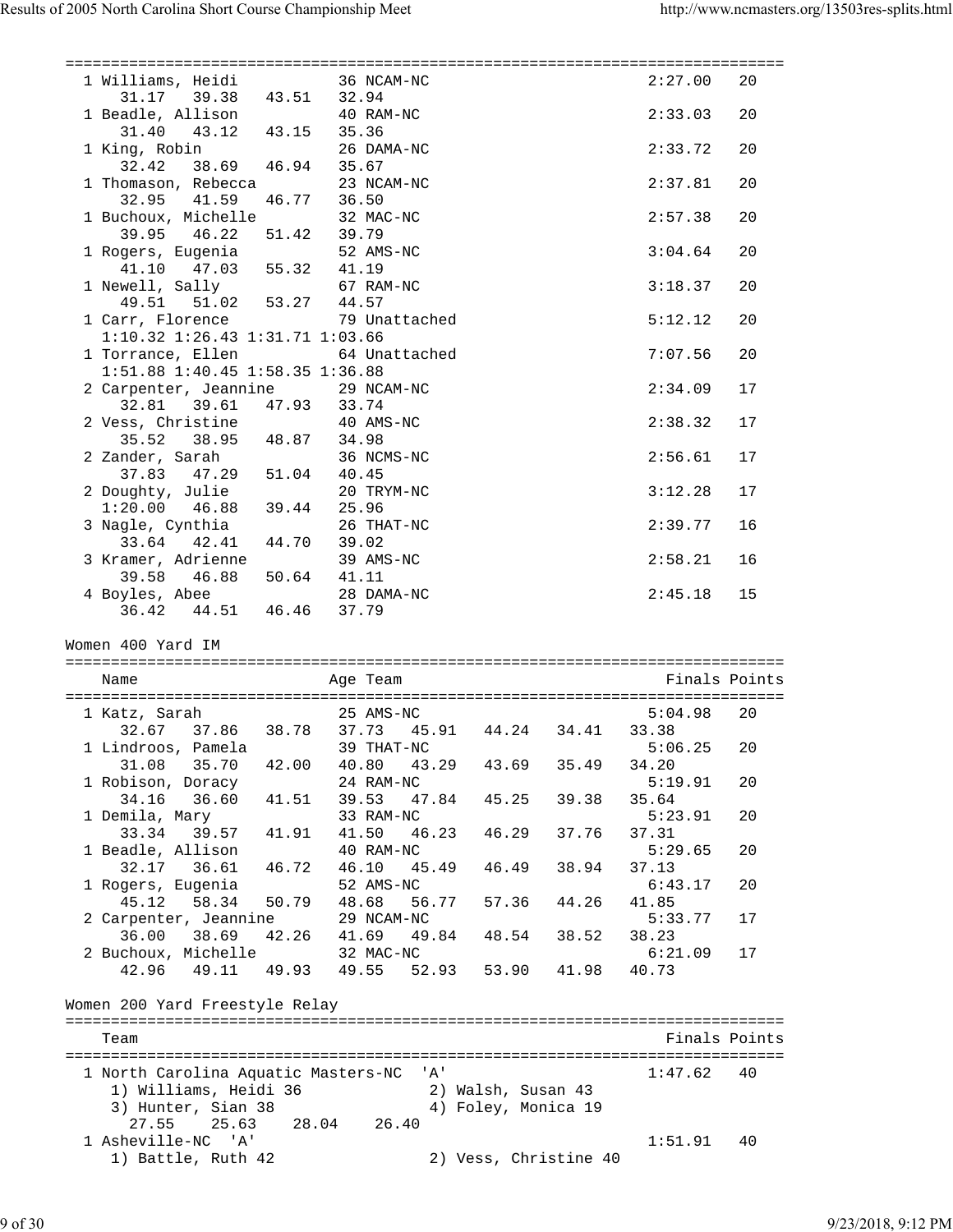3) Katz, Sarah 25 4) Speight, Peggy 44 27.31 27.65 27.18 29.77 2 Raleigh Area Masters-NC 'A' 1:56.54 34 1) Stringer, Jennifer 29 2) Demila, Mary 33 3) Springer, Margie 44  $\hskip 4cm 4$ ) Greene, Dana 36 31.06 24.76 28.56 32.16 2 Durham Aquatic Masters-NC 'A' 2:07.14 34<br>1) Sousa, Sara 33 2) Franklin, Dawn 35 1) Sousa, Sara 33 2) Franklin, Dawn 35 3) Boyles, Abee 28 4) Baker, Brooke 24 34.32 35.01 29.51 28.30 3 TarHeel Aquatic Team-NC 'A' 2:07.69 32 1) Lindroos, Pamela 39 2) Wicker, Cheryl 44 3) Nagle, Cynthia 26 4) London, Stephanie 47 38.82 29.67 32.33 26.87 3 Twin Rivers YMCA Masters-NC 'A' 2:24.72 32 1) Doughty, Julie 20 2) Van Meeteren, Greta 58 3) Husson, Susan 61 4) Weaver, Kristen 20 31.30 43.70 39.05 30.67 Women 200 Yard Medley Relay =============================================================================== Team Finals Points =============================================================================== 1 North Carolina Aquatic Masters-NC 'A' 2:05.94 40 1) Walsh, Susan 43 2) Thomason, Rebecca 23 3) Carpenter, Jeannine 29  $\hskip1cm$  4) Foley, Monica 19 29.03 39.24 30.93 26.74 1 Asheville-NC 'A' 2:07.40 40 1) Vess, Christine 40 2) Battle, Ruth 42 3) Katz, Sarah 25 4) Speight, Peggy 44 32.50 36.11 29.75 29.04 1 Raleigh Area Masters-NC 'C' 2:25.96 40 1) Stott, Kim 46 2) Jones, Alice 66 3) Beadle, Allison 40 4) Springer, Margie 44 36.99 48.17 29.95 30.85 2 Raleigh Area Masters-NC 'A' 2:07.60 34 1) Johnson, Shandra 25 2) Keto, Alexis 26 3) Robison, Doracy 24 4) Stringer, Jennifer 29 28.45 36.62 30.56 31.97 2 TarHeel Aquatic Team-NC 'A' 2:09.01 34 1) Nowak, Elizabeth 41 2) Nagle, Cynthia 26 3) Lindroos, Pamela 39 4) Wicker, Cheryl 44 32.62 35.23 29.19 31.97 2 Asheville-NC 'B' 2:32.59 34 1) Mitchell, Jeannie 58 2) Hart, Janet 45 3) Rogers, Eugenia 52 4) Kramer, Adrienne 39 38.89 44.33 36.63 32.74 3 Durham Aquatic Masters-NC 'A' 2:18.14 32 1) Deveaugh-Geiss, Angela 28 2) Boyles, Abee 28 3) King, Robin 26 4) Franklin, Dawn 35 35.55 37.02 31.21 34.36 Men 50 Yard Freestyle =============================================================================== Name **Age Team** Age Team Finals Points =============================================================================== 1 Stewart, Henry 41 RAM-NC 22.41 20 1 Jarman, Randy 36 NCAM-NC 22.66 20 1 Weiss, Jeff 30 NCAM-NC 22.90 20 1 Lehman, Fritz 46 RAM-NC 22.90 20 1 Stringer, Sean 29 RAM-NC 23.60 20 1 Gilchrist, Donald 51 NCMS-NC 24.02 20 1 Tehaun, Harvey 20 GCYM-NC 25.61 20 1 Clark, Jerry 67 CSM-NC 27.18 20 1 Gutter, Guido 55 TYRA 28.02 20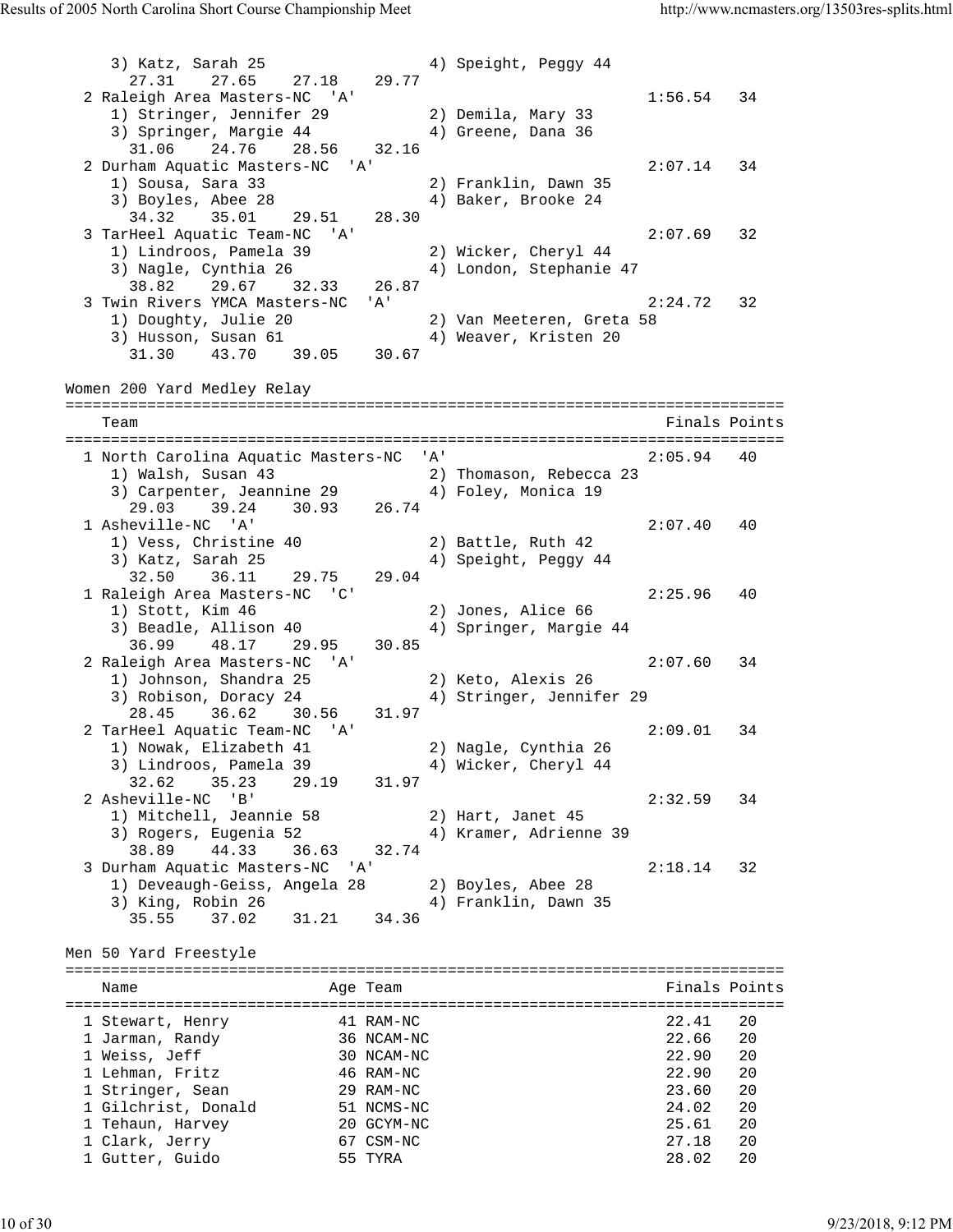| 1 Enyart, James       | 63 SAC-NC               | 32.69 | 20                |
|-----------------------|-------------------------|-------|-------------------|
| 1 Costandy, Nabil     | 73 TRYM-NC              | 37.71 | 20                |
| 2 Lechner, Chris      | 44 AMS-NC               | 23.01 | 17                |
| 2 Farrell, Andrew     | 34 RAM-NC               | 23.12 | 17                |
| 2 White, Kirk         | 35 THAT-NC              | 23.88 | 17                |
| 2 Ferris, Michael     | 27 CSM-NC               | 24.60 | 17                |
| 2 Suarez, Edward      | 50 GOLD                 | 24.62 | 17                |
| 2 Erb, Wayne          | 45 RAM-NC               | 25.11 | 17                |
| 2 Johnson, Dane       | 24 TYRA                 | 26.79 | 17                |
| 3 Crankshaw, Erik     | 32 THAT-NC              | 23.16 | 16                |
| 3 Blank, Jon          | 44 RAM-NC               | 23.19 | 16                |
| 3 Robling, Steve      | 35 PALM                 | 24.10 | 16                |
| 3 Schmitz, Robert     | 52 THAT-NC              | 24.72 | 16                |
| 3 Murphy, Jimmy       | 29 DAMA-NC              | 25.42 | 16                |
| 3 Siegel, Craig       | 47 TRYM-NC              | 25.77 | 16                |
| 4 Morton, Chris       | 33 THAT-NC              | 23.71 | 15                |
| 4 Goldman, Brian      | 40 RAM-NC               | 23.83 | 15                |
| 4 Clark, Marcell      | 35 HARY                 | 25.39 | 15                |
| 4 Porco, Filippo      | 27 THAT-NC              | 25.99 | 15                |
| 4 McGraw, Dennis      | 53 THAT-NC              | 26.36 | 15                |
| 4 Weller, Jeff        | 45 AMS-NC               | 26.68 | 15                |
| 5 Lohr, Joe           | 30 RAM-NC               | 23.97 | 14                |
| 5 Bacon, David        | 41 TYRA                 | 24.44 | 14                |
| 5 Davis, Craik        | 53 RAM-NC               | 26.69 | 14                |
| 5 Sousa, Greg         | 35 DAMA-NC              | 26.83 | 14                |
| 5 O'Donnell, Jeremiah | 46 THAT-NC              | 27.06 | 14                |
| 6 Willms, Christopher | 42 TRYM-NC              | 24.99 | 13                |
| 6 Parr, Derek         | 30 DAMA-NC              | 25.18 | 13                |
| 6 Thomas, Terry       | 39 NCMS-NC              | 27.44 | 13                |
| 6 McClernan, William  | 48 DAMA-NC              | 27.67 | 13                |
| 6 Gosha, Joe          | 51 NCMS-NC              | 27.79 | 13                |
| 7 Deaner, Hugh        | 44 NCAM-NC              | 25.80 | $12 \overline{ }$ |
| 7 Vess, Eric          | 34 AMS-NC               | 27.66 | 12                |
| 7 Adamson, Kenet      | 46 AMS-NC               | 29.19 | 12                |
| 8 Mangrum, John       | 42 RAM-NC               | 26.99 | 11                |
| 8 Ballard, James      | 31 MAC-NC               | 27.75 | 11                |
| 8 Palmer, Rick        | 45 AMS-NC               | 29.26 | 11                |
| 9 Dickerman, Dwight   | 43 MAC-NC               | 27.97 | 9                 |
| 9 Gulyaz, Erdogan     | 32 TRYM-NC              | 28.61 | 9                 |
| 10 Suero, Elias       | 34 SCMM-NC              | 28.75 | $7\phantom{.0}$   |
| 10 Roerden, Jeff      | 43 RAM-NC               | 31.88 | 7                 |
| 11 Chiswell, David    | 44 RAM-NC<br>55 NCMS-NC | 32.13 | 6                 |
| -- Karpinos, Ralph    |                         | DQ    |                   |

Men 100 Yard Freestyle

| Name                                  | Age Team   | Finals Points |    |
|---------------------------------------|------------|---------------|----|
| 1 Stewart, Henry<br>23.90<br>25.59    | 41 RAM-NC  | 49.49         | 20 |
| 1 Farrell, Andrew<br>24.52 26.65      | 34 RAM-NC  | 51.17         | 20 |
| 1 Gilchrist, Donald<br>25.61<br>27.15 | 51 NCMS-NC | 52.76         | 20 |
| 1 Robling, Steve<br>25.93 27.13       | 35 PALM    | 53.06         | 20 |
| 1 Medendorp, Mark<br>25.31 28.29      | 27 TMS-NC  | 53.60         | 20 |
| 1 Erb, Wayne<br>26.46<br>29.20        | 45 RAM-NC  | 55.66         | 20 |
| 1 Clark, Jerry<br>29.18 31.79         | 67 CSM-NC  | 1:00.97       | 20 |
| 1 Richelson, Andrew<br>30.27 31.24    | 57 TMS-NC  | 1:01.51       | 20 |
| 1 Enyart, James                       | 63 SAC-NC  | 1:15.11       | 20 |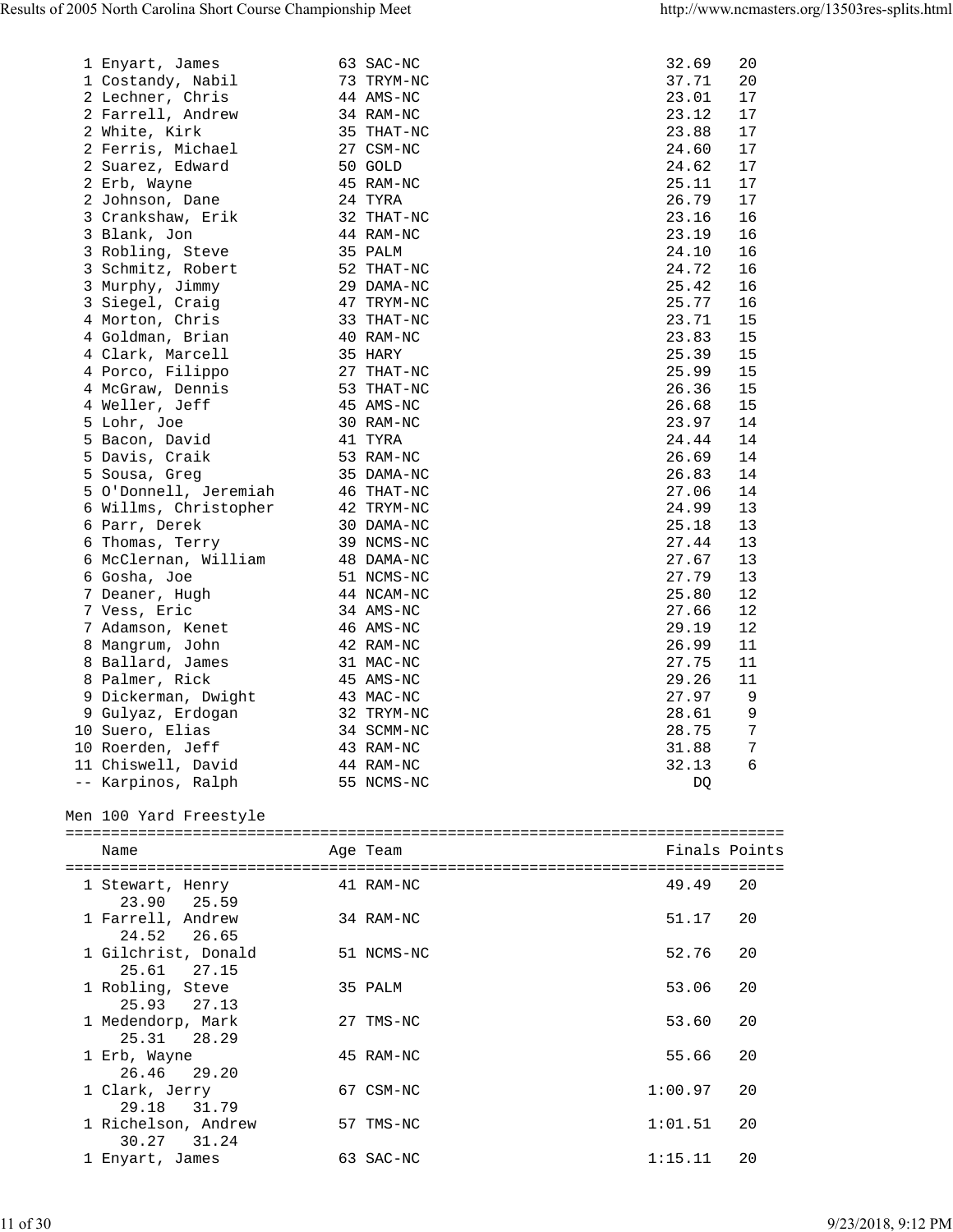| 35.47 39.64                           |           |               |         |    |
|---------------------------------------|-----------|---------------|---------|----|
| 1 Marsil, John<br>41.90 44.82         |           | 73 RAM-NC     | 1:26.72 | 20 |
| 2 Lechner, Chris<br>23.73 26.81       |           | 44 AMS-NC     | 50.54   | 17 |
| 2 Morton, Chris<br>25.19 26.98        |           | 33 THAT-NC    | 52.17   | 17 |
| 2 Haberman, Brandon<br>26.55<br>28.05 | 27 RAM-NC |               | 54.60   | 17 |
| 2 Schmitz, Robert<br>26.19 28.71      |           | 52 THAT-NC    | 54.90   | 17 |
| 2 Sousa, Greg<br>28.51<br>30.28       |           | 35 DAMA-NC    | 58.79   | 17 |
| 2 Weller, Jeff<br>30.50 31.04         |           | 45 AMS-NC     | 1:01.54 | 17 |
| 2 Gutter, Guido<br>30.36 32.93        |           | 55 TYRA       | 1:03.29 | 17 |
| 2 Costandy, Nabil<br>45.47 55.13      |           | 73 TRYM-NC    | 1:40.60 | 17 |
| 3 Crankshaw, Erik<br>24.83<br>27.60   |           | 32 THAT-NC    | 52.43   | 16 |
| 3 Goldman, Brian<br>25.47 27.57       |           | 40 RAM-NC     | 53.04   | 16 |
| 3 Murphy, Jimmy<br>26.54 30.47        |           | 29 DAMA-NC    | 57.01   | 16 |
| 3 McGraw, Dennis<br>27.57 30.65       |           | 53 THAT-NC    | 58.22   | 16 |
| 3 Jewett, Russell<br>29.08 30.70      |           | 38 MAC-NC     | 59.78   | 16 |
| 3 O'Donnell, Jeremiah<br>30.13 31.91  |           | 46 THAT-NC    | 1:02.04 | 16 |
| 4 Weiss, Jeff<br>26.26 26.61          |           | 30 NCAM-NC    | 52.87   | 15 |
| 4 Bacon, David<br>26.53 28.29         |           | 41 TYRA       | 54.82   | 15 |
| 4 McElwee, Matt<br>28.19 30.65        |           | 28 DAMA-NC    | 58.84   | 15 |
| 4 Davis, Craik<br>28.25 31.56         |           | 53 RAM-NC     | 59.81   | 15 |
| 4 Thomas, Terry<br>31.41<br>32.23     |           | 39 NCMS-NC    | 1:03.64 | 15 |
| 4 Palmer, Rick<br>32.75<br>36.24      |           | 45 AMS-NC     | 1:08.99 | 15 |
| 5 Lohr, Joe<br>25.75<br>28.19         |           | 30 RAM-NC     | 53.94   | 14 |
| 5 Deaner, Hugh<br>27.62<br>28.34      |           | 44 NCAM-NC    | 55.96   | 14 |
| 5 Hinton, James<br>29.23<br>31.38     |           | 50 AMS-NC     | 1:00.61 | 14 |
| 5 Adamson, Kenet<br>32.85<br>36.44    |           | 46 AMS-NC     | 1:09.29 | 14 |
| 6 Ballard, James<br>28.67<br>32.12    |           | 31 MAC-NC     | 1:00.79 | 13 |
| 6 Dickerman, Dwight<br>28.75<br>33.00 |           | 43 MAC-NC     | 1:01.75 | 13 |
| 7 Vess, Eric<br>29.81<br>32.30        |           | 34 AMS-NC     | 1:02.11 | 12 |
| 7 Roerden, Jeff<br>37.66<br>38.49     |           | 43 RAM-NC     | 1:16.15 | 12 |
| 8 Gulyaz, Erdogan<br>31.61<br>34.22   |           | 32 TRYM-NC    | 1:05.83 | 11 |
| 9 Peters, Jason<br>31.66<br>35.38     |           | 32 Unattached | 1:07.04 | 9  |
| 10 Suero, Elias<br>32.40<br>36.13     |           | 34 SCMM-NC    | 1:08.53 | 7  |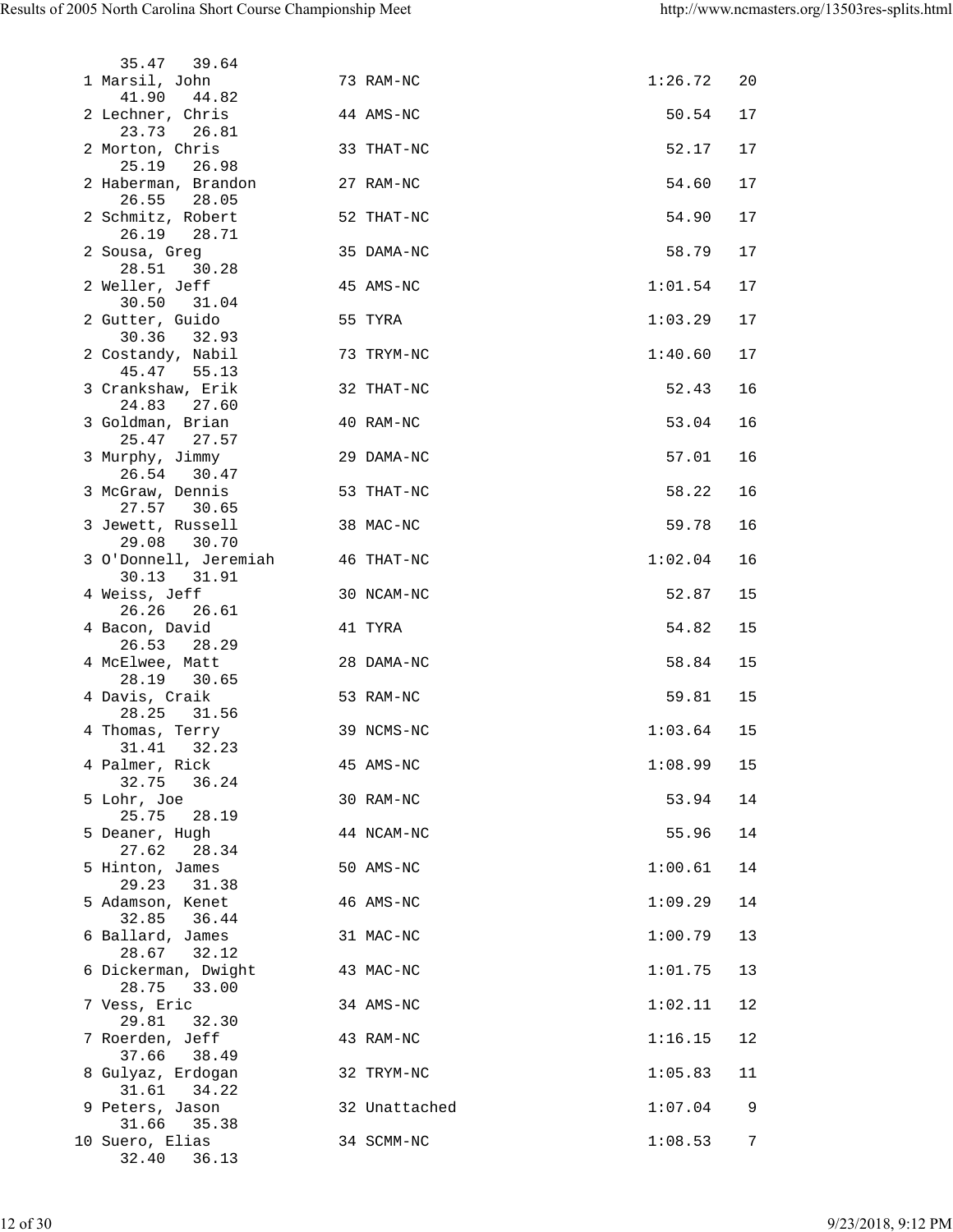| Men 200 Yard Freestyle                                               |                  |       |                                  |                    |          |
|----------------------------------------------------------------------|------------------|-------|----------------------------------|--------------------|----------|
| Name                                                                 |                  |       | Age Team                         | Finals Points      |          |
| 1 Desorbo, Todd<br>25.47 26.43 26.58 26.27                           |                  |       | 27 RAM-NC                        | 1:44.75            | 20       |
| 1 Farrell, Andrew<br>25.45 28.37 29.77 29.36                         |                  |       | 34 RAM-NC                        | 1:52.95            | 20       |
| 1 Lechner, Chris<br>26.09 28.94 29.57 30.26                          |                  |       | 44 AMS-NC                        | 1:54.86            | 20       |
| 1 Gilchrist, Donald<br>26.91 28.86 29.92                             |                  | 30.39 | 51 NCMS-NC                       | 1:56.08            | 20       |
| 1 Hollett, Peter<br>28.29 29.83 30.03 28.44                          |                  |       | 45 NCMS-NC                       | 1:56.59            | 20       |
| 1 White, Kirk<br>26.50 29.53 30.71 30.35                             |                  |       | 35 THAT-NC                       | 1:57.09            | 20       |
| 1 Clark, Jerry<br>32.49 34.32 35.14 35.00                            |                  |       | 67 CSM-NC                        | 2:16.95            | 20       |
| 1 Husson, Bob                                                        |                  |       | 59 TRYM-NC                       | 2:22.15            | 20       |
| 1 Enyart, James<br>36.78 41.81 44.06 43.38                           |                  |       | 63 SAC-NC                        | 2:46.03            | 20       |
| 2 Anderson, Morton<br>26.08 28.20<br>2 Ferroggiaro, Fred             | 29.48            | 29.73 | 34 MAC-NC<br>51 CSM-NC           | 1:53.49<br>1:59.23 | 17<br>17 |
| 28.54 30.77<br>2 Dimsdale, Todd                                      | 30.80 29.12      |       | 47 THAT-NC                       | 2:01.16            | 17       |
| 28.90 31.32 31.31 29.63<br>2 Haberman, Brandon                       |                  |       | 27 RAM-NC                        | 2:02.01            | 17       |
| 28.29 30.98 31.84 30.90<br>2 Clark, Marcell                          |                  |       | 35 HARY                          | 2:02.27            | 17       |
| 28.07 31.02 31.81 31.37<br>2 Deaner, Hugh                            |                  |       | 44 NCAM-NC                       | 2:05.36            | 17       |
| 30.57 31.32<br>2 Gutter, Guido                                       | 32.01 31.46      |       | 55 TYRA                          | 2:23.93            | 17       |
| 33.03 37.01 38.00<br>3 Crankshaw, Erik                               |                  | 35.89 | 32 THAT-NC                       | 1:56.00            | 16       |
| 30.21 29.41 28.85<br>27.53<br>3 Schmitz, Robert<br>28.18 30.38 31.50 |                  | 32.57 | 52 THAT-NC                       | 2:02.63            | 16       |
| 3 Bacon, David<br>28.45<br>30.76                                     | 41 TYRA<br>32.69 |       | 33.54                            | $2:05.44$ 16       |          |
| 3 Siegel, Craig<br>29.63 31.32                                       | 32.86            |       | 47 TRYM-NC<br>33.45              | 2:07.26            | 16       |
| 3 Porco, Filippo<br>29.69<br>33.55 35.68                             |                  |       | 27 THAT-NC<br>34.08              | 2:13.00            | 16       |
| 3 Sousa, Greg<br>30.20<br>34.30                                      | 35.31            |       | 35 DAMA-NC<br>34.71              | 2:14.52            | 16       |
| 3 Slaughter, James<br>38.10 38.51                                    | 40.51            |       | 59 NCMS-NC<br>43.34              | 2:40.46            | 16       |
| 4 Morton, Chris<br>27.10 29.09 30.17                                 |                  |       | 33 THAT-NC<br>29.91              | 1:56.27            | 15       |
| 4 Hinton, James<br>29.80 33.08                                       | 34.18            | 33.83 | 50 AMS-NC                        | 2:10.89            | 15       |
| 4 Willms, Christopher<br>32.54<br>30.09<br>4 Sexauer, Tim            | 34.02            |       | 42 TRYM-NC<br>35.12<br>39 RAM-NC | 2:11.77<br>2:25.00 | 15<br>15 |
| 33.33<br>37.41 37.23<br>4 Karpinos, Ralph                            |                  |       | 37.03<br>55 NCMS-NC              | 2:53.93            | 15       |
| 39.68<br>45.33<br>5 Bean, Corey                                      | 45.43            |       | 43.49<br>31 NCAM-NC              | 1:57.12            | 14       |
| 27.74<br>29.32 29.98<br>5 McGraw, Dennis                             |                  |       | 30.08<br>53 THAT-NC              | 2:11.96            | 14       |
| 30.53<br>33.28 35.34                                                 |                  |       | 32.81                            |                    |          |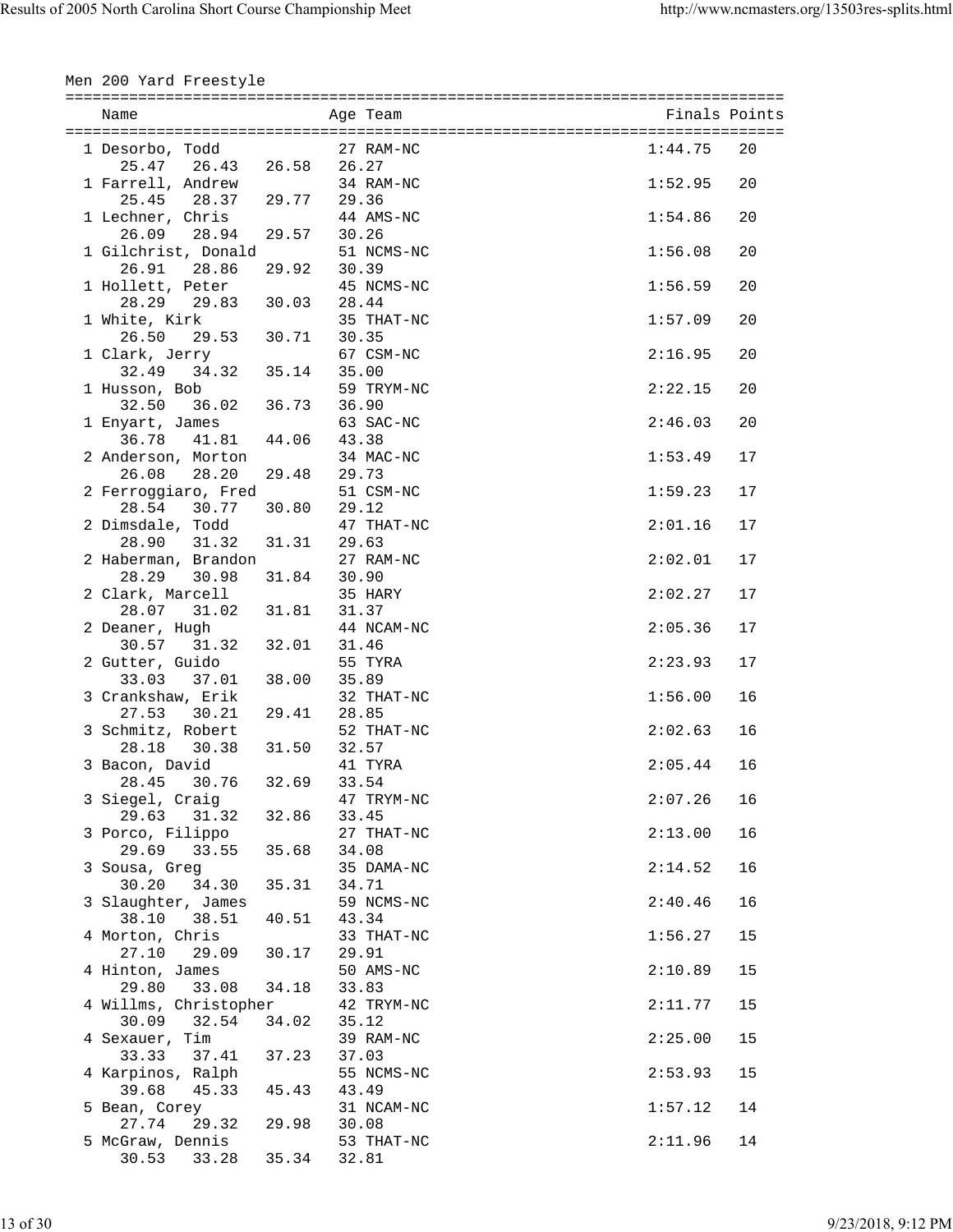| 5 Thomas, Terry         | 39 NCMS-NC | 2:26.11 | 14 |
|-------------------------|------------|---------|----|
| 31.83<br>37.91<br>39.39 | 36.98      |         |    |
| 5 Roerden, Jeff         | 43 RAM-NC  | 2:49.12 | 14 |
| 39.98<br>42.40<br>44.65 | 42.09      |         |    |
| 6 Lohr, Joe             | 30 RAM-NC  | 2:04.81 | 13 |
| 27.49 29.63<br>33.08    | 34.61      |         |    |
| 7 Parr, Derek           | 30 DAMA-NC | 2:05.77 | 12 |
| 28.02<br>31.82<br>33.27 | 32.66      |         |    |
| 8 Vess, Eric            | 34 AMS-NC  | 2:17.92 | 11 |
| 34.44<br>30.69<br>36.82 | 35.97      |         |    |
| 9 Suero, Elias          | 34 SCMM-NC | 2:32.59 | 9  |
| 38.54<br>40.83<br>32.41 | 40.81      |         |    |
| 10 Gulyaz, Erdogan      | 32 TRYM-NC | 2:40.43 | 7  |
| 35.20                   | 43.10      |         |    |

Men 50 Yard Backstroke

| =============         |            |               |    |
|-----------------------|------------|---------------|----|
| Name                  | Age Team   | Finals Points |    |
|                       |            |               |    |
| 1 Lehman, Fritz       | 46 RAM-NC  | 25.65         | 20 |
| 1 Gooch, Greg         | 30 RAM-NC  | 26.49         | 20 |
| 1 Murphy, Jimmy       | 29 DAMA-NC | 30.21         | 20 |
| 1 Frisch, David       | 56 VMST-VA | 31.34         | 20 |
| 1 Davis, Craik        | 53 RAM-NC  | 34.18         | 20 |
| 1 Johnson, Dane       | 24 TYRA    | 34.42         | 20 |
| 1 Dickerman, Dwight   | 43 MAC-NC  | 36.31         | 20 |
| 1 Pinkerton, Rolffs   | 66 NCAM-NC | 36.56         | 20 |
| 1 Enyart, James       | 63 SAC-NC  | 46.06         | 20 |
| 1 Holdrege, Fred      | 87 RAM-NC  | 58.21         | 20 |
| 2 Doyle, Mark         | 45 TRYM-NC | 29.72         | 17 |
| 2 Gainer, Tommy       | 28 NCAM-NC | 31.07         | 17 |
| 2 Lohr, Joe           | 30 RAM-NC  | 31.63         | 17 |
| 2 Gosha, Joe          | 51 NCMS-NC | 36.83         | 17 |
| 2 Karpinos, Ralph     | 55 NCMS-NC | 51.07         | 17 |
| 3 Bhave, Prakash      | 27 DAMA-NC | 31.27         | 16 |
| 3 Parr, Derek         | 30 DAMA-NC | 33.07         | 16 |
| 3 O'Donnell, Jeremiah | 46 THAT-NC | 37.24         | 16 |
| 4 Browning, Joseph    | 29 THAT-NC | 34.50         | 15 |
| 4 Ballard, James      | 31 MAC-NC  | 37.35         | 15 |
| 4 Weller, Jeff        | 45 AMS-NC  | 38.40         | 15 |
| 5 McClernan, William  | 48 DAMA-NC | 38.95         | 14 |

Men 100 Yard Backstroke

=============================================================================== Name Age Team Age Team Finals Points ===============================================================================

| 1 Lehman, Fritz     | 46 RAM-NC  | 55.09<br>20   |
|---------------------|------------|---------------|
| 27.25 27.84         |            |               |
| 1 Gooch, Greg       | 30 RAM-NC  | 20<br>56.26   |
| 27.28 28.98         |            |               |
| 1 Ferroggiaro, Fred | 51 CSM-NC  | 1:01.12<br>20 |
| 30.42 30.70         |            |               |
| 1 Stern, Benjamin   | 41 NCAM-NC | 20<br>1:01.68 |
| 30.82 30.86         |            |               |
| 1 Murphy, Jimmy     | 29 DAMA-NC | 1:04.68<br>20 |
| 31.20 33.48         |            |               |
| 1 Lee, Terence      | 55 THAT-NC | 1:06.53<br>20 |
| 32.77 33.76         |            |               |
| 1 Sousa, Greg       | 35 DAMA-NC | 1:10.28<br>20 |
| 37.99 32.29         |            |               |
| 1 Macartney, Norman | 66 SCMM-NC | 1:37.78<br>20 |
| 49.70<br>48.08      |            |               |
| 1 Enyart, James     | 63 SAC-NC  | 1:45.80<br>20 |
| 1 Marsil, John      | 73 RAM-NC  | 1:45.95<br>20 |
| 53.91<br>52.04      |            |               |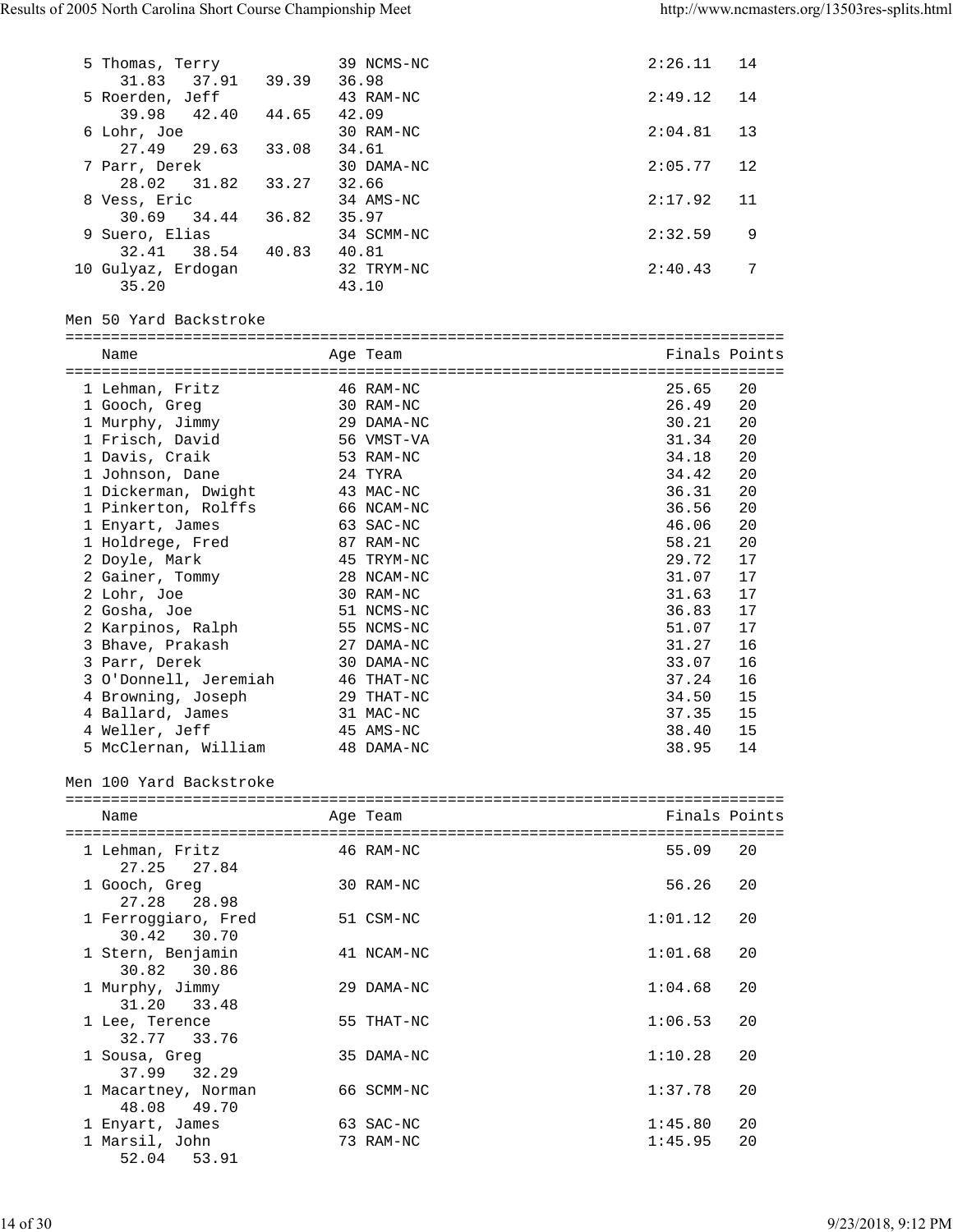| 1 Holdrege, Fred                  | 87 RAM-NC  | 2:13.59 | 20 |
|-----------------------------------|------------|---------|----|
| 2 Farrell, Andrew                 | 34 RAM-NC  | 58.39   | 17 |
| 27.80<br>30.59<br>2 Doyle, Mark   | 45 TRYM-NC | 1:04.02 | 17 |
| 31.92 32.10                       |            |         |    |
| 2 Gainer, Tommy<br>32.34<br>34.85 | 28 NCAM-NC | 1:07.19 | 17 |
| 2 Bacon, David                    | 41 TYRA    | 1:08.62 | 17 |
| 34.20 34.42                       |            |         |    |
| 2 Hinton, James                   | 50 AMS-NC  | 1:12.09 | 17 |
| 35.06<br>37.03                    |            |         |    |
| 3 Morton, Chris                   | 33 THAT-NC | 58.53   | 16 |
| 29.99<br>28.54                    |            |         |    |
| 3 Mangrum, John<br>35.42<br>34.86 | 42 RAM-NC  | 1:10.28 | 16 |
| 3 Browning, Joseph                | 29 THAT-NC | 1:10.61 | 16 |
| 33.52<br>37.09                    |            |         |    |
| 4 Zoltners, Greg                  | 40 THAT-NC | 1:11.31 | 15 |
| 34.39<br>36.92                    |            |         |    |
|                                   |            |         |    |

Men 200 Yard Backstroke

| Name                      |       | Age Team   | Finals Points |    |
|---------------------------|-------|------------|---------------|----|
|                           |       |            |               |    |
| 1 Desorbo, Todd 27 RAM-NC |       |            | 1:52.40       | 20 |
| 26.89 28.58 28.64 28.29   |       |            |               |    |
| 1 Gooch, Greq             |       | 30 RAM-NC  | 2:05.42       | 20 |
| 29.37 31.51 32.05         |       | 32.49      |               |    |
| 1 Ferroggiaro, Fred       |       | 51 CSM-NC  | 2:09.00       | 20 |
| 31.01 33.23 32.89         |       | 31.87      |               |    |
| 1 Doyle, Mark             |       | 45 TRYM-NC | 2:20.98       | 20 |
| 32.28 34.88 36.74         |       | 37.08      |               |    |
| 1 Mangrum, John           |       | 42 RAM-NC  | 2:33.86       | 20 |
| 37.05 38.44 40.05         |       | 38.32      |               |    |
| 1 Sousa, Greg             |       | 35 DAMA-NC | 2:43.70       | 20 |
| 37.56 41.21 43.18 41.75   |       |            |               |    |
| 1 Pinkerton, Rolffs       |       | 66 NCAM-NC | 3:10.95       | 20 |
| 44.06 2:26.89             |       |            |               |    |
| 1 Holdrege, Fred          |       | 87 RAM-NC  | 4:50.36       | 20 |
| 2 Morton, Chris           |       | 33 THAT-NC | 2:07.59       | 17 |
| 29.87 30.98 32.53         |       | 34.21      |               |    |
| 2 Gainer, Tommy           |       | 28 NCAM-NC | 2:26.12       | 17 |
| 33.90 36.59 37.72         |       | 37.91      |               |    |
| 2 Hinton, James           |       | 50 AMS-NC  | 2:34.64       | 17 |
| 37.05 38.97 39.77         |       | 38.85      |               |    |
| 3 Farrell, Andrew         |       | 34 RAM-NC  | 2:07.64       | 16 |
| 29.56 31.84               | 33.66 | 32.58      |               |    |
| -- Porco, Filippo         |       | 27 THAT-NC | DO            |    |
|                           | 46.02 | 44.89      |               |    |

#### Men 50 Yard Breaststroke

| Name                  | Age Team   | Finals Points |    |
|-----------------------|------------|---------------|----|
| 1 Weiss, Jeff         | 30 NCAM-NC | 28.17         | 20 |
| 1 Blank, Jon          | 44 RAM-NC  | 29.12         | 20 |
| 1 Stringer, Sean      | 29 RAM-NC  | 29.97         | 20 |
| 1 Dimsdale, Todd      | 47 THAT-NC | 30.52         | 20 |
| 1 Gilchrist, Donald   | 51 NCMS-NC | 31.41         | 20 |
| 1 Frisch, David       | 56 VMST-VA | 32.64         | 20 |
| 1 Robling, Steve      | 35 PALM    | 33.78         | 20 |
| 1 Clark, Jerry        | 67 CSM-NC  | 37.72         | 20 |
| 1 Van Meeteren, Hans  | 61 TRYM-NC | 43.30         | 20 |
| 2 Anderson, Morton    | 34 MAC-NC  | 29.48         | 17 |
| 2 Willms, Christopher | 42 TRYM-NC | 31.22         | 17 |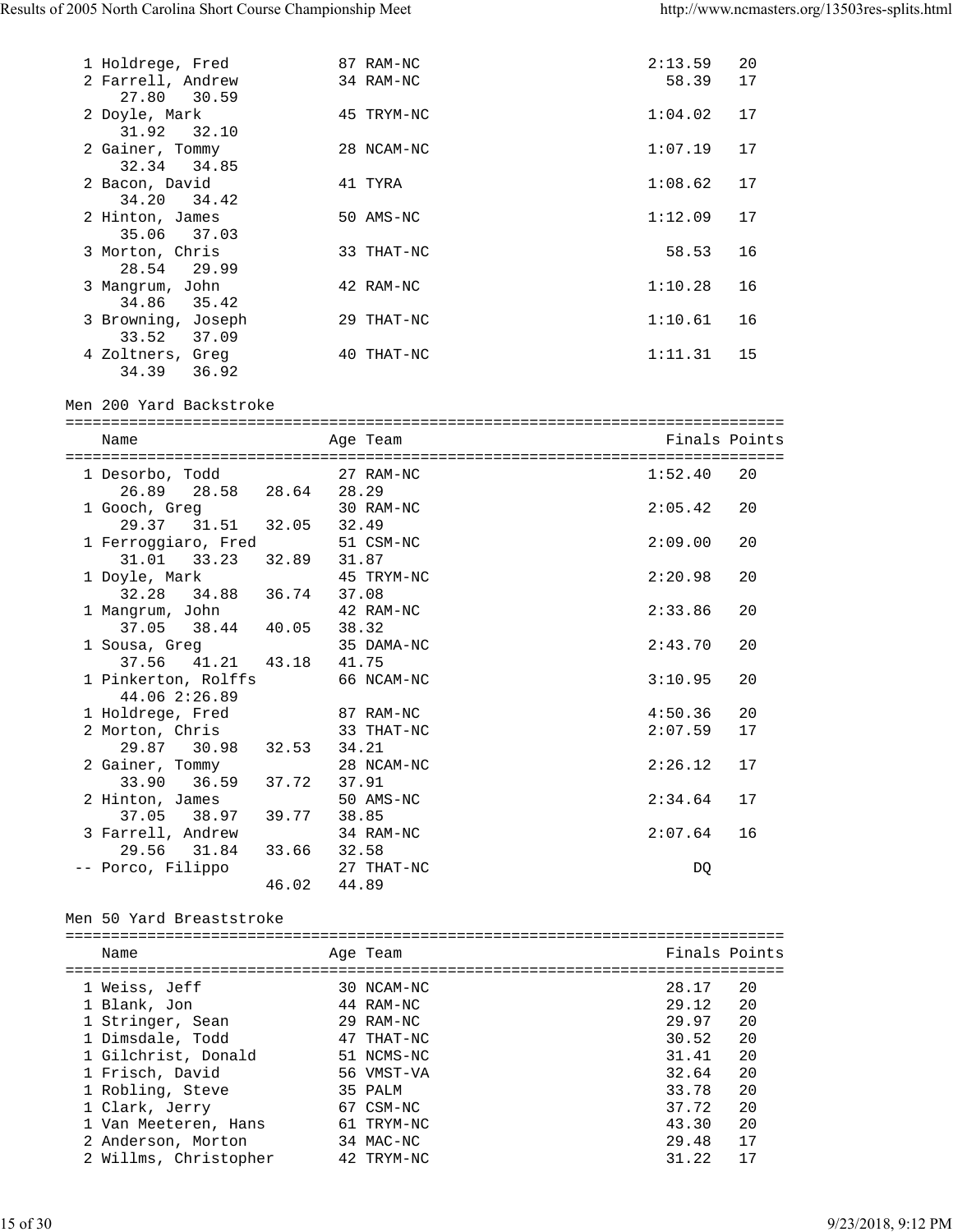| 2 Schmitz, Robert                     | 52 THAT-NC    | 31.72         | 17 |
|---------------------------------------|---------------|---------------|----|
| 2 Medendorp, Mark                     | 27 TMS-NC     | 32.11         | 17 |
| 2 Waldbauer, Eric                     | 46 RAM-NC     | 32.98         | 17 |
| 2 Husson, Bob                         | 59 TRYM-NC    | 34.40         | 17 |
| 2 Macartney, Norman                   | 66 SCMM-NC    | 45.94         | 17 |
|                                       | 63 SAC-NC     | 57.22         | 17 |
| 2 Enyart, James                       |               |               |    |
| 3 Parr, Derek                         | 30 DAMA-NC    | 30.46         | 16 |
| 3 Goldman, Brian                      | 40 RAM-NC     | 32.62         | 16 |
| 3 Porco, Filippo                      | 27 THAT-NC    | 33.05         | 16 |
| 3 Erb, Wayne                          | 45 RAM-NC     | 33.45         | 16 |
| 3 Davis, Craik                        | 53 RAM-NC     | 34.84         | 16 |
| 3 Gutter, Guido                       | 55 TYRA       | 36.07         | 16 |
| 4 Bean, Corey                         | 31 NCAM-NC    | 31.90         | 15 |
| 4 Zoltners, Greg                      | 40 THAT-NC    | 33.15         | 15 |
| 4 Murphy, Jimmy                       | 29 DAMA-NC    | 33.45         | 15 |
| 4 Weller, Jeff                        | 45 AMS-NC     | 34.80         | 15 |
|                                       |               |               |    |
| 4 Gosha, Joe                          | 51 NCMS-NC    | 35.70         | 15 |
| 4 Richelson, Andrew                   | 57 TMS-NC     | 39.80         | 15 |
| 5 Gooch, Greg                         | 30 RAM-NC     | 33.56         | 14 |
| 5 Gainer, Tommy                       | 28 NCAM-NC    | 34.32         | 14 |
| 5 Deaner, Hugh                        | 44 NCAM-NC    | 34.68         | 14 |
| 5 O'Donnell, Jeremiah                 | 46 THAT-NC    | 35.40         | 14 |
| 5 McGraw, Dennis                      | 53 THAT-NC    | 38.64         | 14 |
| 5 Slaughter, James                    | 59 NCMS-NC    | 40.03         | 14 |
| 6 Lohr, Joe                           | 30 RAM-NC     | 33.62         | 13 |
| 6 Holshouer, JaY                      | 43 RAM-NC     | 35.76         | 13 |
| 6 McClernan, William                  |               |               | 13 |
|                                       | 48 DAMA-NC    | 36.20         |    |
| 7 Ballard, James                      | 31 MAC-NC     | 35.16         | 12 |
| 7 Adamson, Kenet                      | 46 AMS-NC     | 37.67         | 12 |
| 7 Dickerman, Dwight                   | 43 MAC-NC     | 38.77         | 12 |
| 8 Su, Billy                           | 31 RAM-NC     | 35.79         | 11 |
| 8 Palmer, Rick                        | 45 AMS-NC     | 38.77         | 11 |
| 8 Roerden, Jeff                       | 43 RAM-NC     | 42.77         | 11 |
| 9 Vess, Eric                          | 34 AMS-NC     | 37.38         | 9  |
| -- Peters, Jason                      | 32 Unattached | DQ            |    |
| Men 100 Yard Breaststroke<br>Name     | Age Team      | Finals Points |    |
|                                       |               |               |    |
| 1 Blank, Jon                          | 44 RAM-NC     | 1:01.45       | 20 |
| 32.16<br>29.29                        |               |               |    |
| 1 Weiss, Jeff                         | 30 NCAM-NC    | 1:02.96       | 20 |
| 30.62<br>32.34                        |               |               |    |
| 1 Dimsdale, Todd                      | 47 THAT-NC    | 1:04.64       | 20 |
| 30.59 34.05                           |               |               |    |
| 1 Schmitz, Robert                     | 52 THAT-NC    | 1:09.86       | 20 |
|                                       |               |               |    |
|                                       |               |               |    |
| 33.39<br>36.47                        |               |               |    |
| 1 Frisch, David                       | 56 VMST-VA    | 1:12.36       | 20 |
| 33.95<br>38.41                        |               |               |    |
| 1 Clark, Marcell                      | 35 HARY       | 1:13.88       | 20 |
| 35.78<br>38.10                        |               |               |    |
|                                       | 61 SCMS       | 1:14.01       | 20 |
| 1 Poiletman, Robert<br>35.43<br>38.58 |               |               |    |
|                                       |               |               |    |
| 1 Porco, Filippo                      | 27 THAT-NC    | 1:14.12       | 20 |
| 35.45<br>38.67                        |               |               |    |
| 1 Tehaun, Harvey                      | 20 GCYM-NC    | 1:17.42       | 20 |
| 1 Macartney, Norman                   | 66 SCMM-NC    | 1:41.53       | 20 |
| 1 Huson, John                         | 70 NCMS-NC    | 1:45.56       | 20 |
| 2 Anderson, Morton                    | 34 MAC-NC     | 1:05.05       | 17 |
| 31.34 33.71                           |               |               |    |
| 2 Stern, Benjamin                     | 41 NCAM-NC    | 1:08.92       | 17 |
| 32.64 36.28                           |               |               |    |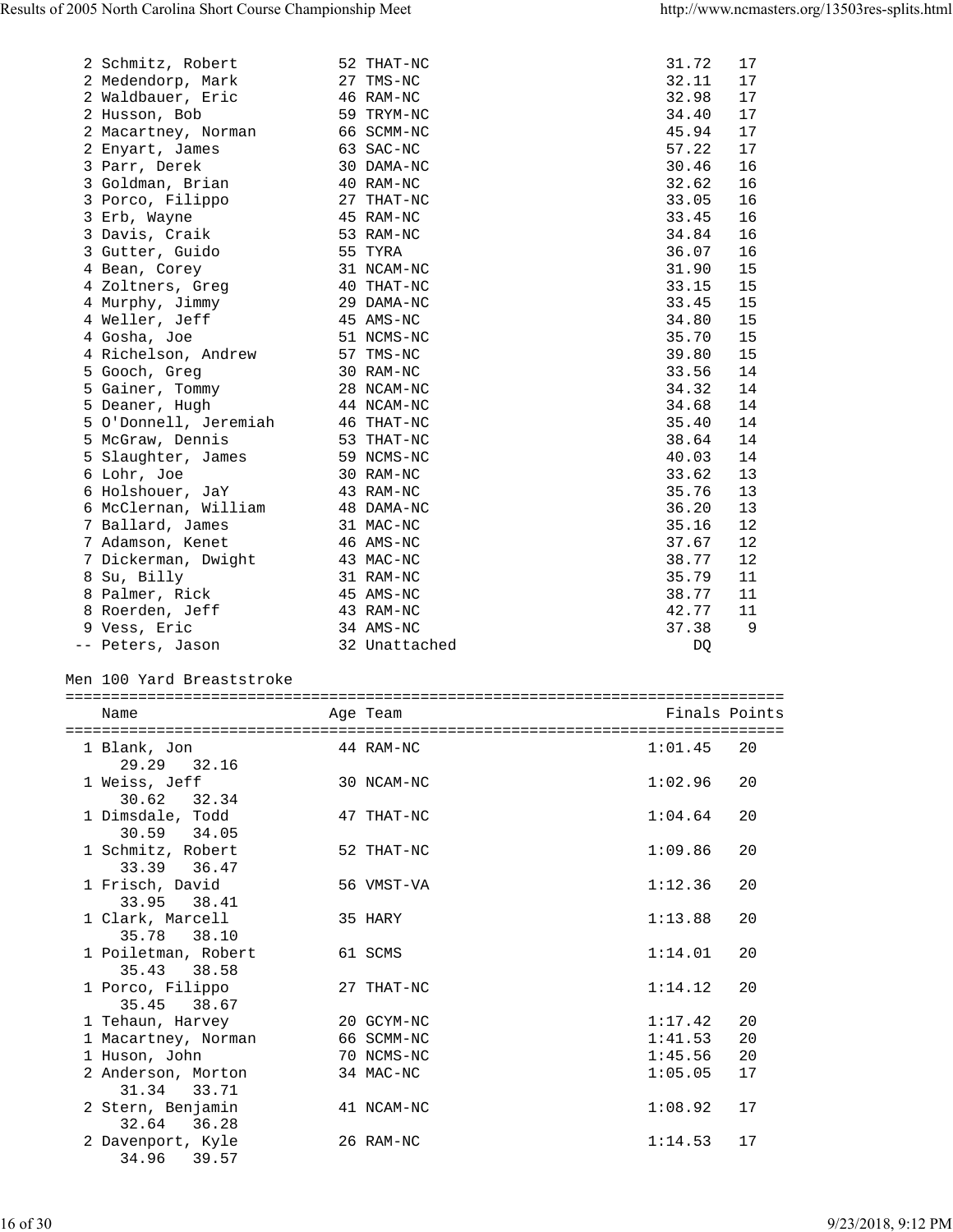| 2 Husson, Bob<br>36.29<br>38.90                                                 | 59 TRYM-NC               | 1:15.19<br>17                  |
|---------------------------------------------------------------------------------|--------------------------|--------------------------------|
| 2 McClernan, William<br>36.97 40.57                                             | 48 DAMA-NC               | 17<br>1:17.54                  |
| 2 Van Meeteren, Hans<br>3 Parr, Derek                                           | 61 TRYM-NC<br>30 DAMA-NC | 1:36.69<br>17<br>1:07.18<br>16 |
| 35.30<br>31.88<br>3 Willms, Christopher<br>33.25 37.03                          | 42 TRYM-NC               | 1:10.28<br>16                  |
| 3 Haberman, Brandon<br>35.51 39.38                                              | 27 RAM-NC                | 1:14.89<br>16                  |
| 3 Weller, Jeff<br>37.14 41.00                                                   | 45 AMS-NC                | 1:18.14<br>16                  |
| 3 Slaughter, James<br>44.76 49.47                                               | 59 NCMS-NC               | 1:34.23<br>16                  |
| 4 Ballard, James                                                                | 31 MAC-NC                | 1:16.97<br>15                  |
| 4 Bhave, Prakash<br>37.04 40.19                                                 | 27 DAMA-NC               | 1:17.23<br>15                  |
| 4 Mangrum, John<br>37.94 41.90                                                  | 42 RAM-NC                | 1:19.84<br>15                  |
| 4 Adamson, Kenet<br>38.82 41.65                                                 | 46 AMS-NC                | 1:20.47<br>15                  |
| 4 Karpinos, Ralph                                                               | 55 NCMS-NC               | 1:40.43<br>15                  |
| 5 Vess, Eric                                                                    | 34 AMS-NC                | 1:19.30<br>14                  |
| 37.46 41.84<br>5 Palmer, Rick<br>39.30 43.54                                    | 45 AMS-NC                | 1:22.84<br>14                  |
| 5 Roerden, Jeff                                                                 | 43 RAM-NC                | 1:34.62<br>14                  |
| Men 200 Yard Breaststroke                                                       |                          |                                |
| Name                                                                            | Age Team                 | Finals Points                  |
|                                                                                 |                          |                                |
|                                                                                 |                          |                                |
|                                                                                 | 30 NCAM-NC               | 2:18.74<br>20                  |
| 1 Weiss, Jeff 30 NC <sub>2</sub><br>32.66 35.19 35.47 35.42                     |                          |                                |
| 1 Blank, Jon                                                                    | 44 RAM-NC                | 2:18.88<br>20                  |
| 33.18 36.27 34.68 34.75<br>1 Dimsdale, Todd                                     | 47 THAT-NC               | 2:28.26<br>20                  |
| 33.63 37.27 38.38 38.98                                                         |                          |                                |
| 1 Gilchrist, Donald                                                             | 51 NCMS-NC               | 2:29.42<br>20                  |
| 34.28 38.06 38.25 38.83                                                         |                          |                                |
| 1 Husson, Bob                                                                   | 59 TRYM-NC               | 2:51.09<br>20                  |
| 39.68 43.69 43.71 44.01<br>1 Porco, Filippo                                     | 27 THAT-NC               | 2:52.77<br>20                  |
| 38.61 44.40 44.63                                                               | 45.13                    |                                |
| 1 Van Meeteren, Hans                                                            | 61 TRYM-NC               | 3:35.84<br>20                  |
| 50.98 56.98 56.59                                                               | 51.29<br>70 NCMS-NC      | 20<br>3:54.61                  |
| 1 Huson, John<br>51.52 1:01.40 1:02.73                                          | 58.96                    |                                |
| 2 Anderson, Morton                                                              | 34 MAC-NC                | 2:26.56<br>17                  |
| 37.14 37.46<br>34.07<br>2 Stern, Benjamin                                       | 37.89<br>41 NCAM-NC      | 2:31.57<br>17                  |
| $35.14$ $38.30$ $38.93$                                                         | 39.20                    |                                |
| 2 Schmitz, Robert                                                               | 52 THAT-NC               | 2:32.98<br>17                  |
| 33.52 39.26 40.22<br>2 Waldbauer, Eric                                          | 39.98<br>46 RAM-NC       | 2:37.67<br>17                  |
| 35.36 40.54 41.02<br>2 Slaughter, James                                         | 40.75<br>59 NCMS-NC      | 3:24.62<br>17                  |
| 46.21 51.06 53.61<br>3 Bean, Corey                                              | 53.74<br>31 NCAM-NC      | 2:32.54<br>16                  |
| 38.17 39.59<br>34.52                                                            | 40.26                    |                                |
| 3 Willms, Christopher                                                           | 42 TRYM-NC<br>46.61      | 2:46.58<br>16                  |
| 35.59 40.53 43.85<br>3 McClernan, William 48 DAMA-NC<br>39.32 44.06 45.13 44.95 |                          | 2:53.46<br>16                  |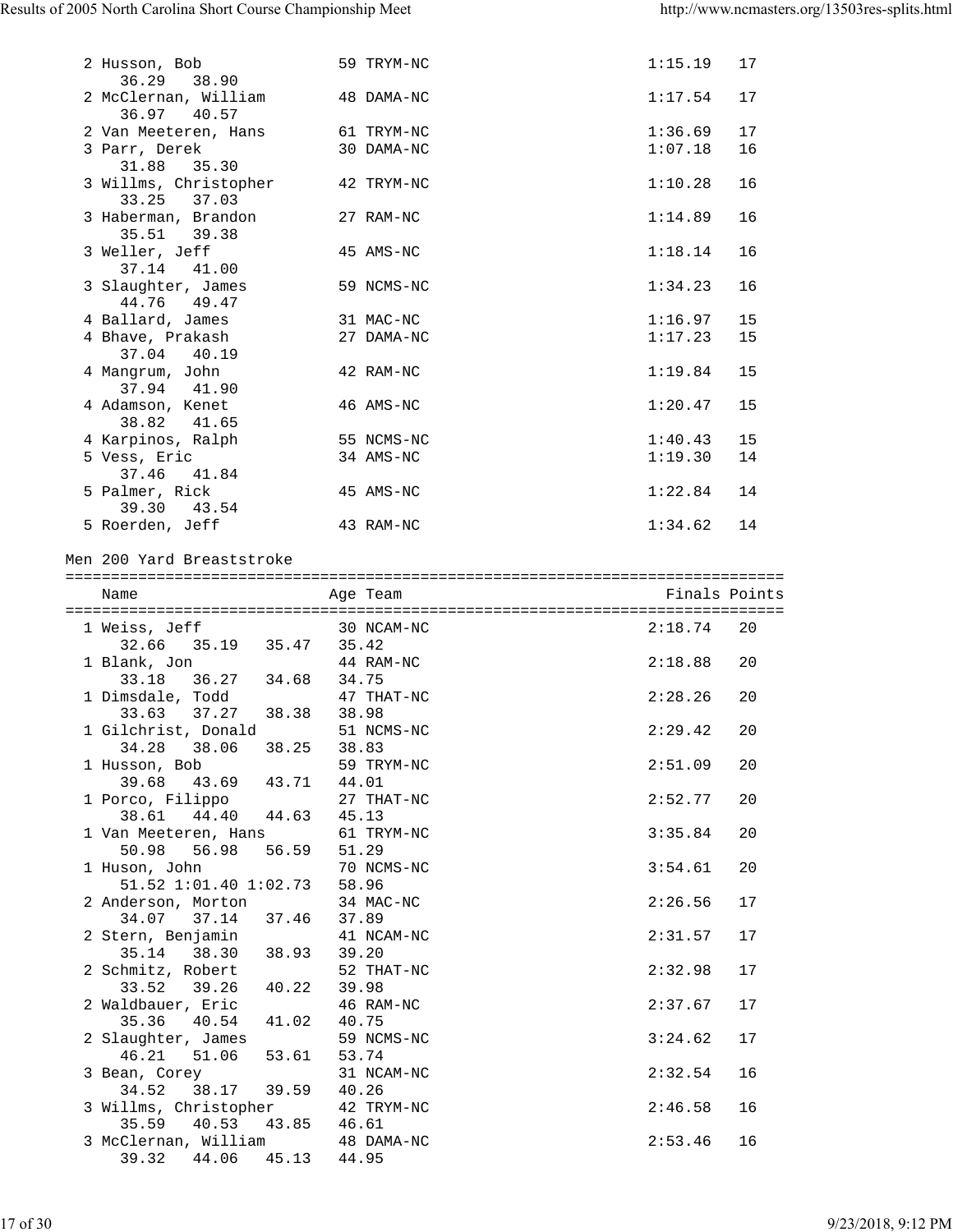| 4 Parr, Derek              |       | 30 DAMA-NC | 2:33.15       | 15 |
|----------------------------|-------|------------|---------------|----|
| 33.90<br>38.66 40.20       | 40.39 |            |               |    |
| 4 Zoltners, Greg           |       | 40 THAT-NC | 2:46.72       | 15 |
| 42.01 43.44 42.59<br>38.68 |       |            |               |    |
| 4 Adamson, Kenet           |       | 46 AMS-NC  | 3:05.59       | 15 |
| 46.94 50.09<br>40.60       | 47.96 |            |               |    |
| 5 Vess, Eric               |       | 34 AMS-NC  | 3:01.76       | 14 |
| 39.95<br>46.13 47.19       | 48.49 |            |               |    |
|                            |       |            |               |    |
| Men 50 Yard Butterfly      |       |            |               |    |
|                            |       |            |               |    |
| Name                       |       | Age Team   | Finals Points |    |
|                            |       |            |               |    |
| 1 Stringer, Sean           |       | 29 RAM-NC  | 24.28         | 20 |
| 1 Weiss, Jeff              |       | 30 NCAM-NC | 25.04         | 20 |
| 1 Lechner, Chris           |       | 44 AMS-NC  | 25.30         | 20 |
| 1 Lehman, Tim              |       | 47 RAM-NC  | 25.70         | 20 |
| 1 White, Kirk              |       | 35 THAT-NC | 26.15         | 20 |
| 1 Gilchrist, Donald        |       | 51 NCMS-NC | 26.74         | 20 |
| 1 Poiletman, Robert        |       | 61 SCMS    | 28.47         | 20 |
| 1 Lee, Terence             |       | 55 THAT-NC | 28.49         | 20 |
| 2 Medendorp, Mark          |       | 27 TMS-NC  | 25.48         | 17 |
| 2 Ortiz, Juan              |       | 31 RAM-NC  | 25.49         | 17 |
| 2 Blank, Jon               |       | 44 RAM-NC  | 25.78         | 17 |
| 2 Robling, Steve           |       | 35 PALM    | 26.62         | 17 |
| 2 Erb, Wayne               |       | 45 RAM-NC  | 27.76         | 17 |
| 2 Suarez, Edward           |       | 50 GOLD    | 28.09         | 17 |
| 2 Richelson, Andrew        |       | 57 TMS-NC  | 30.04         | 17 |
| 3 Crankshaw, Erik          |       | 32 THAT-NC | 25.63         | 16 |
| 3 Haberman, Brandon        |       | 27 RAM-NC  | 26.42         | 16 |
| 3 Westerberg, Mark         |       | 44 CSM-NC  | 26.99         | 16 |
| 3 Kurtzman, Andrew         |       | 49 FMM-FL  | 29.70         | 16 |
| 3 Thomas, Terry            |       | 39 NCMS-NC | 29.95         | 16 |
| 3 McGraw, Dennis           |       | 53 THAT-NC | 30.31         | 16 |
| 4 Bean, Corey              |       | 31 NCAM-NC | 26.14         | 15 |
| 4 Ferris, Michael          |       | 27 CSM-NC  | 26.63         | 15 |
| 4 Deaner, Hugh             |       | 44 NCAM-NC | 28.37         | 15 |
| 4 Nolan, Daniel            |       | 46 TYRA    | 30.92         | 15 |
| 4 Jewett, Russell          |       | 38 MAC-NC  | 30.99         | 15 |
| 4 Davis, Craik             |       | 53 RAM-NC  | 31.24         | 15 |
| 5 Anderson, Morton         |       | 34 MAC-NC  | 26.41         | 14 |
| 5 Browning, Joseph         |       | 29 THAT-NC | 28.20         | 14 |
| 5 Mangrum, John            |       | 42 RAM-NC  | 30.43         | 14 |
| 5 O'Donnell, Jeremiah      |       | 46 THAT-NC | 30.99         | 14 |
| 5 Sousa, Greg              |       | 35 DAMA-NC | 35.52         | 14 |
| 6 Porco, Filippo           |       | 27 THAT-NC | 29.85         | 13 |
| 6 Adamson, Kenet           |       | 46 AMS-NC  | 31.31         | 13 |
| 6 Suero, Elias             |       | 34 SCMM-NC | 36.87         | 13 |
| 7 McElwee, Matt            |       | 28 DAMA-NC | 29.91         | 12 |
| 7 McClernan, William       |       | 48 DAMA-NC | 34.14         | 12 |
| -- Stewart, Henry          |       | 41 RAM-NC  | DQ            |    |
|                            |       |            |               |    |
| Men 100 Yard Butterfly     |       |            |               |    |
|                            |       |            |               |    |
| Name                       |       | Age Team   | Finals Points |    |
|                            |       |            |               |    |
| 1 Anderson, Morton         |       | 34 MAC-NC  | 54.65         | 20 |
| 25.82<br>28.83             |       |            |               |    |
| 1 Stewart, Henry<br>25.85  |       | 41 RAM-NC  | 54.87         | 20 |
| 29.02                      |       | 35 THAT-NC | 55.80         | 20 |
| 1 White, Kirk<br>26.56     |       |            |               |    |
| 29.24                      |       | 27 CSM-NC  |               | 20 |
| 1 Ferris, Michael          |       |            | 59.13         |    |

1 Phillips, John 46 CSM-NC 59.23 20

28.21 30.92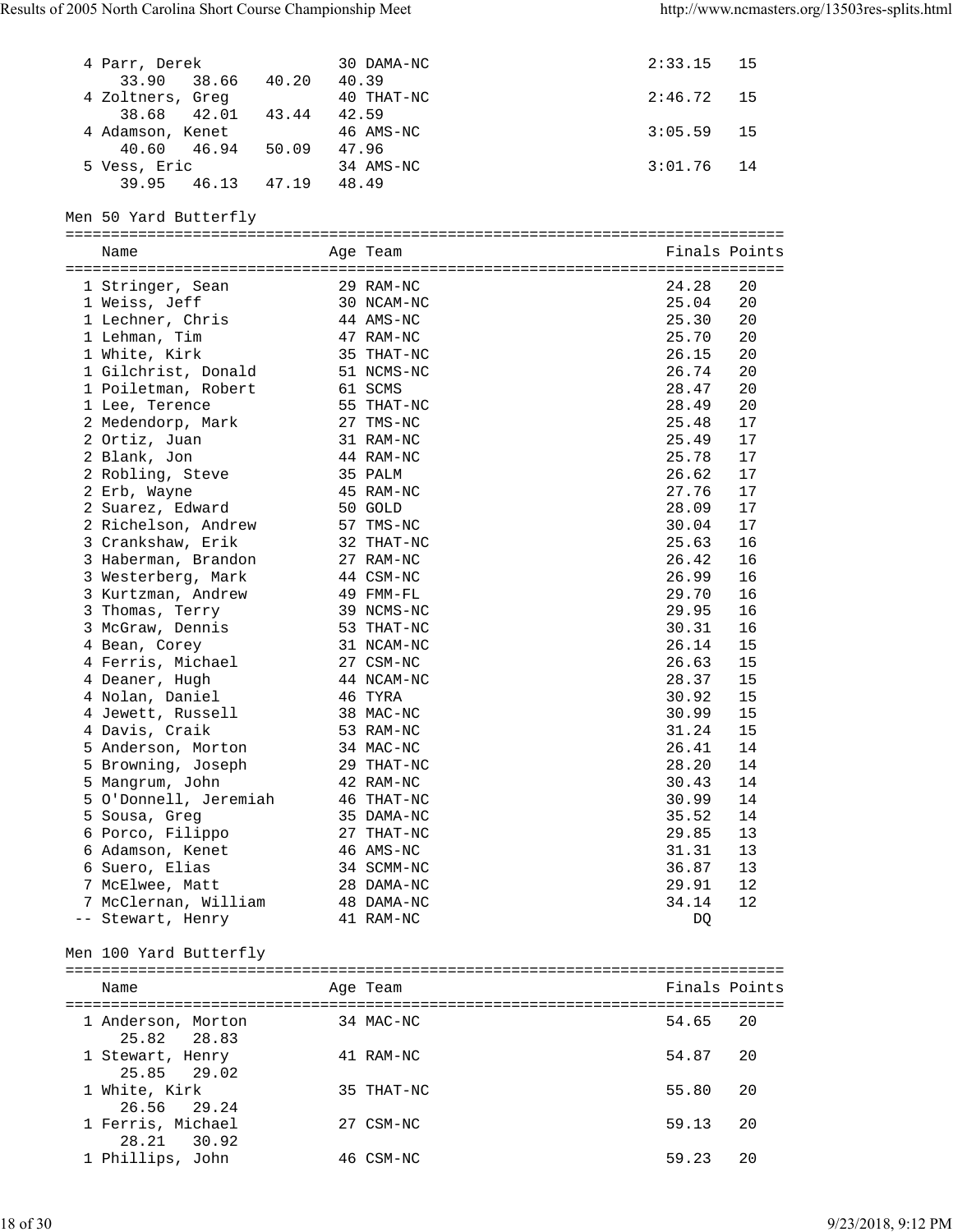| 28.50 30.73                                  |            |         |    |
|----------------------------------------------|------------|---------|----|
| 1 Poiletman, Robert 61 SCMS<br>28.69 31.97   |            | 1:00.66 | 20 |
| 1 Macartney, Norman<br>$51.21$ $1:02.64$     | 66 SCMM-NC | 1:53.85 | 20 |
| 2 Blank, Jon<br>25.92 29.74                  | 44 RAM-NC  | 55.66   | 17 |
| 2 Bean, Corey<br>27.17 31.40                 | 31 NCAM-NC | 58.57   | 17 |
| 2 Robling, Steve<br>27.62 31.91              | 35 PALM    | 59.53   | 17 |
| 2 Haberman, Brandon<br>27.51 32.87           | 27 RAM-NC  | 1:00.38 | 17 |
| 2 Erb, Wayne<br>29.33 36.49                  | 45 RAM-NC  | 1:05.82 | 17 |
| 3 Lechner, Chris<br>26.12 30.11              | 44 AMS-NC  | 56.23   | 16 |
| 3 Su, Billy<br>28.83 32.64                   | 31 RAM-NC  | 1:01.47 | 16 |
| 3 Browning, Joseph<br>31.93 37.70            | 29 THAT-NC | 1:09.63 | 16 |
| 3 McClernan, William<br>34.92 41.84          | 48 DAMA-NC | 1:16.76 | 16 |
| 4 Stern, Benjamin<br>27.42 32.02             | 41 NCAM-NC | 59.44   | 15 |
| 4 Adamson, Kenet<br>34.49 42.36              | 46 AMS-NC  | 1:16.85 | 15 |
| 4 Suero, Elias                               | 34 SCMM-NC | 1:31.01 | 15 |
| 38.98 52.03<br>-- Huson, John<br>50.67 59.26 | 70 NCMS-NC | DQ.     |    |
| Men 200 Yard Butterfly                       |            |         |    |
|                                              |            |         |    |

| Name                                                            | Age Team            | Finals Points |    |
|-----------------------------------------------------------------|---------------------|---------------|----|
| 1 Desorbo, Todd<br>25.80 29.50 29.05 29.47                      | 27 RAM-NC           | 1:53.82       | 20 |
| 1 Anderson, Morton<br>27.98 30.64 32.30                         | 34 MAC-NC<br>33.68  | 2:04.60       | 20 |
| 1 White, Kirk<br>27.74 32.12 33.20                              | 35 THAT-NC<br>34.23 | 2:07.29       | 20 |
| 1 Poiletman, Robert<br>30.75 34.03 35.43                        | 61 SCMS<br>36.56    | 2:16.77       | 20 |
| 1 Kurtzman, Andrew 49 FMM-FL<br>35.73 42.41 45.08 45.49         |                     | 2:48.71       | 20 |
| 1 Huson, John 70 NCMS-NC<br>54.26 1:06.15 1:12.20 1:12.20       |                     | 4:24.81       | 20 |
| 1 Macartney, Norman 66 SCMM-NC<br>56.74 1:09.75 1:15.12 1:14.50 |                     | 4:36.11       | 20 |
| 2 Ferris, Michael 27 CSM-NC<br>28.96 32.24 32.55 34.46          |                     | 2:08.21       | 17 |
| 2 Bean, Corey<br>29.24 32.88 33.84                              | 31 NCAM-NC<br>36.21 | 2:12.17       | 17 |
| 3 Browning, Joseph<br>30.96 36.92 41.08 43.85                   | 29 THAT-NC          | 2:32.81       | 16 |
| Men 100 Yard IM                                                 |                     |               |    |
| Name                                                            | Age Team            | Finals Points |    |

| - India                     | $119C + C$ |          |
|-----------------------------|------------|----------|
| 1 Anderson, Morton          | 34 MAC-NC  | 57.06 20 |
| 26.09 30.97<br>1 Blank, Jon | 44 RAM-NC  | 57.28 20 |
| 27.09 30.19                 |            |          |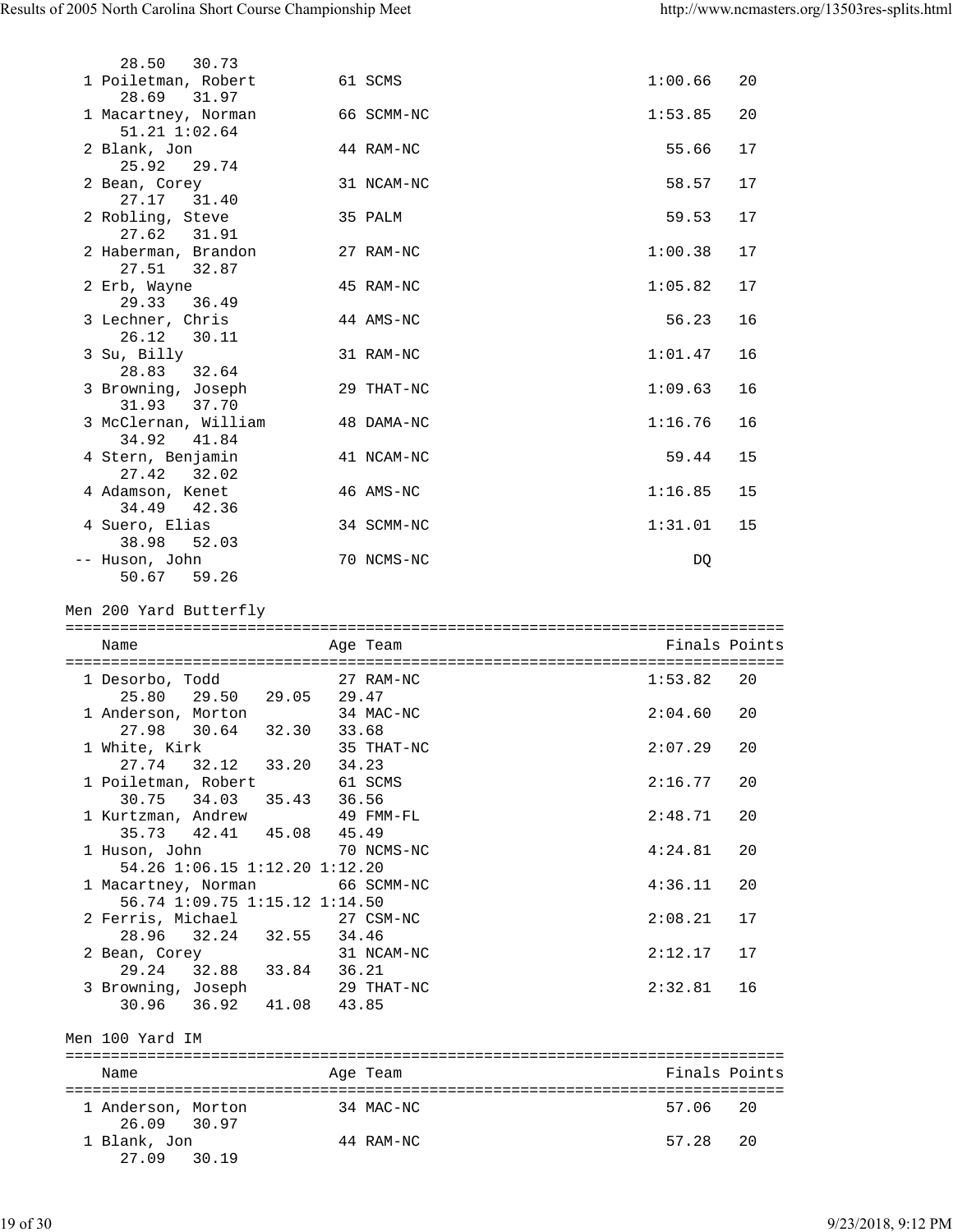| 1 Dimsdale, Todd<br>29.12<br>31.42            | 47 THAT-NC             | 1:00.54            | 20             |
|-----------------------------------------------|------------------------|--------------------|----------------|
| 1 Robling, Steve                              | 35 PALM                | 1:03.76            | 20             |
| 29.83 33.93<br>1 Murphy, Jimmy<br>29.71 34.05 | 29 DAMA-NC             | 1:03.76            | 20             |
| 1 Schmitz, Robert<br>30.57 33.91              | 52 THAT-NC             | 1:04.48            | 20             |
| 1 Frisch, David<br>30.97 35.22                | 56 VMST-VA             | 1:06.19            | 20             |
| 1 Van Meeteren, Hans<br>47.98 45.14           | 61 TRYM-NC             | 1:33.12            | 20             |
| 1 Huson, John<br>46.21 51.31                  | 70 NCMS-NC             | 1:37.52            | 20             |
| 1 Macartney, Norman<br>43.69 54.92            | 66 SCMM-NC             | 1:38.61            | 20             |
| 2 Weiss, Jeff<br>27.51<br>29.70               | 30 NCAM-NC             | 57.21              | 17             |
| 2 Stern, Benjamin<br>27.87 32.33              | 41 NCAM-NC             | 1:00.20            | 17             |
| 2 Gainer, Tommy<br>29.96 34.76                | 28 NCAM-NC             | 1:04.72            | 17             |
| 2 Davis, Craik<br>33.13<br>38.91              | 53 RAM-NC              | 1:12.04            | 17             |
| 2 Adamson, Kenet<br>34.63<br>40.62            | 46 AMS-NC              | 1:15.25            | 17             |
| 2 Slaughter, James<br>45.00 44.17             | 59 NCMS-NC             | 1:29.17            | 17             |
| 2 Enyart, James<br>47.85<br>54.72             | 63 SAC-NC              | 1:42.57            | 17             |
| 3 Barrows, Frank<br>26.98<br>31.30            | 32 NCAM-NC             | 58.28              | 16             |
| 3 Goldman, Brian<br>30.49 33.10               | 40 RAM-NC              | 1:03.59            | 16             |
| 3 Gosha, Joe<br>34.69 39.88                   | 51 NCMS-NC             | 1:14.57            | 16             |
| 3 Palmer, Rick<br>35.19 40.29                 | 45 AMS-NC              | 1:15.48            | 16             |
| 4 Crankshaw, Erik<br>26.79 31.86              | 32 THAT-NC             | 58.65              | 15             |
| 4 Deaner, Hugh<br>29.58<br>35.79              | 44 NCAM-NC             | $1:05.37$ 15       |                |
| 5 Gooch, Greg<br>26.75<br>33.26               | 30 RAM-NC              | 1:00.01            | 14             |
| 5 Zoltners, Greg<br>31.61<br>37.47            | 40 THAT-NC             | 1:09.08            | 14             |
| 6 Morton, Chris<br>27.18<br>33.52             | 33 THAT-NC             | 1:00.70            | 13             |
| 6 Mangrum, John<br>32.77<br>37.80             | 42 RAM-NC              | 1:10.57            | 13             |
| 7 Lohr, Joe<br>30.60<br>33.97                 | 30 RAM-NC              | 1:04.57            | 12             |
| 7 Dickerman, Dwight<br>39.27<br>33.53         | 43 MAC-NC              | 1:12.80            | 12             |
| 8 Parr, Derek<br>31.95<br>33.32               | 30 DAMA-NC             | 1:05.27            | 11             |
| 8 Holshouer, JaY<br>9 Su, Billy               | 43 RAM-NC<br>31 RAM-NC | 1:18.05<br>1:06.08 | 11<br>9        |
| 30.59<br>35.49<br>10 Ballard, James           | 31 MAC-NC              | 1:10.23            | $\overline{7}$ |
| 33.35<br>36.88<br>11 Vess, Eric               | 34 AMS-NC              | 1:12.40            | 6              |
| 33.99<br>38.41                                |                        |                    |                |

Men 200 Yard IM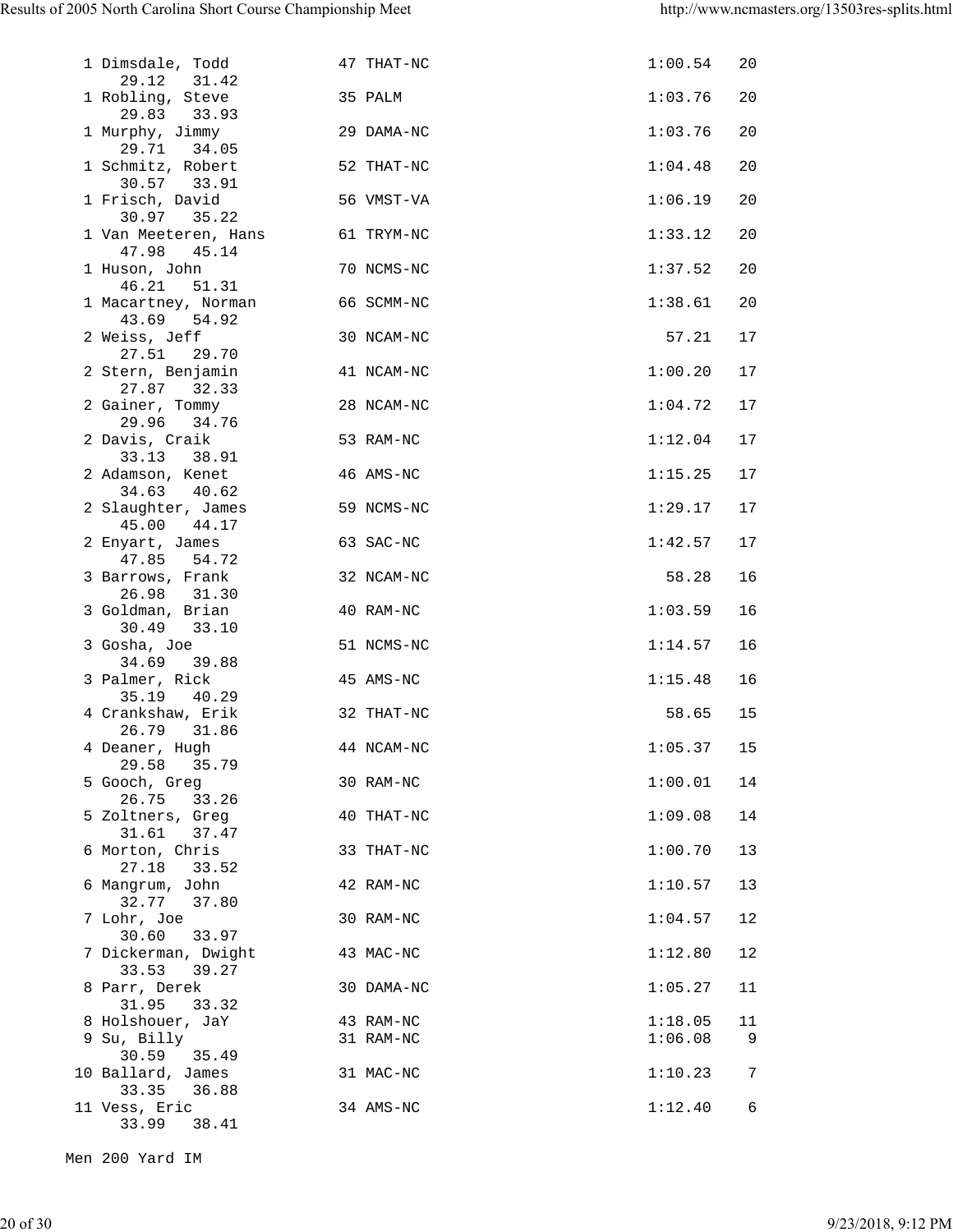| Name                                                        | Aqe Team |                |       |       | Finals Points    |    |
|-------------------------------------------------------------|----------|----------------|-------|-------|------------------|----|
| 1 Barrows, Frank                                            |          | 32 NCAM-NC     |       |       | 2:03.71          | 20 |
| 26.37 31.27 36.72 29.35                                     |          |                |       |       |                  |    |
| 1 Stern, Benjamin                                           |          | 41 NCAM-NC     |       |       | 2:12.89          | 20 |
| 28.01 34.02 39.36 31.50                                     |          |                |       |       |                  |    |
| 1 Gilchrist, Donald                                         |          | 51 NCMS-NC     |       |       | 2:13.48          | 20 |
| 28.25 35.22 38.69 31.32                                     |          |                |       |       |                  |    |
|                                                             |          | 47 THAT-NC     |       |       | 2:17.52          | 20 |
| 1 Dimsdale, Todd 47 TH<br>29.81 36.78 39.01 31.92<br>29 DAI |          |                |       |       |                  |    |
| 1 Murphy, Jimmy                                             |          | 29 DAMA-NC     |       |       | 2:21.25          | 20 |
| 29.22 36.07 42.21 33.75                                     |          |                |       |       |                  |    |
| 1 Macartney, Norman 66 SCMM-NC                              |          |                |       |       | 3:39.11          | 20 |
| 48.00 54.56 1:03.17 53.38                                   |          |                |       |       |                  |    |
| 1 Huson, John 70 NCN<br>49.67 57.24 1:02.25 53.04           |          | 70 NCMS-NC     |       |       | 3:42.20          | 20 |
|                                                             |          |                |       |       |                  |    |
| 2 Anderson, Morton                                          |          | 34 MAC-NC      |       |       | 2:04.27          | 17 |
| 25.98 32.48 36.58 29.23                                     |          |                |       |       |                  |    |
| 2 Phillips, John                                            |          | 46 CSM-NC      |       |       | 2:18.88          | 17 |
| 29.22 36.49 40.68 32.49                                     |          |                |       |       |                  |    |
| 2 Bacon, David                                              |          | 41 TYRA        |       |       | 2:24.85          | 17 |
| 30.52 37.91 42.84                                           | 33.58    |                |       |       |                  |    |
| 2 Browning, Joseph                                          |          | 29 THAT-NC     |       |       | 2:35.98          | 17 |
| 29.85 39.52 47.38                                           | 39.23    |                |       |       |                  |    |
| 2 Gosha, Joe                                                |          | 51 NCMS-NC     |       |       | 2:55.25          | 17 |
| $1:25.78$ 49.86 39.62                                       |          |                |       |       |                  |    |
| 3 Weiss, Jeff<br>27.76 34.30 35.26                          |          | 30 NCAM-NC     |       |       | 2:08.45          | 16 |
|                                                             | 31.13    |                |       |       |                  |    |
| 3 Deaner, Hugh                                              |          | 44 NCAM-NC     |       |       | 2:25.39          | 16 |
| 30.67 36.99 43.67 34.06                                     |          |                |       |       |                  |    |
| 3 Hollett, Peter                                            |          | 45 NCMS-NC     |       |       | 2:29.18          | 16 |
| $1:02.41$ 39.75 31.61                                       | 15.41    |                |       |       |                  |    |
| 4 Crankshaw, Erik                                           |          | 32 THAT-NC     |       |       | 2:08.73          | 15 |
| 27.02<br>33.37 38.55                                        | 29.79    |                |       |       |                  |    |
| 5 Bean, Corey                                               |          | 31 NCAM-NC     |       |       | 2:11.61          | 14 |
| 27.36 34.62 38.53 31.10                                     |          |                |       |       |                  |    |
| 6 Vess, Eric<br>34.84                                       |          | 34 AMS-NC      |       |       | 2:42.56          | 13 |
| 40.80  48.58  38.34                                         |          | 46 AMS-NC      |       |       |                  |    |
| -- Adamson, Kenet<br>49.82<br>32.93 46.59                   | 37.85    |                |       |       | DQ               |    |
| -- Lehman, Tim                                              |          | 47 RAM-NC      |       |       |                  |    |
| 26.72<br>33.87 42.26                                        | 32.67    |                |       |       | DQ               |    |
|                                                             |          |                |       |       |                  |    |
| Men 400 Yard IM                                             |          |                |       |       |                  |    |
|                                                             |          |                |       |       |                  |    |
| Name                                                        |          | Age Team       |       |       | Finals Points    |    |
|                                                             |          |                |       |       |                  |    |
| 1 Barrows, Frank                                            |          | 32 NCAM-NC     |       |       | 4:30.15          | 20 |
| 27.56<br>30.94 34.09                                        | 34.10    | 39.89          | 40.59 | 32.09 | 30.89            |    |
| 1 Stern, Benjamin                                           |          | 41 NCAM-NC     |       |       | 4:44.67          | 20 |
| 29.54<br>34.56<br>37.94                                     |          | 36.12<br>41.10 | 41.56 | 32.68 | 31.17            |    |
| 1 Ferris, Michael                                           |          | 27 CSM-NC      |       |       | 4:45.75          | 20 |
| 30.25<br>34.20<br>38.09                                     |          | 37.36<br>41.28 | 41.93 | 32.41 | 30.23            |    |
| 1 Adamson, Kenet                                            |          | 46 AMS-NC      |       |       | 6:02.52          | 20 |
| 36.29<br>47.32<br>52.85                                     |          | 50.42<br>48.46 | 48.03 | 40.31 | 38.84            |    |
| 1 Macartney, Norman                                         |          | 66 SCMM-NC     |       |       | 8:07.83          | 20 |
| 55.57 1:08.36 2:00.20 1:08.18 1:07.84                       |          |                | 56.49 | 51.60 |                  |    |
| 2 Bean, Corey                                               |          | 31 NCAM-NC     |       |       | 4:41.94          | 17 |
| 33.42<br>28.08<br>37.10                                     |          | 36.03<br>41.58 | 41.81 | 32.33 | 31.59            |    |
| 2 Murphy, Jimmy                                             |          | 29 DAMA-NC     |       |       | 5:11.51          | 17 |
| 32.30<br>37.76<br>41.56                                     |          | 40.69<br>44.21 | 45.58 | 35.01 | 34.40            |    |
| 2 Deaner, Hugh                                              |          | 44 NCAM-NC     |       |       | 5:17.85          | 17 |
| 33.20<br>38.53<br>42.69                                     |          | 40.08<br>47.90 | 46.44 | 35.05 | 33.96<br>4:43.29 |    |
| 3 Farrell, Andrew                                           |          | 34 RAM-NC      |       |       |                  | 16 |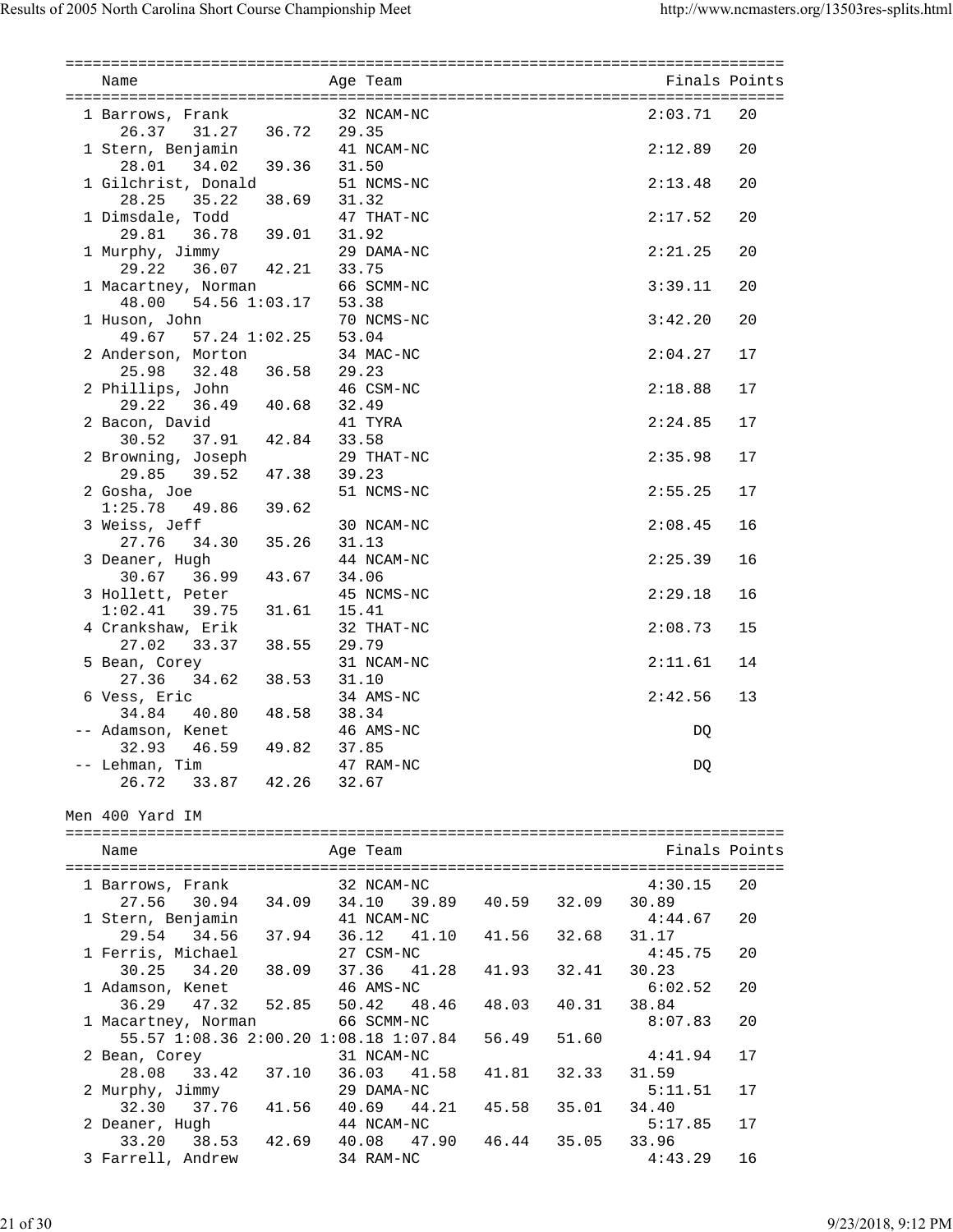27.13 32.10 36.61 35.54 45.28 44.50 32.16 29.97 4 Crankshaw, Erik 32 THAT-NC 4:45.80 15 28.42 33.53 38.32 37.64 42.80 42.37 33.41 29.31 5 Vess, Eric 34 AMS-NC 5:51.74 14 38.21 47.60 44.29 46.40 48.75 49.30 39.19 38.00 Men 200 Yard Freestyle Relay =============================================================================== Team Finals Points =============================================================================== 1 TarHeel Aquatic Team-NC 'B' 1) Morton, Chris 33 2) Katt, Brian 31 3) Crankshaw, Erik 32 4) Josh, Caruther 29 24.86 23.70 23.28 22.33 1 Raleigh Area Masters-NC 'B' 1:36.84 40 1) Schad, Dan 40 2) Blank, Jon 44 3) Goldman, Brian 40 4) Stewart, Henry 41 23.82 24.31 24.28 24.43 1 Triangle Recreational Aquatic 'A' 1:47.27 40 1) Bacon, David 41 2) Gutter, Guido 55 3) Johnson, Dane 24 4) Nolan, Daniel 46 24.90 27.20 26.41 28.76 1 Twin Rivers YMCA Masters-NC 'B' 2:23.54 40 1) Costandy, Nabil 73 2) McGrath, Frank 68 3) Van Meeteren, Hans 61  $\hspace{1cm}$  4) Husson, Bob 59 38.62 17.30 58.04 29.58 2 North Carolina Aquatic Masters-NC 'A' 1:35.49 34 1) Barrows, Frank 32 2) Gainer, Tommy 28 3) Bean, Corey 31 4) Weiss, Jeff 30 24.45 25.17 23.84 22.03 3 Raleigh Area Masters-NC 'A' 1:37.77 32 1) Lohr, Joe 30 2) Su, Billy 31 3) Stringer, Sean 29 4) Haberman, Brandon 27 24.27 25.49 22.80 25.21 4 Twin Rivers YMCA Masters-NC 'A' 1:43.65 30 1) Willms, Christopher 42 2) Siegel, Craig 47 3) Gulyaz, Erdogan 32 4) Doyle, Mark 45 25.20 25.07 28.62 24.76 5 TarHeel Aquatic Team-NC 'A' 1:46.27 28 1) White, Kirk 35 2) Porco, Filippo 27 3) Zoltners, Greg 40 4) Browning, Joseph 29 24.30 26.46 27.39 28.12 6 Raleigh Area Masters-NC 'C' 1:46.50 26<br>1:46.50 26<br>1) Mangrum, John 42 2) Erb, Wayne 45 1) Mangrum, John 42 2) Erb, Wayne 45 3) Gooch, Greg 30 4) Roerden, Jeff 43 32.27 24.71 24.87 24.65 7 MAC Masters-NC 'A' 1:48.36 24 1) Ballard, James 31 2) Dickerman, Dwight 43 3) Jewett, Russell 38 4) Anderson, Morton 34 28.65 27.67 27.42 24.62 Men 200 Yard Medley Relay =============================================================================== Team Finals Points Points Points Points Points Points Points Points Points Points Points Points Points Points Points Points Points Points Points Points Points Points Points Points Points Points Points Points Points Points =============================================================================== 1 Raleigh Area Masters-NC 'B' 1:35.25 40 1) Lehman, Fritz 46 2) Blank, Jon 44 3) Stewart, Henry 41 4) Lehman, Tim 47 26.22 28.20 25.17 15.66 1 North Carolina Aquatic Masters-NC 'A' 1:45.75 40 1) Gainer, Tommy 28 2) Weiss, Jeff 30 3) Bean, Corey 31 4) Barrows, Frank 32 27.54 27.38 25.72 25.11 1 Triangle Recreational Aquatic 'A' 2:02.54 40 1) Bacon, David 41 2) Gutter, Guido 55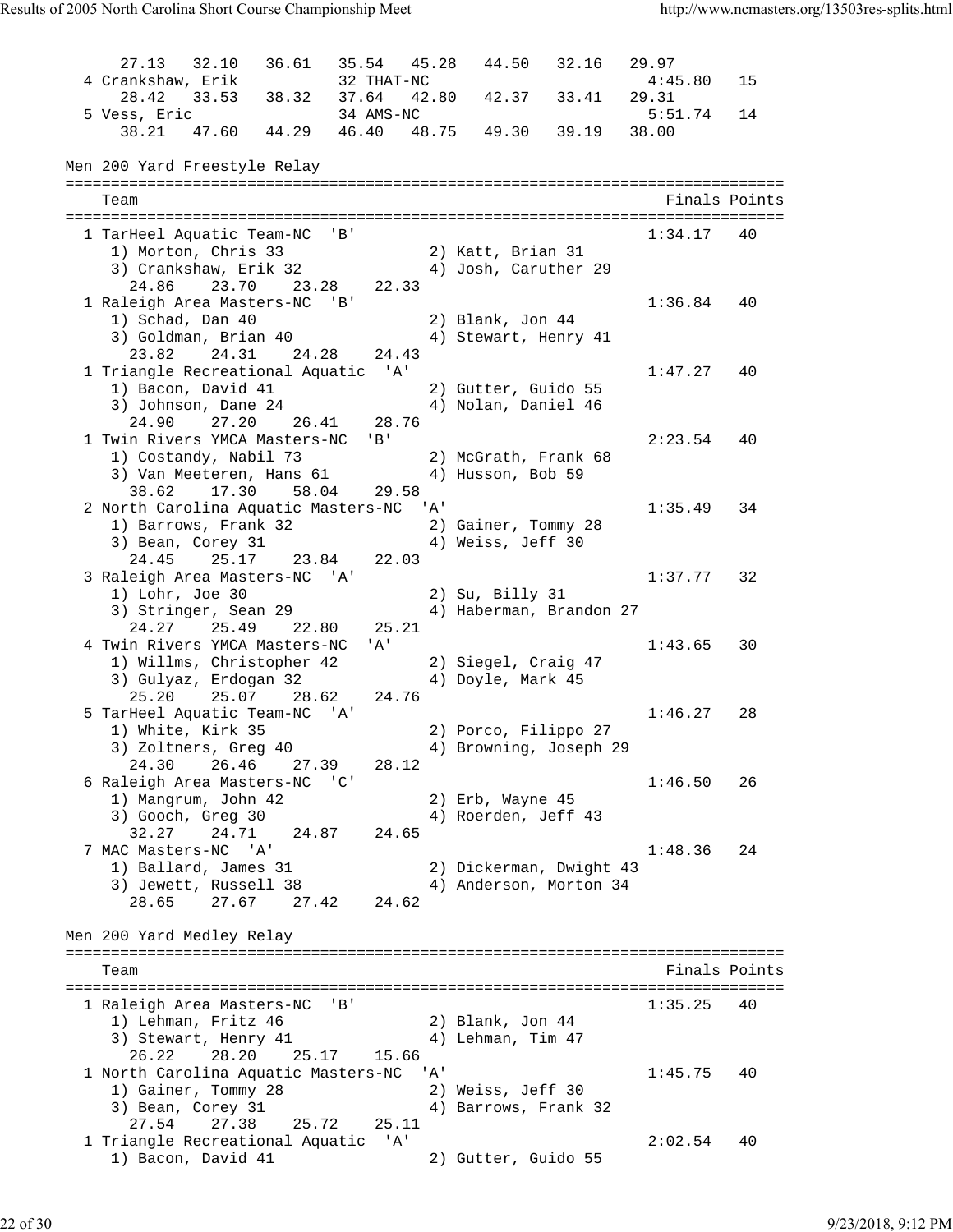3) Nolan, Daniel 46 4) Johnson, Dane 24 31.68 35.61 29.15 26.10 1 Twin Rivers YMCA Masters-NC 'B' 3:00.50 40 1) McGrath, Frank 68 2) Van Meeteren, Hans 61 3) Husson, Bob 59 4) Costandy, Nabil 73 54.41 48.58 38.98 38.53 2 TarHeel Aquatic Team-NC 'B' 1:53.60 34 1) Morton, Chris 33 2) Porco, Filippo 27 3) Browning, Joseph 29 4) Crankshaw, Erik 32 28.41 33.32 29.10 22.77 2 TarHeel Aquatic Team-NC 'A' 1:53.85 34 1) Dimsdale, Todd 47 2) Schmitz, Robert 52 3) White, Kirk 35 4) McGraw, Dennis 53 30.72 31.72 25.73 25.68 3 Raleigh Area Masters-NC 'C' 1:55.14 32 1) Gooch, Greg 30 2) Su, Billy 31 3) Allen, Scott 33 4) Lohr, Joe 30 26.53 35.72 29.18 23.71 4 Raleigh Area Masters-NC 'A' 1:56.91 30 1) Stringer, Sean 29 2) Erb, Wayne 45 3) Haberman, Brandon 27 (4) Desorbo, Todd 27 33.00 30.07 28.57 25.27 5 Twin Rivers YMCA Masters-NC 'A' 1:59.10 28 1) Doyle, Mark 45 2) Willms, Christopher 42 3) Siegel, Craig 47 4) Gulyaz, Erdogan 32 29.82 31.56 29.03 28.69 6 Asheville-NC 'A' 2:09.26 26 1) Vess, Eric 34 2) Weller, Jeff 45 3) Palmer, Rick 45 4) Davis, Craik 53 37.23 33.70 32.68 25.65 Mixed 500 Yard Freestyle =============================================================================== Name Age Team Finals Points =============================================================================== 1 Farrell, Andrew 34 RAM-NC 5:12.62 20 27.08 30.17 31.58 31.93 32.47 32.37 32.16 31.99 31.79 31.08 1 Johnson, Shandra 25 RAM-NC 5:15.87 20 28.83 30.69 31.69 31.94 32.43 32.61 32.89 32.37 31.88 30.54 1 Hollett, Peter 45 NCMS-NC 65:17.16 20 28.77 30.81 31.75 32.47 32.67 32.41 32.33 32.46 32.04 31.45 1 Ferroggiaro, Fred 51 CSM-NC 5:20.43 20 29.63 32.14 32.31 33.17 32.64 32.57 32.41 32.64 32.25 30.67 1 Stern, Benjamin 41 NCAM-NC 5:24.22 20 29.99 31.78 32.52 32.98 32.92 33.05 33.37 32.94 33.00 31.67 1 Ferris, Michael 27 CSM-NC 5:24.58 20 30.15 31.17 32.45 32.57 33.50 33.17 33.43 33.96 33.26 30.92 1 Williams, Heidi 36 NCAM-NC 5:36.96 20 30.98 33.21 33.80 33.95 34.36 34.56 34.74 34.59 33.93 32.84 1 Lee, Terence 55 THAT-NC 5:42.67 20 31.86 34.02 34.90 35.07 35.07 35.01 34.93 34.66 34.33 32.82 1 Foley, Monica 19 NCAM-NC 5:46.29 20 31.29 35.28 35.98 36.54 35.75 35.62 35.08 34.56 33.63 32.56 1 Nowak, Elizabeth 41 THAT-NC 5:48.28 20 31.34 33.50 33.97 34.94 35.51 35.79 35.67 36.06 36.16 35.34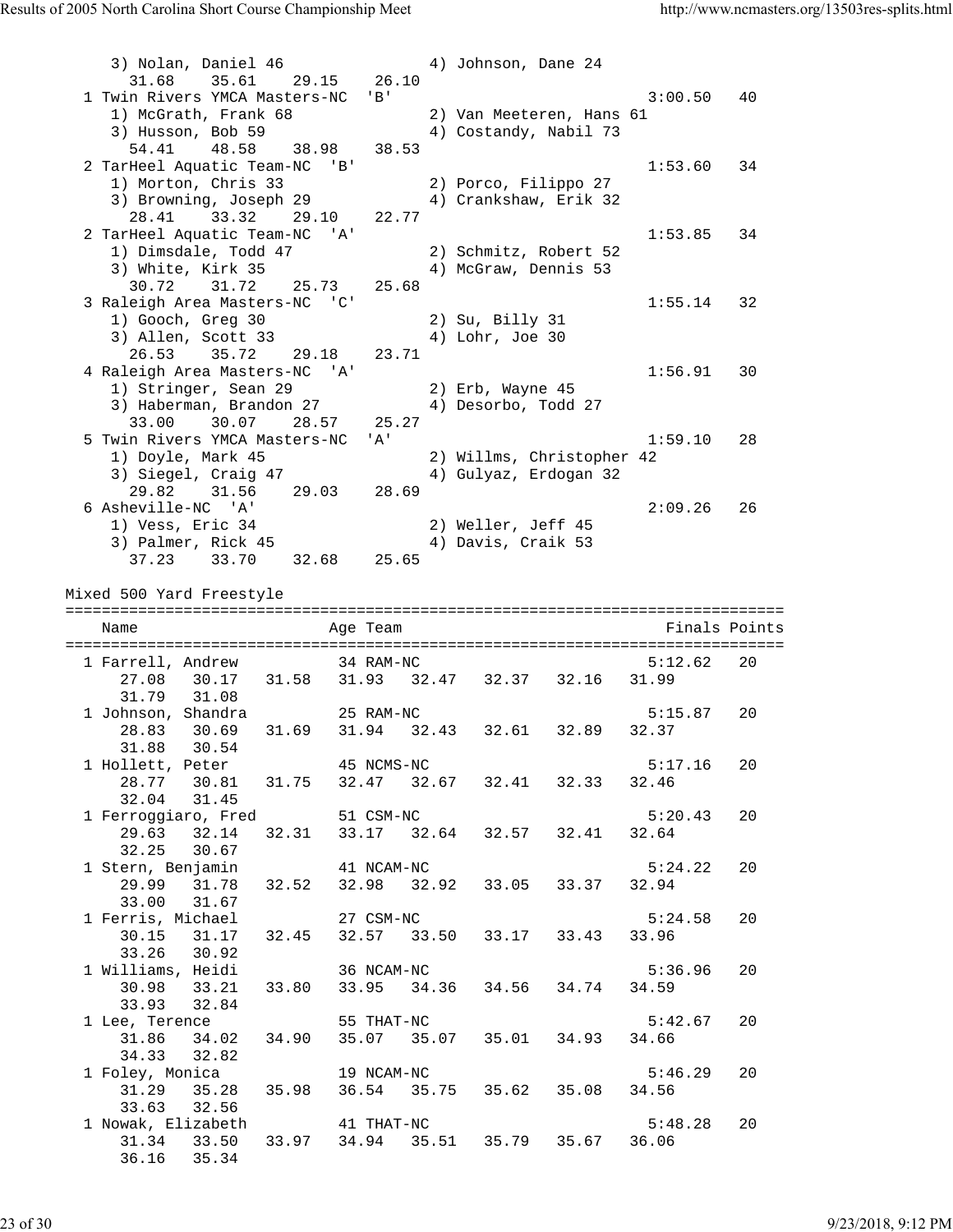| 1 Poiletman, Robert 61 SCMS                                                                                                                                                                     |            |            |                                     | 6:08.75 | 20 |
|-------------------------------------------------------------------------------------------------------------------------------------------------------------------------------------------------|------------|------------|-------------------------------------|---------|----|
| 32.22  36.26  37.77  38.48  38.11  38.68  37.00  37.63                                                                                                                                          |            |            |                                     |         |    |
| 37.44 35.16                                                                                                                                                                                     |            |            |                                     |         |    |
| 37.44 35.16<br>1 Sousa, Greg 35 DAMA-NC<br>32.82 36.59 38.12 38.67 39.61 39.45 39.05 39.36                                                                                                      |            |            |                                     | 6:16.10 | 20 |
|                                                                                                                                                                                                 |            |            |                                     |         |    |
| 38.16 34.27                                                                                                                                                                                     |            |            |                                     |         |    |
| 1 Clark, Jerry 67 CSM-NC 6:29<br>36.50 38.38 39.33 39.76 40.18 39.56 39.42 40.49                                                                                                                |            |            |                                     | 6:29.75 | 20 |
| 39.21 36.92                                                                                                                                                                                     |            |            |                                     |         |    |
| 1 Buchoux, Michelle 32 MAC-NC                                                                                                                                                                   |            |            |                                     | 6:49.23 | 20 |
| 37.19 40.39                                                                                                                                                                                     |            |            | 41.25 41.56 41.74 42.37 41.56 41.53 |         |    |
| 41.59 40.05                                                                                                                                                                                     |            |            |                                     |         |    |
| 41.59 40.05<br>1 Rogers, Eugenia 52 AMS-NC 7:10<br>39.56 43.33 44.92 45.18 43.76 43.87 43.96 43.90                                                                                              |            |            |                                     | 7:16.33 | 20 |
|                                                                                                                                                                                                 |            |            |                                     |         |    |
| 43.78 44.07                                                                                                                                                                                     |            |            |                                     |         |    |
| 1 Mitchell, Jeannie 58 AMS-NC                                                                                                                                                                   |            |            |                                     | 7:36.91 | 20 |
| 41.45 44.37                                                                                                                                                                                     |            |            | 45.77 46.23 46.17 46.84 46.63       | 46.60   |    |
| 47.00  45.85                                                                                                                                                                                    |            |            |                                     |         |    |
| 1 Anderson, Kathy $49$ MAC-NC $48.34$ 53.29 55.96 55.31 55.08 56.23 56.75 55.70                                                                                                                 |            |            |                                     | 9:04.71 | 20 |
|                                                                                                                                                                                                 |            |            |                                     |         |    |
| 55.49 52.56                                                                                                                                                                                     |            |            |                                     |         |    |
| 1 Marsil, John                                                                                                                                                                                  |            |            |                                     | 9:17.89 | 20 |
|                                                                                                                                                                                                 |            |            |                                     |         |    |
|                                                                                                                                                                                                 |            |            |                                     |         |    |
| 43.63 $\sim$ 43.63 $\sim$ 43.28<br>1:00.70 54.28<br>1 Granath, Anne 70 NCAM-NC<br>49.21 1:01                                                                                                    |            |            |                                     | 9:50.33 | 20 |
|                                                                                                                                                                                                 |            |            | 1:01.94 1:01.40 1:00.97 1:01.44     |         |    |
| 2 Crankshaw, Erik 32 THAT-NC                                                                                                                                                                    |            |            |                                     | 5:22.61 | 17 |
| 29.12 32.59 33.15 34.03 34.13 34.08 32.41 32.29                                                                                                                                                 |            |            |                                     |         |    |
| 30.88 29.93                                                                                                                                                                                     |            |            |                                     |         |    |
|                                                                                                                                                                                                 |            |            |                                     | 5:37.58 | 17 |
| 2 Haberman, Brandon 27 RAM-NC 5:3<br>30.05 34.15 34.75 34.78 34.82 34.45 34.09 34.23                                                                                                            |            |            |                                     |         |    |
| $33.73$ $32.53$                                                                                                                                                                                 |            |            |                                     |         |    |
| 2 Katz, Sarah 25 AMS-NC<br>31.35 34.09 34.06 34.57 34.48 35.00 35.30 35.07                                                                                                                      |            |            |                                     | 5:43.77 | 17 |
|                                                                                                                                                                                                 |            |            |                                     |         |    |
| 35.25<br>34.60                                                                                                                                                                                  |            |            |                                     |         |    |
| 2 Deaner, Hugh<br>aner, Hugh                                 44 NCAM-NC                                     5:4!<br>32.69     35.31     35.59     35.65     35.60     35.09     34.38     34.62 |            | 44 NCAM-NC |                                     | 5:45.90 | 17 |
|                                                                                                                                                                                                 |            |            |                                     |         |    |
| 32.93<br>34.04                                                                                                                                                                                  |            |            |                                     |         |    |
| 2 Siegel, Craig                                                                                                                                                                                 | 47 TRYM-NC |            |                                     | 5:51.99 | 17 |
| 32.40 35.03 35.08 35.33 35.27 35.76 35.78 36.00                                                                                                                                                 |            |            |                                     |         |    |
| 35.97 35.37                                                                                                                                                                                     |            |            |                                     |         |    |
| 2 Hinton, James 50 AMS-NC 5:53<br>31.49 34.63 35.82 36.44 36.11 36.43 36.20 35.94                                                                                                               |            |            |                                     | 5:53.34 | 17 |
| $35.59$ $34.69$                                                                                                                                                                                 |            |            |                                     |         |    |
|                                                                                                                                                                                                 |            |            |                                     | 6:18.76 | 17 |
| 2 Hunter, Sian 38 NCAM-NC 6:18<br>33.83 36.74 38.49 38.63 39.04 39.17 38.98 38.36                                                                                                               |            |            |                                     |         |    |
| 38.70 36.82                                                                                                                                                                                     |            |            |                                     |         |    |
|                                                                                                                                                                                                 |            |            |                                     | 6:21.18 | 17 |
| 2 Jewett, Russell 38 MAC-NC 6:21<br>31.47 35.49 37.81 39.87 39.91 39.83 39.99 40.56                                                                                                             |            |            |                                     |         |    |
| 39.48 36.77                                                                                                                                                                                     |            |            |                                     |         |    |
| 2 Bettis, Priscilla <a> 40 Unattached</a>                                                                                                                                                       |            |            |                                     | 6:26.82 | 17 |
| 34.68 37.66                                                                                                                                                                                     |            |            | 38.70 39.15 39.48 39.94 39.57 39.58 |         |    |
| 39.37 38.69                                                                                                                                                                                     |            |            |                                     |         |    |
| 2 Slaughter, James                                                                                                                                                                              |            | 59 NCMS-NC |                                     | 7:00.05 | 17 |
| 39.71 42.05 43.18 42.59 42.61 43.07 42.78 42.28                                                                                                                                                 |            |            |                                     |         |    |
| 42.32<br>39.46                                                                                                                                                                                  |            |            |                                     |         |    |
|                                                                                                                                                                                                 |            |            |                                     | 7:16.00 | 17 |
| 42.65 41.51                                                                                                                                                                                     |            |            |                                     | 43.63   |    |
|                                                                                                                                                                                                 |            |            |                                     | 7:43.53 | 17 |
| 2 Enyart, James 63 SAC-NC 7:43<br>40.21 44.69 47.46 45.97 47.71 48.54 48.07 48.08                                                                                                               |            |            |                                     |         |    |
| 47.50 45.30                                                                                                                                                                                     |            |            |                                     |         |    |
| 2 Brown, Jann                                                                                                                                                                                   |            | 50 VMST-VA |                                     | 8:10.44 | 17 |
| 42.89  47.71  49.85  52.49  50.49  50.85  50.89  50.51                                                                                                                                          |            |            |                                     |         |    |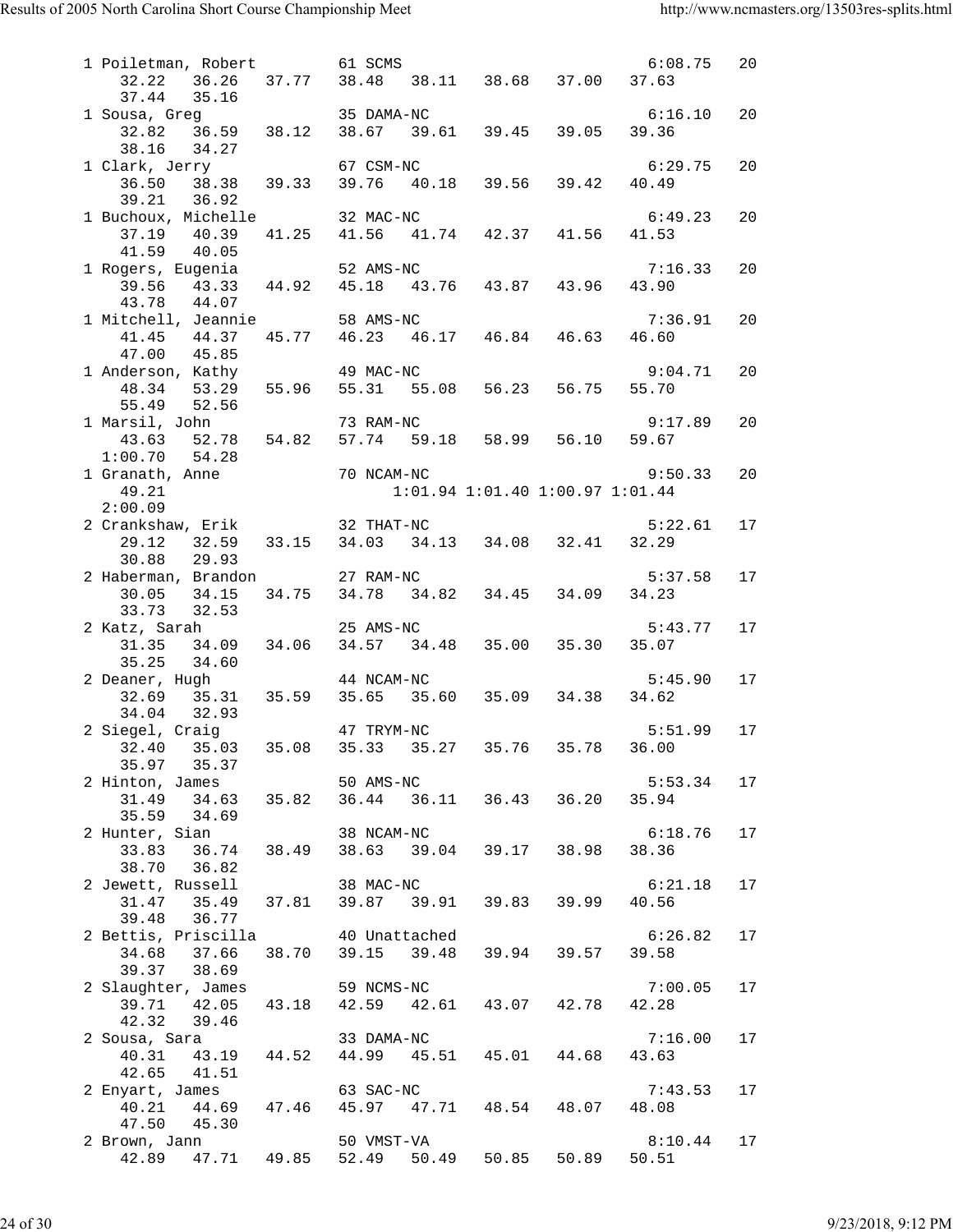| 48.96<br>45.80                                                                                   |                                                                 |  |                  |    |
|--------------------------------------------------------------------------------------------------|-----------------------------------------------------------------|--|------------------|----|
| 3 Bean, Corey 31 NCAM-NC 5:2<br>29.04 31.63 32.50 33.21 33.24 33.40 33.00 33.90                  |                                                                 |  | 5:22.97          | 16 |
| 32.30 30.75<br>3 Hall, Christy 27 RAM-NC 5:5.<br>33.57 34.83 35.26 35.25 35.46 35.52 35.50 35.56 |                                                                 |  | 5:51.00          | 16 |
| 35.28 34.77                                                                                      |                                                                 |  |                  |    |
| 3 Murphy, Jimmy<br>30.20 34.11 35.63 36.48 36.22 36.62 36.48 36.45                               | 29 DAMA-NC                                                      |  | 5:54.86          | 16 |
| 36.76<br>35.91<br>3 Bacon, David                                                                 | 41 TYRA                                                         |  | 6:06.42          | 16 |
| 32.39 35.72<br>37.47 36.08                                                                       | 36.69 37.16 37.28 37.72 38.03 37.88                             |  |                  |    |
| 3 McGraw, Dennis 53 THAT-NC<br>33.01 36.53<br>35.86 34.38                                        | 38.30 38.65 39.76 39.14 39.33                                   |  | 6:13.00<br>38.04 | 16 |
| 3 Waldbauer, Eric                                                                                | 46 RAM-NC                                                       |  | 6:16.28          | 16 |
| 37.94 35.64<br>3 Vess, Christine                                                                 | 40 AMS-NC                                                       |  | 6:31.48          | 16 |
| 34.49 38.64<br>39.39 37.21                                                                       | 40.27  40.63  40.57  39.87  40.12  40.29                        |  |                  |    |
| 3 Thomas, Terry<br>36.08 40.42 41.25 41.45 41.62 41.65 41.64 40.73                               | 39 NCMS-NC                                                      |  | 6:41.10          | 16 |
| 39.17 37.09<br>3 Franklin, Dawn 35 DAMA-NC                                                       |                                                                 |  | 7:26.13          | 16 |
| 39.09 43.80<br>46.26 44.72                                                                       | 44.88  45.44  44.86  46.03  45.60                               |  | 45.45            |    |
| 4 Katt, Brian 31 THAT-NC 5:49<br>29.94 32.57 32.63 34.22 37.66 36.47 36.75 36.37<br>36.81 36.40  |                                                                 |  | 5:49.82          | 15 |
| 4 Browning, Joseph<br>30.97 35.71 37.74 38.54 37.71 38.44 38.37 38.92<br>38.36<br>37.34          | 29 THAT-NC                                                      |  | 6:12.10          | 15 |
| 4 Zoltners, Greg<br>32.09  36.19  36.51  36.80  39.25  40.55  40.90  41.06                       | 40 THAT-NC                                                      |  | 6:22.90          | 15 |
| 39.32<br>40.23<br>4 Boyles, Abee                                                                 | 28 DAMA-NC                                                      |  | 6:30.23          | 15 |
| 34.36 37.92 38.73 39.20 39.73 40.17 40.31<br>39.97 39.36                                         |                                                                 |  | 40.48            |    |
| 4 Woodward, Alis 44 MAC-NC                                                                       |                                                                 |  | 6:44.84          | 15 |
| 38.06<br>35.45<br>42.21<br>37.01                                                                 | 41.11 42.72 42.51 42.02 41.56 42.19                             |  |                  |    |
| 4 Gosha, Joe 51 NCMS-NC<br>36.75 40.12 42.24 43.45 44.12 44.01 43.89<br>43.60<br>41.32           |                                                                 |  | 7:03.57<br>44.07 | 15 |
| 5 Parr, Derek                                                                                    | 30 DAMA-NC                                                      |  | 6:02.98          | 14 |
| 36.47 33.84                                                                                      |                                                                 |  |                  |    |
| 5 Porco, Filippo<br>32.26                                                                        | 27 THAT-NC<br>36.67 38.31 38.93 39.62 38.89 39.33 38.63         |  | 6:17.43          | 14 |
| 38.57<br>36.22<br>5 Primm, Michael                                                               | 51 NCMS-NC                                                      |  | 7:11.07          | 14 |
| 42.24 43.10 44.40 44.27 44.60 43.96 43.88 43.28<br>42.18 39.16                                   |                                                                 |  |                  |    |
| 5 Roerden, Jeff<br>40.30 43.47<br>46.34 43.38                                                    | 43 RAM-NC<br>44.76 46.17 46.78 46.77 46.93                      |  | 7:31.45<br>46.55 | 14 |
| 5 Drinkard, Sarah<br>44.28 52.29                                                                 | 25 NCMS-NC<br>$52.90$ $55.01$ $55.32$ $1:51.63$ $56.45$ $55.21$ |  | 9:11.89          | 14 |
| 51.75 17.05<br>6 McElwee, Matt                                                                   | 28 DAMA-NC                                                      |  | 6:29.55          | 13 |
| 32.09                                                                                            | 35.55 37.05 38.74 39.84 40.70 41.04 41.21                       |  |                  |    |
| 41.96<br>41.37<br>6 Vess, Eric                                                                   | 34 AMS-NC                                                       |  | 6:33.51          | 13 |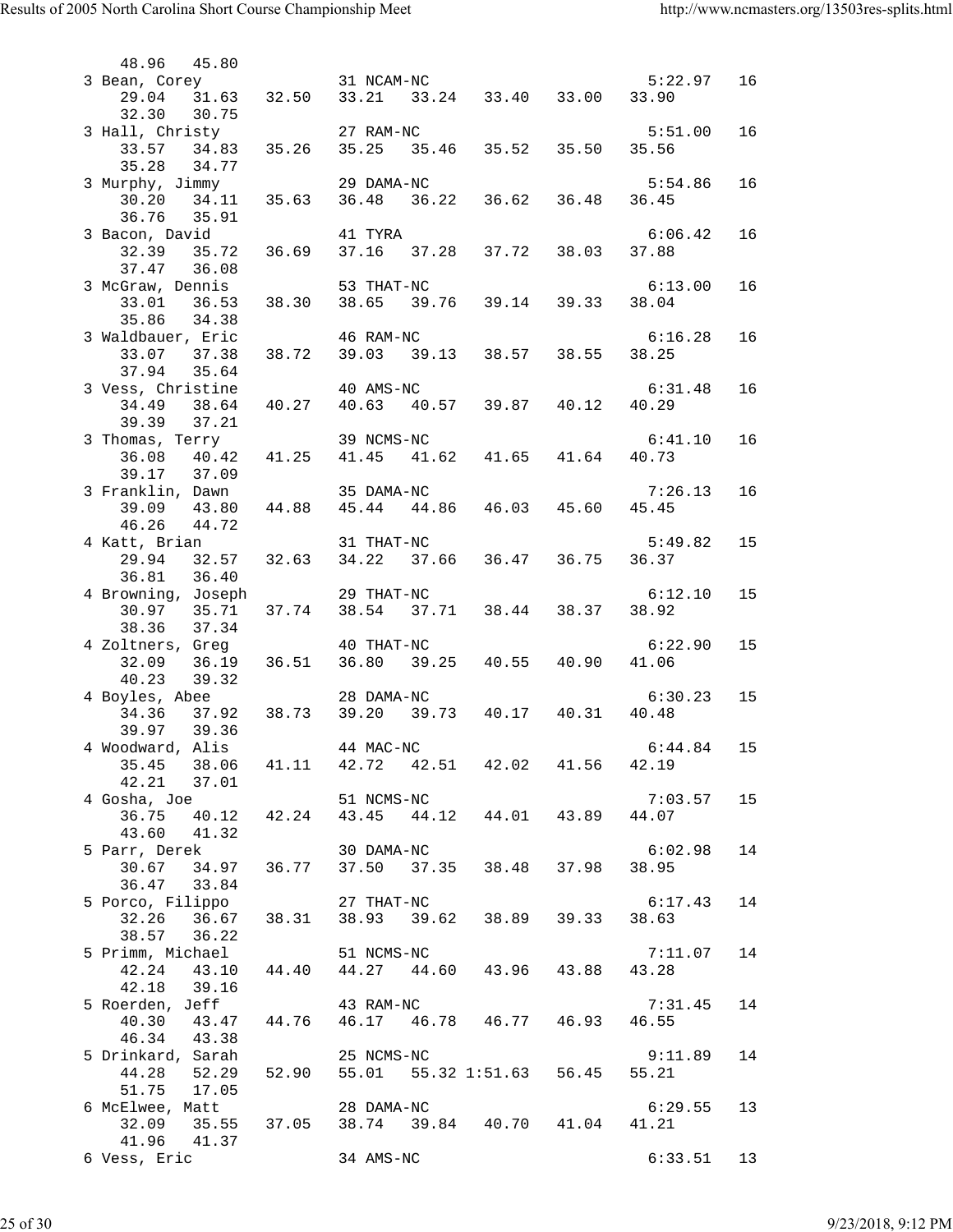| 33.33                     | 37.49             | 39.16             | 40.33      | 40.46 | 39.78 | 40.91                                     | 42.11    |               |
|---------------------------|-------------------|-------------------|------------|-------|-------|-------------------------------------------|----------|---------------|
| 40.98                     | 38.96             |                   |            |       |       |                                           |          |               |
| 7 Suero, Elias            |                   |                   | 34 SCMM-NC |       |       |                                           | 7:05.72  | 12            |
| 35.84                     | 39.32             | 42.70             | 44.04      |       |       | 44.03 44.81 44.95                         | 44.75    |               |
| 45.61                     | 39.67             |                   |            |       |       |                                           |          |               |
| -- Deveaugh-Geiss, Angela |                   |                   | 28 DAMA-NC |       |       |                                           | DQ       |               |
| 36.45                     |                   | 39.97 42.56       | 16.69      |       |       |                                           |          |               |
|                           |                   |                   |            |       |       |                                           |          |               |
| Mixed 1000 Yard Freestyle |                   |                   |            |       |       |                                           |          |               |
|                           |                   |                   |            |       |       |                                           |          |               |
| Name                      |                   |                   | Age Team   |       |       |                                           |          | Finals Points |
|                           |                   |                   |            |       |       |                                           |          |               |
| 1 Su, Billy               |                   |                   | 31 RAM-NC  |       |       |                                           | 11:49.80 | 20            |
|                           |                   |                   |            |       |       | 33.31 35.13 35.95 35.85 35.91 35.78 35.95 | 36.18    |               |
|                           |                   | 35.50 35.70 35.49 | 35.83      |       |       | 35.80 35.90 35.69                         | 35.05    |               |
| 34.90                     | 35.71             | 35.72             | 34.45      |       |       |                                           |          |               |
|                           |                   |                   | 40 RAM-NC  |       |       |                                           | 11:58.85 | 20            |
| 1 Schad, Dan              | 32.33 35.06 35.82 |                   |            |       |       | 35.89 35.85 36.25 36.30                   | 36.22    |               |
| 36.71 36.88               |                   | 36.65             | 36.43      |       |       | 36.43 36.49 36.50                         | 36.19    |               |
|                           |                   |                   |            |       |       |                                           |          |               |
| 36.27 36.00               |                   | 35.85             | 34.73      |       |       |                                           |          |               |
| 1 Murphy, Jimmy           |                   |                   | 29 DAMA-NC |       |       |                                           | 12:06.52 | 20            |
| 29.61 32.88               |                   | 34.55             | 35.67      |       |       | 35.77 36.47 36.70                         | 37.08    |               |
| 37.40 37.84               |                   | 37.53             | 37.64      |       |       | 38.07 37.61 36.98                         | 37.03    |               |
| 37.65 37.54               |                   | 36.90             | 35.60      |       |       |                                           |          |               |
| 1 Siegel, Craig           |                   |                   | 47 TRYM-NC |       |       |                                           | 12:11.89 | 20            |
|                           | 33.73 36.45 36.55 |                   | 36.70      |       |       | 36.99 36.58 36.40                         | 36.92    |               |
| 36.63 36.51               |                   | 36.56             | 36.63      |       |       | 36.84 36.76 36.81                         | 36.65    |               |
| 36.82 37.22               |                   | 37.42             | 36.72      |       |       |                                           |          |               |
| 1 Sousa, Greg             |                   |                   | 35 DAMA-NC |       |       |                                           | 13:14.43 | 20            |
|                           | 33.88 38.40 39.48 |                   |            |       |       | 39.84 40.25 39.79 39.81                   | 40.20    |               |
|                           |                   | 39.85 39.93 40.61 | 40.50      |       |       | 40.08 40.44 40.68                         | 40.78    |               |
|                           |                   | 40.57 40.46 39.94 | 38.94      |       |       |                                           |          |               |
| 1 Boyles, Abee            |                   |                   | 28 DAMA-NC |       |       |                                           | 13:18.23 | 20            |
| 1 Clark, Jerry            |                   |                   | 67 CSM-NC  |       |       |                                           | 13:50.00 | 20            |
| 1 Buchoux, Michelle       |                   |                   | 32 MAC-NC  |       |       |                                           | 13:55.07 | 20            |
| 1 Stott, Kim              |                   |                   | 46 RAM-NC  |       |       |                                           | 14:15.58 | 20            |
| 1 Rogers, Eugenia         |                   |                   | 52 AMS-NC  |       |       |                                           | 14:31.89 | 20            |
| 1 Van Meeteren, Greta     |                   |                   | 58 TRYM-NC |       |       |                                           | 17:40.75 | 20            |
| 47.32                     | 52.84             | 51.81             | 53.01      | 53.79 |       | 53.48 53.15                               | 53.54    |               |
| 54.48 52.88               |                   | 53.63             | 53.37      | 52.96 | 52.83 | 53.14                                     | 53.51    |               |
| 53.54                     | 53.38             | 55.15             | 52.94      |       |       |                                           |          |               |
| 2 Deaner, Hugh            |                   |                   | 44 NCAM-NC |       |       |                                           | 12:03.37 | 17            |
| 33.39                     | 35.97 35.98       |                   | 36.76      |       |       | 36.55 36.61 36.66                         | 36.54    |               |
|                           |                   | 36.81 36.35 36.83 | 37.05      | 37.11 | 36.50 | 36.80                                     | 36.11    |               |
| 35.12                     | 35.65             | 35.51             | 35.07      |       |       |                                           |          |               |
| 2 Browning, Joseph        |                   |                   | 29 THAT-NC |       |       |                                           | 12:57.34 | 17            |
| 2 Thomas, Terry           |                   |                   | 39 NCMS-NC |       |       |                                           | 14:06.22 | 17            |
| 2 Jones, Rose             |                   |                   | 26 NCAM-NC |       |       |                                           | 14:33.96 | 17            |
| 39.25                     |                   | 40.21 41.46       | 42.51      |       |       | 44.23 43.71 43.78                         | 44.20    |               |
|                           |                   | 44.22 44.74 44.64 | 44.39      | 44.82 | 44.43 | 44.15                                     | 44.79    |               |
| 44.16                     | 44.51             | 45.00             | 44.76      |       |       |                                           |          |               |
| 2 Suero, Elias            |                   |                   | 34 SCMM-NC |       |       |                                           | 14:50.65 | 17            |
| 2 Macartney, Norman       |                   |                   | 66 SCMM-NC |       |       |                                           | 18:04.85 | 17            |
| 47.26                     | 53.12             | 54.36             | 55.01      | 55.27 | 54.50 | 54.86                                     | 55.24    |               |
| 55.14                     | 54.87             | 55.04             | 54.26      | 55.10 | 55.76 | 54.92                                     | 54.82    |               |
| 54.33                     | 53.63             | 54.04             | 53.32      |       |       |                                           |          |               |
| 3 Mangrum, John           |                   |                   | 42 RAM-NC  |       |       |                                           | 12:35.55 | 16            |
| 33.71                     | 36.43             | 37.27             | 37.75      | 38.43 | 38.34 | 38.35                                     | 38.53    |               |
| 38.91                     | 38.79             | 38.85             | 38.98      | 39.18 | 37.89 | 37.37                                     | 37.13    |               |
| 37.32                     | 37.63             | 37.81             | 36.88      |       |       |                                           |          |               |
| 3 Demila, Michael         |                   |                   | 39 RAM-NC  |       |       |                                           | 19:20.77 | 16            |
| 50.91                     | 59.00             | 57.22             | 56.70      | 57.41 |       | 59.70 1:00.34                             | 59.21    |               |
| 59.10                     | 59.62             | 59.22             | 58.93      | 59.40 | 58.20 | 59.07                                     | 59.17    |               |
| 58.00                     | 56.29             | 57.86             | 55.42      |       |       |                                           |          |               |
|                           |                   |                   |            |       |       |                                           |          |               |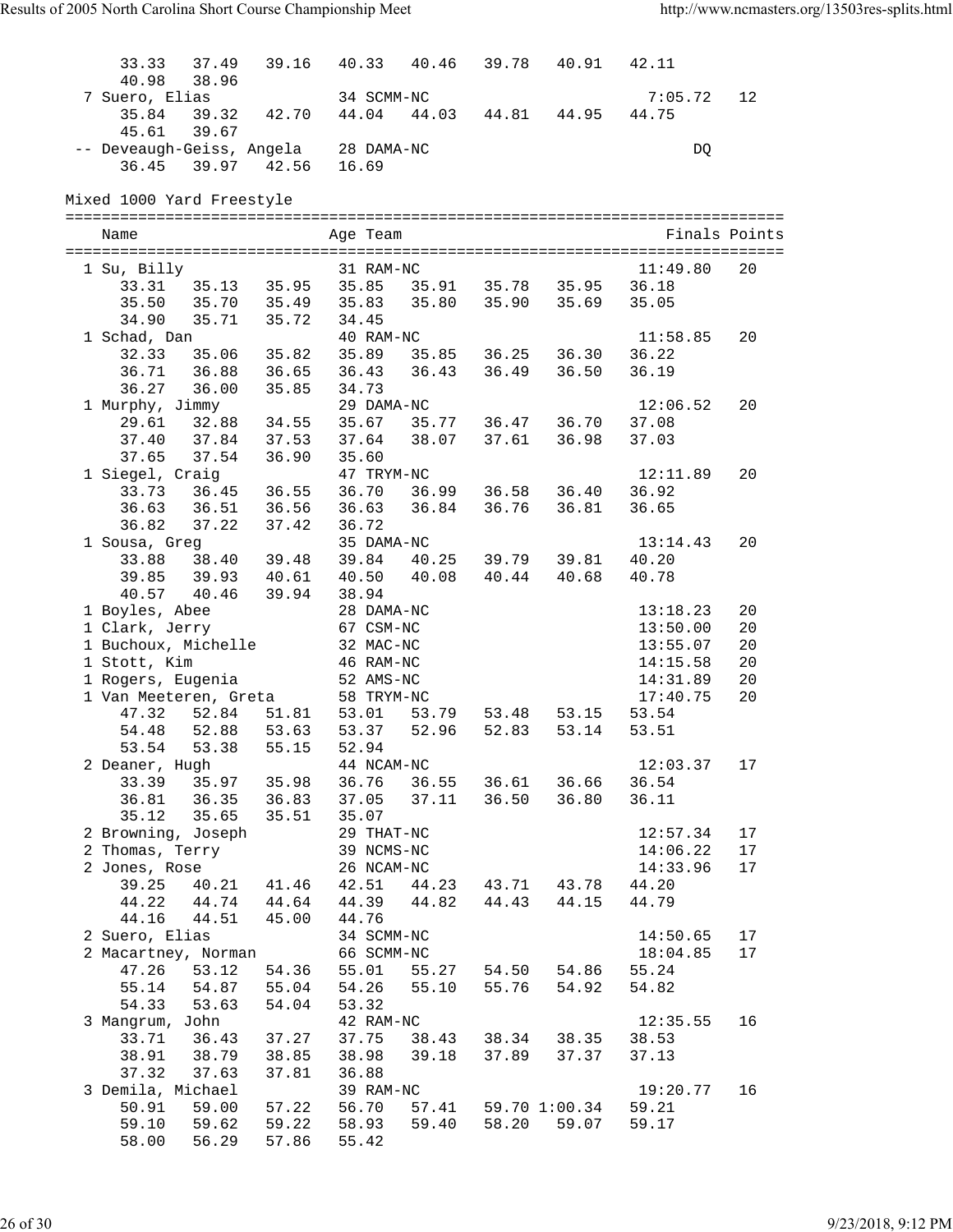Mixed 1650 Yard Freestyle

| Name                                                         |       | ===============<br>Age Team |                   |                   |                                                    |                   | Finals Points |
|--------------------------------------------------------------|-------|-----------------------------|-------------------|-------------------|----------------------------------------------------|-------------------|---------------|
|                                                              |       | 31 NCAM-NC                  |                   |                   |                                                    |                   |               |
| 1 Bean, Corey<br>$30.65$ 33.58 34.44 34.81 35.01 34.80 34.75 |       |                             |                   |                   |                                                    | 18:40.62<br>34.58 | 20            |
| 34.39  34.30  34.67  34.63  34.18  34.67  34.48              |       |                             |                   |                   |                                                    | 34.54             |               |
| 34.58 34.92 34.47 34.28 33.97 34.35 34.51                    |       |                             |                   |                   |                                                    | 33.55             |               |
| 33.78 33.68 33.41 33.26 33.51 33.27 33.20                    |       |                             |                   |                   |                                                    | 32.47             |               |
| 30.93                                                        |       |                             |                   |                   |                                                    |                   |               |
| 1 Ferroggiaro, Fred                                          |       | 51 CSM-NC                   |                   |                   |                                                    | 19:02.62          | 20            |
| 31.73 34.18 34.98 1:44.60                                    |       |                             |                   |                   |                                                    | 34.57             |               |
| 34.66 1:09.25 34.55 34.54 34.77                              |       |                             |                   |                   |                                                    |                   |               |
| 34.90                                                        |       |                             | 34.55             | 34.59             | 34.66                                              | 34.20             |               |
| 33.67                                                        |       |                             |                   |                   |                                                    |                   |               |
| 1 Williams, Heidi                                            |       | 36 NCAM-NC                  |                   |                   |                                                    | 19:15.40          | 20            |
| 31.78 34.42                                                  | 34.79 |                             |                   |                   | 35.01 35.13 35.16 35.13                            | 35.26             |               |
| 34.96 34.89 35.30                                            |       |                             |                   | 34.94 35.06 35.16 | 35.11                                              | 35.22             |               |
| 35.35 35.45 35.24 35.16 35.43 35.55 35.52                    |       |                             |                   |                   |                                                    | 35.36             |               |
| 35.22 35.55                                                  | 35.47 |                             |                   |                   | 35.43 35.18 35.03 34.93                            | 34.76             |               |
| 33.45                                                        |       |                             |                   |                   |                                                    |                   |               |
| 1 Foley, Monica                                              |       | 19 NCAM-NC                  |                   |                   |                                                    | 19:37.29          | 20            |
| 33.82 37.42 37.23                                            |       |                             |                   |                   | 37.00 36.80 36.58 36.40                            | 36.49             |               |
| 36.52<br>35.58                                               | 36.13 |                             |                   | 35.69 35.96 35.46 | 35.33                                              | 36.30             |               |
| 36.00 35.99 35.96                                            |       |                             |                   |                   | 35.53 35.87 35.04 35.53                            | 35.61             |               |
| 35.61 35.64                                                  | 35.40 | 35.48                       | 35.06             | 35.09             | 34.63                                              | 33.69             |               |
| 32.45                                                        |       |                             |                   |                   |                                                    |                   |               |
| 1 Gainer, Tommy                                              |       | 28 NCAM-NC                  |                   |                   |                                                    | 21:13.51          | 20            |
| 32.80 36.52                                                  | 37.55 |                             |                   |                   |                                                    | 38.72             |               |
| 39.05 39.22 38.97                                            |       |                             |                   |                   | 37.91 37.87 38.24 38.76<br>39.22 39.07 39.08 38.92 | 39.27             |               |
| 38.94 39.22                                                  | 38.98 |                             |                   |                   | 39.40 39.54 38.87 39.36                            | 39.57             |               |
| 39.67 39.41                                                  | 39.35 |                             | 39.34 39.94 39.11 |                   | 39.05                                              | 38.07             |               |
| 34.52                                                        |       |                             |                   |                   |                                                    |                   |               |
| 1 Woodward, Alis                                             |       | 44 MAC-NC                   |                   |                   |                                                    | 22:49.56          | 20            |
| 36.85 40.39                                                  | 40.93 |                             |                   |                   | 42.20  42.57  41.61  41.89                         | 41.69             |               |
| 41.99 41.89                                                  | 42.12 | 41.53                       |                   | 41.51 41.93       | 41.48                                              | 41.32             |               |
| 42.43 41.59                                                  | 41.80 | 41.39                       |                   |                   | 41.92  42.17  41.99                                | 41.60             |               |
| 41.76<br>41.63                                               | 42.42 | 41.70                       | 41.72 42.17       |                   | 41.48                                              | 41.85             |               |
| 38.04                                                        |       |                             |                   |                   |                                                    |                   |               |
| 1 Slaughter, James                                           |       | 59 NCMS-NC                  |                   |                   |                                                    | 24:09.36          | 20            |
| 39.38 43.42 44.16                                            |       | 44.05 44.76 44.87 45.05     |                   |                   |                                                    | 44.33             |               |
| 44.15<br>43.87                                               | 44.14 | 43.31                       | 44.49             | 43.90             | 44.08                                              | 43.66             |               |
| 43.75<br>43.09                                               | 43.08 | 42.69                       | 43.84             |                   | 44.77 44.27                                        | 44.50             |               |
| 44.46<br>45.68                                               | 45.78 | 44.72                       | 45.45             | 44.22             | 43.77                                              | 43.25             |               |
| 40.42                                                        |       |                             |                   |                   |                                                    |                   |               |
| 1 Roerden, Jeff                                              |       | 43 RAM-NC                   |                   |                   |                                                    | 25:44.12          | 20            |
| 44.36<br>44.97                                               | 45.99 | 48.13                       | 46.11             | 46.47             | 47.19                                              | 47.09             |               |
| 46.80<br>46.72                                               | 47.30 | 46.71                       | 46.28             | 46.51             | 47.24                                              | 47.63             |               |
| 46.96<br>46.80                                               | 47.18 | 47.53                       |                   | 47.76 47.66       | 47.12                                              | 47.74             |               |
| 47.94<br>46.92                                               | 47.53 | 47.42                       | 47.01             | 46.71             | 47.75                                              | 45.58             |               |
| 43.01                                                        |       |                             |                   |                   |                                                    |                   |               |
| 1 Miller, Bette                                              |       | 45 CSM-NC                   |                   |                   |                                                    | 30:56.74          | 20            |
| 53.10<br>55.58                                               | 56.74 | 56.88                       | 54.60             | 56.18             | 54.04                                              | 55.69             |               |
| 54.40<br>55.34                                               | 56.21 | 55.48                       | 56.59             | 56.50             | 56.00                                              | 56.77             |               |
| 55.91<br>56.12                                               | 56.18 | 56.39                       | 59.92             | 57.13             | 57.65                                              | 57.97             |               |
| 57.19<br>55.12                                               | 57.36 | 57.20                       | 58.71             | 56.24             | 56.63                                              | 58.08             |               |
| 52.84                                                        |       |                             |                   |                   |                                                    |                   |               |
| 2 Hinton, James                                              |       | 50 AMS-NC                   |                   |                   |                                                    | 20:11.88          | 17            |
| 31.76<br>34.93                                               | 35.77 | 36.29                       | 36.63             | 36.70             | 37.46                                              | 36.91             |               |
| 37.13<br>36.94                                               | 37.25 | 37.01                       | 37.26             | 36.82             | 37.61                                              | 37.14             |               |
| 36.83<br>36.94                                               | 37.32 | 37.23                       | 37.19             | 37.00             | 37.35                                              | 37.02             |               |
| 37.25<br>37.14                                               | 37.41 | 37.10                       | 37.07             | 37.00             | 36.60                                              | 36.75             |               |
| 35.07                                                        |       |                             |                   |                   |                                                    |                   |               |
| 2 Anderson, Kathy                                            |       | 49 MAC-NC                   |                   |                   |                                                    | 31:25.86          | 17            |
| 51.26<br>56.36                                               | 56.84 | 56.87                       | 57.55             | 56.97             | 57.71                                              | 57.99             |               |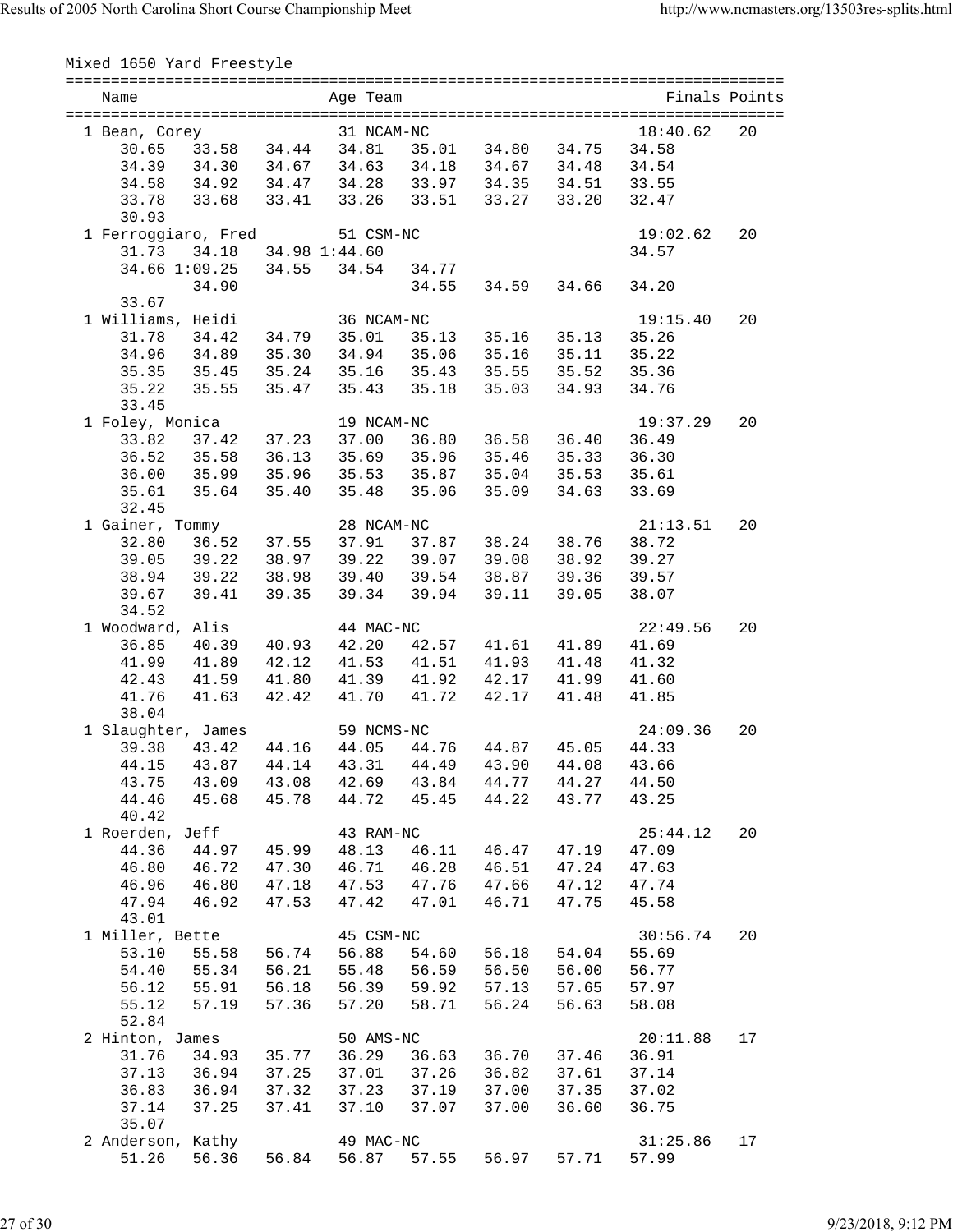57.77 57.34 58.74 58.16 57.65 58.40 57.75 58.72 58.62 58.25 57.51 57.85 58.14 57.69 57.63 57.03 56.24 57.28 56.99 56.64 56.94 56.90 56.44 56.30 53.33<br>3 McGraw, Dennis 3 McGraw, Dennis 53 THAT-NC 21:45.67 16 32.79 37.11 38.15 39.98 39.28 39.45 39.80 39.66 40.25 41.53 40.06 40.78 40.89 40.63 41.60 39.62 39.53 40.56 39.88 39.82 39.90 40.67 40.35 40.16 39.75 40.10 41.03 38.95 40.37 39.14 39.61 38.51 35.76<br>4 Primm, Michael 4 Primm, Michael 51 NCMS-NC 24:55.56 15 44.53 45.98 47.04 46.74 46.27 46.12 46.13 45.94 45.93 46.43 46.19 46.21 46.51 45.55 45.42 45.44 45.35 45.01 44.95 45.08 44.90 44.65 44.82 44.85 45.02 44.02 45.58 45.27 45.23 44.51 44.96 44.42 40.51 Mixed 200 Yard Freestyle Relay =============================================================================== Team Finals Points =============================================================================== 1 Raleigh Area Masters-NC 'B' 1:36.68 40 1) Stringer, Jennifer 29 2) Lohr, Joe 30 3) Johnson, Shandra 25 4) Stringer, Sean 29 25.04 24.19 24.58 22.87 1 North Carolina Aquatic Masters-NC 'A' 1:40.81 40 1) Foley, Monica 19 2) Williams, Heidi 36 3) Bean, Corey 31 4) Weiss, Jeff 30 26.76 27.57 23.95 22.53 1 Asheville-NC 'A' 1:47.92 40 1) Weller, Jeff 45 2) Battle, Ruth 42 3) Speight, Peggy 44  $\hskip 4cm 4$ ) Lechner, Chris 44 26.96 26.52 30.19 24.25 1 TarHeel Aquatic Team-NC 'C' 2:02.04 40<br>1) Satter, Jane 48 2) Schmitz, Robert 52 1) Satter, Jane 48 2) Schmitz, Robert 52 3) London, Stephanie 47 4) McGraw, Dennis 53 37.15 26.33 33.90 24.66 1 Twin Rivers YMCA Masters-NC 'B' 2:28.51 40 1) Husson, Susan 61 2) Van Meeteren, Greta 58 3) Van Meeteren, Hans 61  $\hspace{1cm}$  4) Husson, Bob 59 38.64 15.94 27.11 1:06.82 2 North Carolina Aquatic Masters-NC 'B' 1:41.45 34 1) Walsh, Susan 43 2) Carpenter, Jeannine 29 3) Barrows, Frank 32 4) Stern, Benjamin 41 25.12 28.01 24.19 24.13 2 Raleigh Area Masters-NC 'A' 1:46.99 34 1) Haberman, Brandon 27 2) Robison, Doracy 24 3) Keto, Alexis 26 (4) Mangrum, John 42 25.78 28.35 26.55 26.31 2 Raleigh Area Masters-NC 'E' 2:07.50 34 1) Stott, Kim 46 2) Chiswell, David 44 3) Roerden, Jeff 43 4) Springer, Margie 44 32.29 31.31 32.16 31.74 3 Raleigh Area Masters-NC 'C' 1:44.27 32 1) Braun, Erika 33 2) Gooch, Greg 30 3) Riley, Jennifer 32 4) Schad, Dan 40 24.77 28.16 26.61 24.73 3 Twin Rivers YMCA Masters-NC 'A' 1:53.12 32 1) Willms, Christopher 42 2) Doughty, Julie 20 3) Weaver, Kristen 20  $\hskip1cm$  4) Siegel, Craig 47 26.21 30.81 30.44 25.66 4 Raleigh Area Masters-NC 'D' 1:45.36 30 1) Farrell, Andrew 34 2) Beadle, Allison 40 3) Stewart, Henry 41 (4) Demila, Mary 33 29.15 29.53 23.11 23.57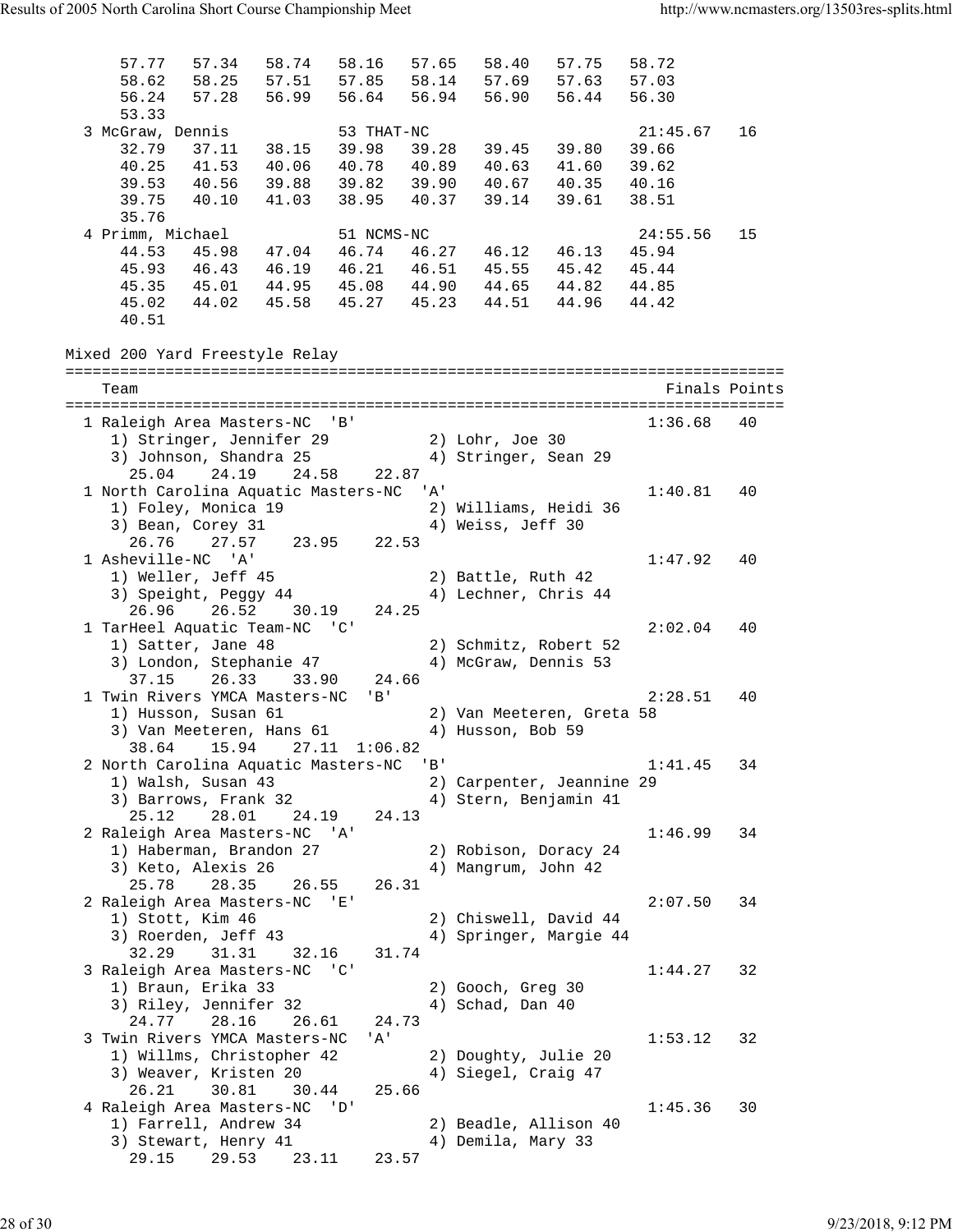4 Durham Aquatic Masters-NC 'A' 1:53.30 30 1) Deveaugh-Geiss, Angela 28 2) Sousa, Greg 35 3) Murphy, Jimmy 29  $\hskip1cm 4)$  Baker, Brooke 24 31.62 27.03 26.07 28.58 5 TarHeel Aquatic Team-NC 'A' 1:45.52 28 1) Nowak, Elizabeth 41 2) Crankshaw, Erik 32 3) Wicker, Cheryl 44 4 4) Morton, Chris 33 26.91 22.80 31.81 24.00 6 Asheville-NC 'B' 1:49.14 26 1) Vess, Eric 34 2) Katz, Sarah 25 3) Vess, Christine 40 (4) Davis, Craik 53 27.48 27.39 28.04 26.23 7 TarHeel Aquatic Team-NC 'B' 1:49.66 24 1) Porco, Filippo 27 2) Nagle, Cynthia 26 3) Browning, Joseph 29 4) Lindroos, Pamela 39 29.56 25.85 27.55 26.70 Mixed 800 Yard Freestyle Relay =============================================================================== Team Finals Points =============================================================================== 1 TarHeel Aquatic Team-NC 'D' 7:36.88 40 1) Josh, Caruther 29 2) Morton, Chris 33 3) Katt, Brian 31 4) Crankshaw, Erik 32 26.07 53.36 1:20.25 1:48.64 27.33 57.07 1:28.11 1:59.46 25.72 54.47 1:24.51 1:55.32 25.71 54.81 1:24.19 1:53.46 1 TarHeel Aquatic Team-NC 'A' 8:45.71 40 1) Dimsdale, Todd 47 2) Schmitz, Robert 52 3) Lee, Terence 55 4) White, Kirk 35 28.61 1:00.45 1:33.61 2:06.69 31.89 1:07.16 1:44.60 2:22.27 31.24 1:05.15 1:39.76 2:13.94 27.00 58.73 1:31.71 2:02.81 1 North Carolina Aquatic Masters-NC 'B' 9:06.14 40 1) Williams, Heidi 36 2) Thomason, Rebecca 23 3) Carpenter, Jeannine 29  $\hskip1cm 4$ ) Foley, Monica 19 30.09 1:02.15 1:35.00 2:07.89 33.35 1:09.47 1:46.07 2:22.34 31.20 1:06.51 1:43.32 2:19.78 31.40 1:06.67 1:42.15 2:16.13 2 North Carolina Aquatic Masters-NC 'A' 7:57.16 34 1) Bean, Corey 31 2) Stern, Benjamin 41 3) Barrows, Frank 32 4) Weiss, Jeff 30 26.95 56.53 1:27.19 1:58.29 27.84 58.21 1:28.93 1:59.74 26.38 54.97 1:24.72 1:54.71 16.84 59.79 1:32.24 2:04.42 3 TarHeel Aquatic Team-NC 'B' 9:25.40 32 1) McGraw, Dennis 53 2) Porco, Filippo 27 3) Browning, Joseph 29 4) Zoltners, Greg 40 30.11 1:04.65 1:40.17 2:14.69 1:09.93 1:47.77 2:24.90 30.29 1:06.36 1:45.09 2:23.60 32.43 1:08.08 1:44.01 2:22.21 4 Durham Aquatic Masters-NC 'A' 1) McElwee, Matt 28 2) Sousa, Sara 33 3) King, Robin 26 4) Sousa, Greg 35 29.73 1:02.41 1:38.58 2:17.33 37.00 1:18.82 2:01.70 2:44.35 32.25 1:08.60 1:45.81 2:20.26 30.80 1:05.46 1:41.22 2:15.51 5 TarHeel Aquatic Team-NC 'C' 10:57.06 28 1) Lindroos, Pamela 39 2) Nagle, Cynthia 26 3) Wicker, Cheryl 44 4) London, Stephanie 47 44.67 1:33.33 2:22.07 3:08.85 38.94 1:23.65 2:10.38 2:55.64 31.29 1:07.16 1:42.85 2:19.84 34.05 1:12.73 1:52.45 2:32.73 Mixed 200 Yard Medley Relay =============================================================================== Team Finals Points and the Community of the Community of the Points Points Points and the Community of the Community of the Community of the Community of the Community of the Community of the Community of the Community of =============================================================================== 1 Raleigh Area Masters-NC 'B' 1:46.46 40 1) Lehman, Fritz 46 2) Blank, Jon 44 3) Braun, Erika 33 4) Stringer, Jennifer 29 25.59 28.83 27.72 24.32